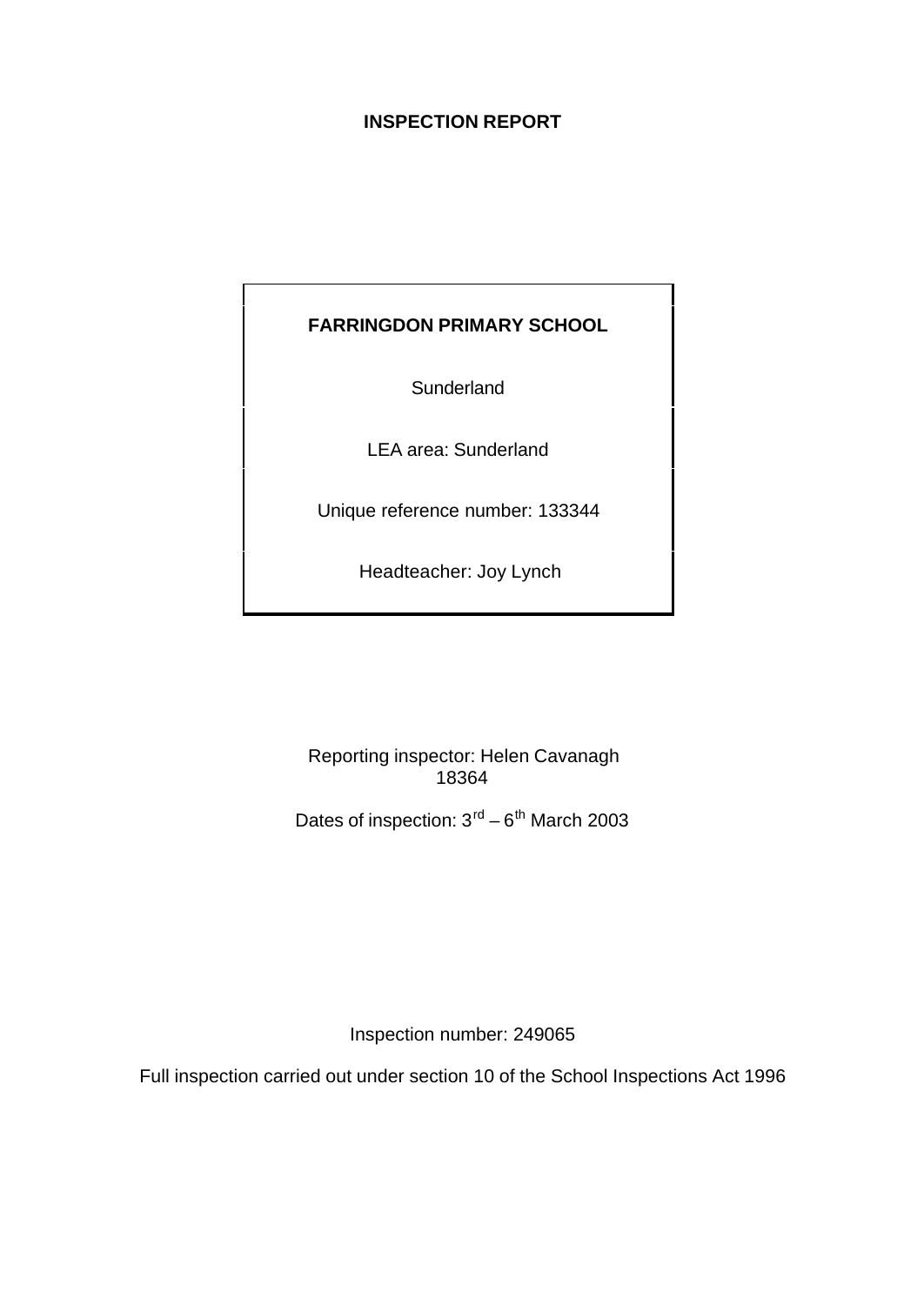### © Crown copyright 2003

This report may be reproduced in whole or in part for non-commercial educational purposes, provided that all extracts quoted are reproduced verbatim without adaptation and on condition that the source and date thereof are stated.

Further copies of this report are obtainable from the school. Under the School Inspections Act 1996, the school must provide a copy of this report and/or its summary free of charge to certain categories of people. A charge not exceeding the full cost of reproduction may be made for any other copies supplied.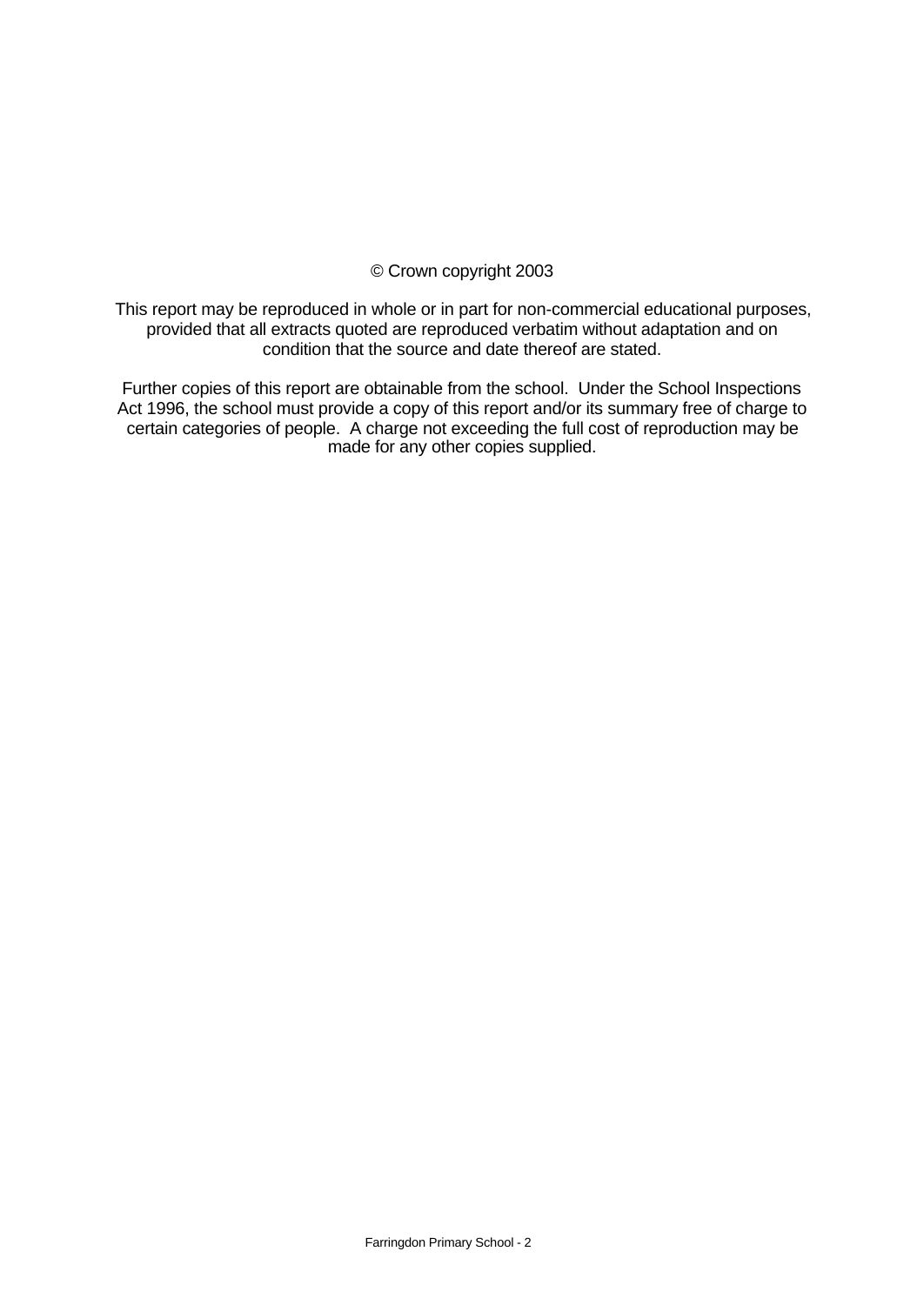# **INFORMATION ABOUT THE SCHOOL**

| Type of school:               | Primary                                                        |
|-------------------------------|----------------------------------------------------------------|
| School category:              | Community                                                      |
| Age Range of pupils:          | 3 to 11                                                        |
| Gender of pupils:             | Mixed                                                          |
| School address:               | <b>Farringdon Primary School</b><br>Archer Road,<br>Sunderland |
| Postcode:                     | SR <sub>3</sub> 3DJ                                            |
| Telephone number:             | 0191 553 5994                                                  |
| Fax number                    | 0191 553 5995                                                  |
| <b>Appropriate Authority:</b> | The governing body                                             |
| Name of Chair of Governors:   | Mrs Ann Dickinson                                              |
| Date of previous inspection:  | Not applicable.                                                |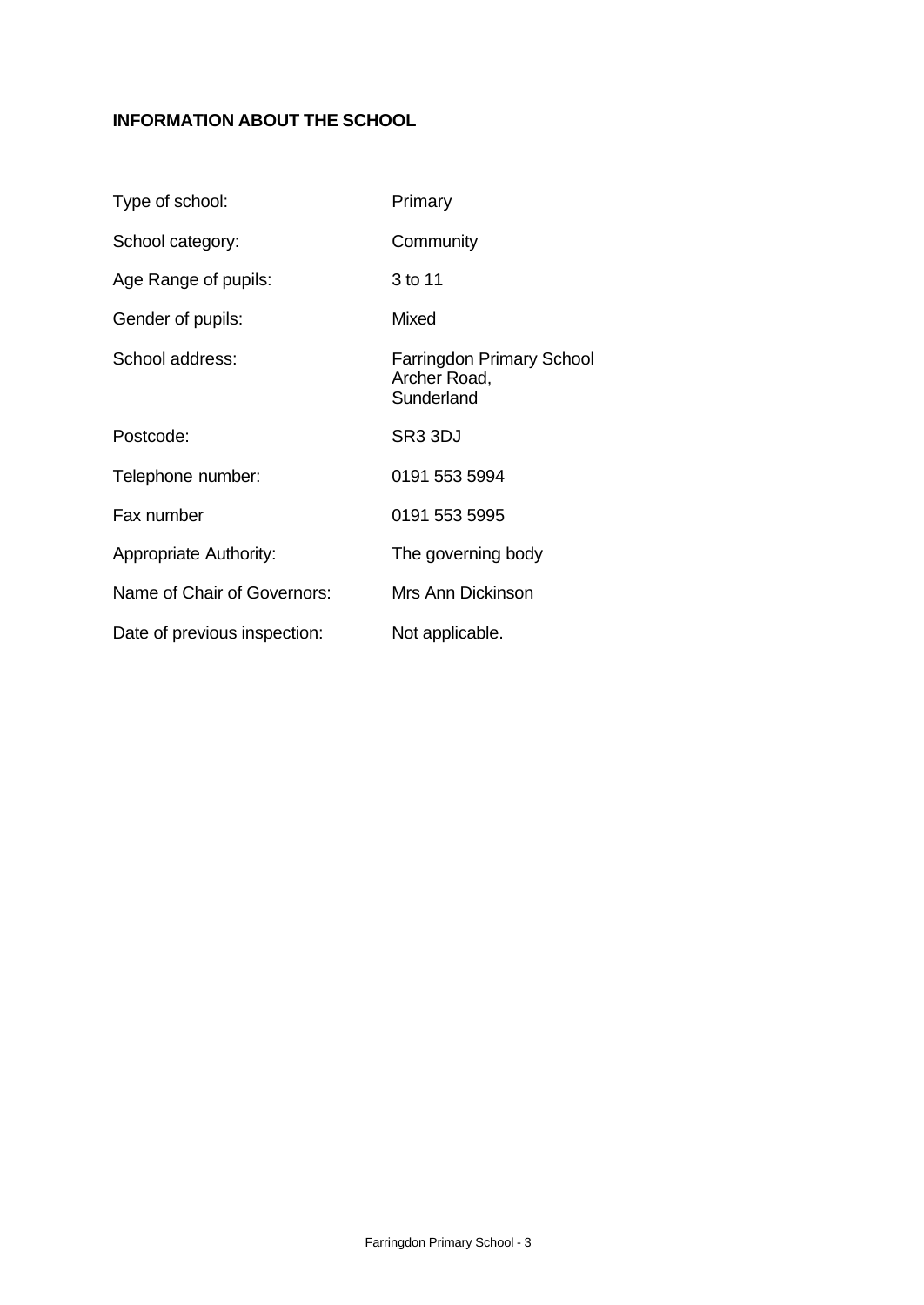|       | <b>Team members</b>   |                         | <b>Subject</b>                          | <b>Aspect</b>                                                           |
|-------|-----------------------|-------------------------|-----------------------------------------|-------------------------------------------------------------------------|
|       |                       | responsibilities        | responsibilities                        |                                                                         |
| 18364 | Helen Cavanagh        | Registered<br>inspector | <b>Foundation Stage</b>                 | What sort of school is<br>it?                                           |
|       |                       |                         |                                         | How well is the school<br>led and managed?                              |
|       |                       |                         | Educational<br>Inclusion                | What should the<br>school do to improve<br>further?                     |
| 8986  | <b>Philip Andrew</b>  | Lay inspector           |                                         | Pupils' attitudes,<br>values and personal<br>development.               |
|       |                       |                         |                                         | How well does the<br>school care for its<br>pupils?                     |
|       |                       |                         |                                         | How well does the<br>school work in<br>partnership with its<br>parents? |
| 18403 | <b>Gustav MacLeod</b> | Team inspector          | <b>Mathematics</b>                      |                                                                         |
|       |                       |                         | Art and Design                          |                                                                         |
|       |                       |                         | Music                                   |                                                                         |
|       |                       |                         | Religious<br>Education                  |                                                                         |
|       |                       |                         | English as an<br>additional<br>language |                                                                         |
| 12752 | Karen Bower           | Team inspector          | Science                                 | The school's results                                                    |
|       |                       |                         | <b>Physical Education</b>               | and pupils'<br>achievements.                                            |
| 32569 | Dee Teasdale          | Team inspector          | Information<br>Communication            | How well are pupils<br>taught?                                          |
|       |                       |                         | Technology                              | How good are the                                                        |
|       |                       |                         | Design<br>Technology                    | curricular and other<br>opportunities offered to<br>pupils?             |
| 32688 | Eric Ferguson         | Team inspector          | English                                 |                                                                         |
|       |                       |                         | History                                 |                                                                         |
|       |                       |                         | Geography                               |                                                                         |
| 21940 | Tim Warin             | Team inspector          | Special<br><b>Educational Needs</b>     |                                                                         |

# **INFORMATION ABOUT THE INSPECTION TEAM**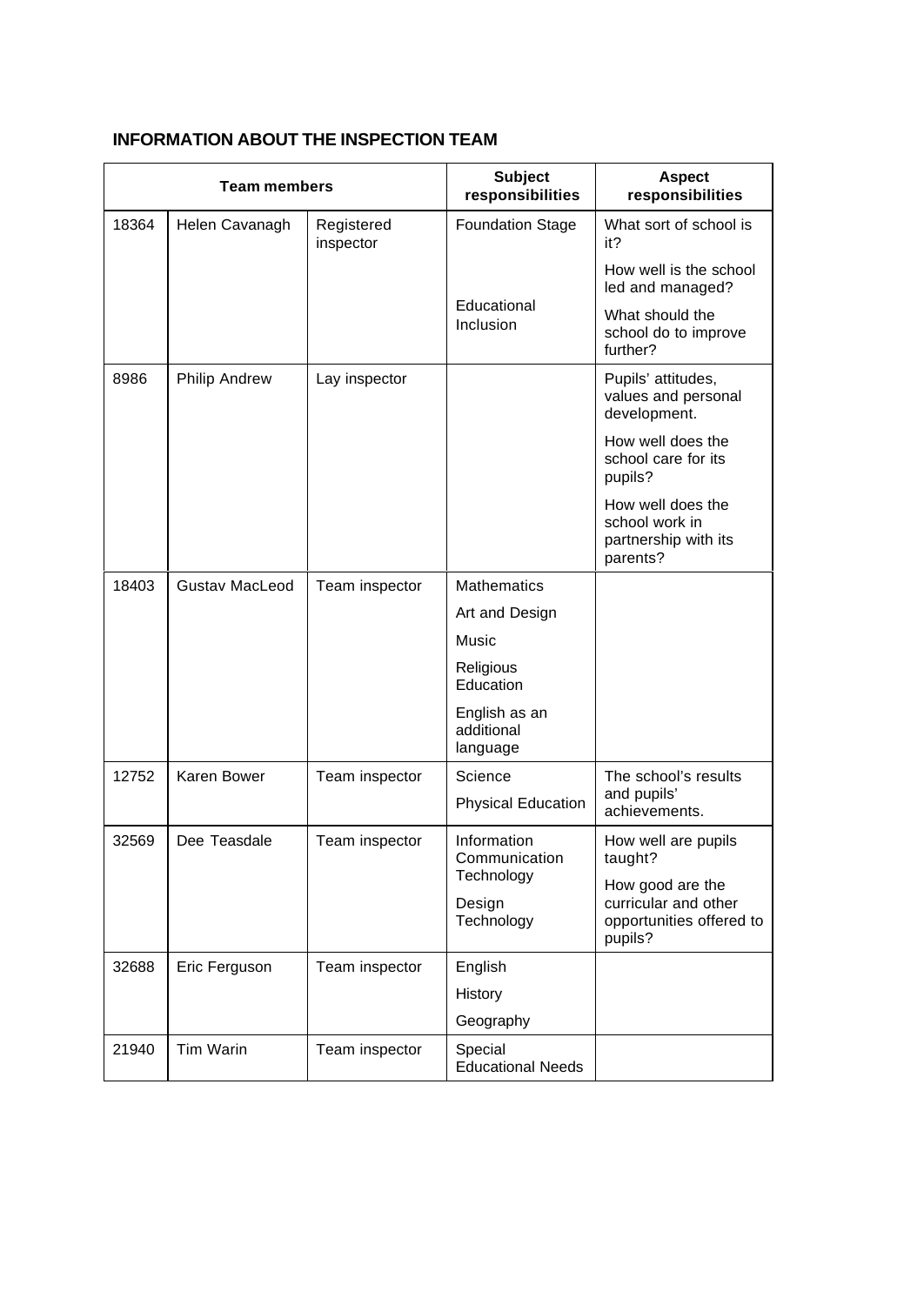The inspection contractor was:

Penta International Upperton House The Avenue **Eastbourne** East Sussex BN21 3YB

Any concerns or complaints about the inspection or the report should be raised with the inspection contractor. Complaints that are not satisfactorily resolved by the contractor should be raised with OFSTED by writing to:

> The Complaints Manager Inspection Quality Division The Office for Standards in Education Alexandra House 33 Kingsway London WC2B 6SE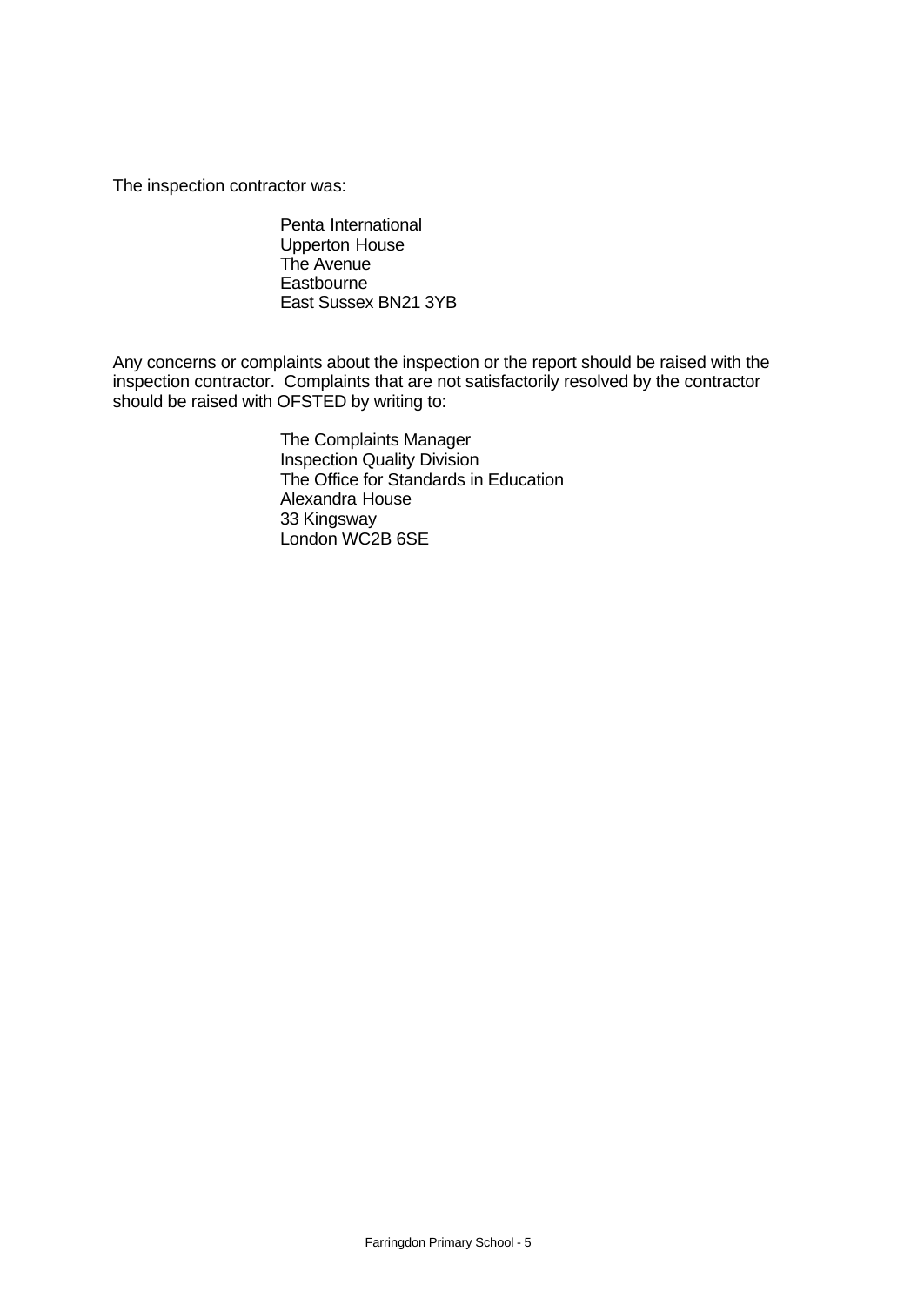## **REPORT CONTENTS**

|                                                                                                                                                                                                                                                                                                                                                                          | Page            |
|--------------------------------------------------------------------------------------------------------------------------------------------------------------------------------------------------------------------------------------------------------------------------------------------------------------------------------------------------------------------------|-----------------|
| <b>PART A: SUMMARY OF THE REPORT</b>                                                                                                                                                                                                                                                                                                                                     | 7               |
| Information about the school<br>How good the school is<br>What the school does well<br>What could be improved<br>How the school has improved since its last inspection<br><b>Standards</b><br>Pupils' attitudes and values<br>Teaching and learning<br>Other aspects of the school<br>How well the school is led and managed<br>Parents' and carers' views of the school |                 |
| <b>PART B: COMMENTARY</b>                                                                                                                                                                                                                                                                                                                                                |                 |
| <b>HOW HIGH ARE STANDARDS?</b>                                                                                                                                                                                                                                                                                                                                           | 12 <sup>°</sup> |
| The school's results and pupils' achievements<br>Pupils' attitudes, values and personal development                                                                                                                                                                                                                                                                      |                 |
| <b>HOW WELL ARE PUPILS TAUGHT?</b>                                                                                                                                                                                                                                                                                                                                       | 14              |
| <b>HOW GOOD ARE THE CURRICULAR AND OTHER</b><br><b>OPPORTUNITIES OFFERED TO PUPILS?</b>                                                                                                                                                                                                                                                                                  | 16              |
| HOW WELL DOES THE SCHOOL CARE FOR ITS PUPILS?                                                                                                                                                                                                                                                                                                                            | 18              |
| <b>HOW WELL DOES THE SCHOOL WORK IN</b><br><b>PARTNERSHIP WITH PARENTS</b>                                                                                                                                                                                                                                                                                               | 19              |
| <b>HOW WELL IS THE SCHOOL LED AND MANAGED?</b>                                                                                                                                                                                                                                                                                                                           | 20              |
| WHAT SHOULD THE SCHOOL DO TO IMPROVE FURTHER?                                                                                                                                                                                                                                                                                                                            | 23              |
| <b>PART C: SCHOOL DATA AND INDICATORS</b>                                                                                                                                                                                                                                                                                                                                | 24              |
| PART D: THE STANDARDS AND QUALITY OF TEACHING IN                                                                                                                                                                                                                                                                                                                         |                 |

AREAS OF THE CURRICULUM **29**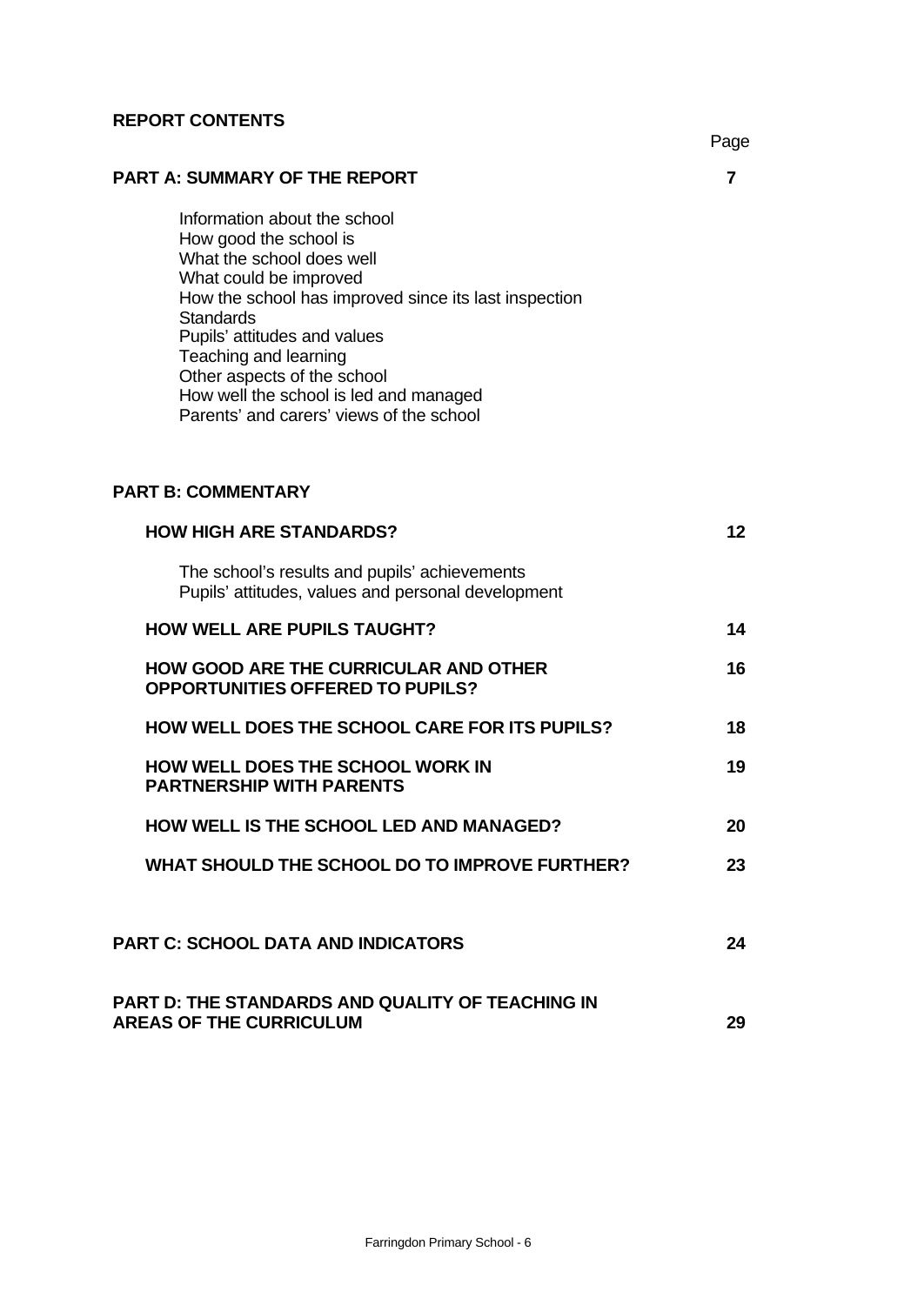# **PART A: SUMMARY OF THE REPORT**

### **INFORMATION ABOUT THE SCHOOL**

Farringdon Primary School opened in September 2001 after the amalgamation of Farringdon infant and junior schools. The school is situated in a disadvantaged area of Sunderland where there are high levels of unemployment and most of the housing is owned by the local authority. The school is much bigger than other primary schools with 397 pupils on roll and 52 part time pupils in the nursery. There are 4 pupils of compulsory school age who have ethnic minority backgrounds. There are 3 pupils who have English as a second language and 29 % of pupils are eligible for free school meals, which is above the national average. 18% pupils have been identified as having special educational needs which is broadly in line with the national average and 1% of these pupils have statements which is again broadly in line with national averages. The majority of those pupils with statements have severe learning difficulties. Pupils' attainment on entry to nursery is variable but overall it is below average.

### **HOW GOOD THE SCHOOL IS**

Since its amalgamation in September 2001 Farringdon Primary is a rapidly improving school and has many good features. Standards in English, mathematics and science are now broadly in line with that expected and pupils are now beginning to make better progress throughout the school. This is mainly due to an improvement in the quality of teaching, behaviour management and the nurturing of pupils. Pupils have now developed very good attitudes to their work and the relationships throughout the school are also very good. It is a credit to the leadership of the school and to the pupils that this very positive atmosphere has been created in the short space of time since the amalgamation. The school is now well placed to maintain these and other improvements and has a good capacity to make further improvements. The school provides satisfactory value for money.

### **What the school does well**

- The headteacher, senior management team, governors and staff demonstrate well a shared commitment to succeed and improve.
- Pupils' behaviour is very good, they have developed an enthusiasm for school and show very positive attitudes to their work.
- Relationships throughout the school are very good.
- Relationships are very good with partner institutions and external agencies.
- The provision for pupils' spiritual, moral, social and cultural development is very good.
- The provision for extra curricular activities is very good.

### **What could be improved**

- Standards in English, mathematics and science.
- The monitoring and evaluation of teaching is not undertaken sufficiently rigorously.
- Governors' effectiveness in their involvement in the strategic direction of the school.
- The role of the subject co-ordinators in monitoring and evaluating the standards achieved in their subjects.
- The assessment and pupil tracking procedures throughout the school.
- The support given to the more able and gifted and talented.

*The areas for improvement will form the basis of the governors' action plan.*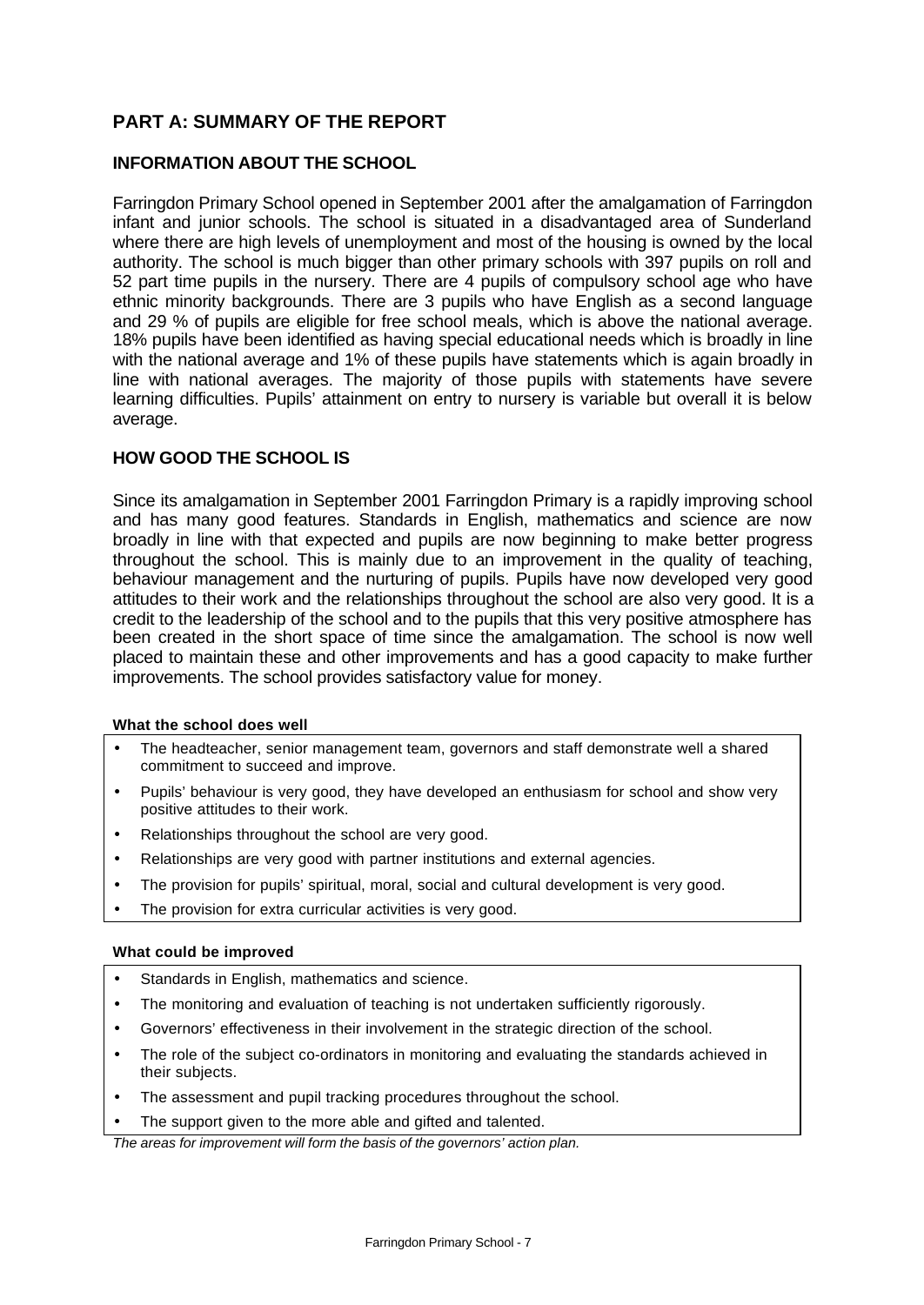## **HOW THE SCHOOL HAS IMPROVED SINCE ITS LAST INSPECTION**

As Farringdon Primary School opened in September 2001 there is no previous inspection report available to refer to.

### **STANDARDS**

The table shows the standards achieved by pupils at the end of Year 6 based on average point scores in National Curriculum tests.

|                 | compared with |      |      |                    |                                                  |  |  |
|-----------------|---------------|------|------|--------------------|--------------------------------------------------|--|--|
| Performance in: | all schools   |      |      | similar<br>schools | <b>Key</b>                                       |  |  |
|                 | 2000          | 2001 | 2002 | 2002               |                                                  |  |  |
| English         | n/a           | n/a  | Е    | D                  | Well above<br>A<br>average<br>B<br>Above average |  |  |
| mathematics     | n/a           | n/a  | Е    | Е                  | С<br>Average<br>D<br>Below average               |  |  |
| Science         | n/a           | n/a  | E    | Е                  | Well below<br>E<br>average                       |  |  |

As this is a new school that opened in September 2001 there is no data prior to 2002.

Test scores are well below the national average in English, mathematics and science at the end of Year 6. When compared to similar schools the school is performing slightly better in English than in mathematics and science. By the end of Year 2 test scores are well below similar schools in reading and writing and below in mathematics. In science, results are well above those of similar schools. The performance of boys is weaker than that of girls in tests in Years 2 and 6 in 2002 in English and in mathematics at Year 6 only. Evidence during the inspection did not highlight any significant differences between boys' and girls' attainment in English, mathematics and science. Pupils with English as an additional language, special educational needs and ethnic minority pupils make at least good progress. The school has not identified any gifted and talented pupils and results show low percentages of pupils attaining above average levels. Evidence during the inspection indicates that gifted and talented pupils are not sufficiently challenged and are under-achieving.

Standards are rising however in a number of areas due to the improvements made to the quality of teaching and behaviour of the pupils. By the end of Year 2 and Year 6, standards in literacy, mathematics, science, design and technology, history, geography are broadly in line with that expected for pupils' ages. In information communication technology, pupils' attainment is in line with that expected for seven year olds but above that expected for eleven year olds. In art and design pupils attainment is above average throughout the school. In physical education standards are broadly in line with that expected but below average throughout the school in gymnastics. Standards in religious education are above for seven year olds and in line with the expectations of the Locally Agreed Syllabus for eleven year olds.

The school did not meet the 2002 targets for the end of Year 6 that had been set prior to the amalgamation. There was shortfall of 13% in English and 21% in mathematics.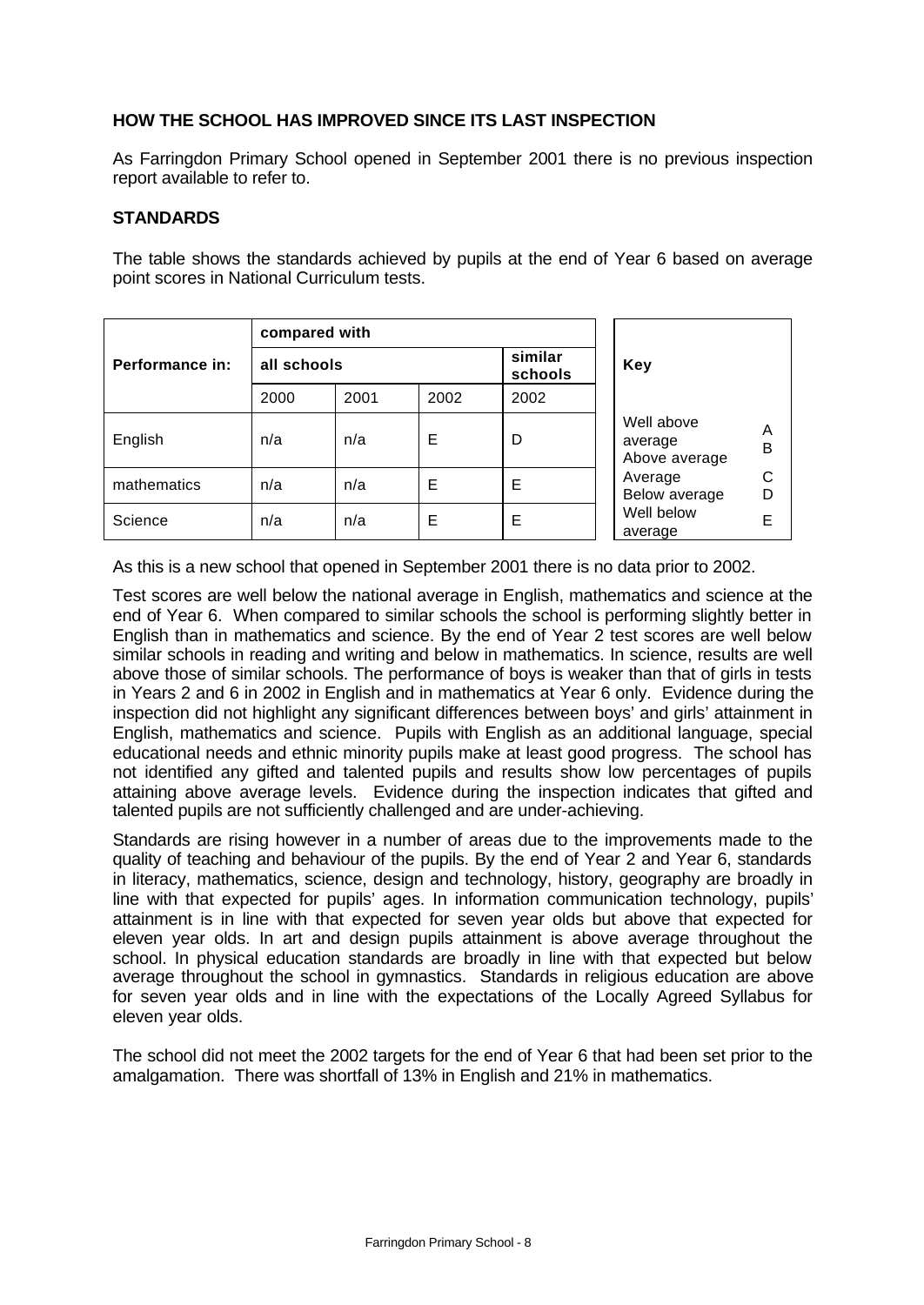# **PUPILS' ATTITUDES AND VALUES**

| <b>Aspect</b>                             | <b>Comment</b>                                                                                                                                                                |
|-------------------------------------------|-------------------------------------------------------------------------------------------------------------------------------------------------------------------------------|
| Attitudes to the school                   | Very good. Almost all pupils are very eager to learn and give the best at<br>all times. They are enthusiastic about school and show very positive<br>attitudes to their work. |
| Behaviour, in and out of<br>classrooms    | Very good. Considerable progress has been made in this aspect since<br>the school opened.                                                                                     |
| Personal development<br>and relationships | Very good. Relationships are very good throughout the school. Pupils<br>are very willing to undertake duties and responsibilities.                                            |
| Attendance                                | Unsatisfactory. This is below the national average.                                                                                                                           |

The school now has very good support systems in place to improve attendance and the school has made a great deal of effort in this area. Nevertheless the attendance levels of some pupils is likely to affect their progress in school. There have been nine temporary exclusions in the past year.

## **TEACHING AND LEARNING**

| <b>Teaching of pupils</b><br>in: | <b>Nursery and</b><br><b>Reception</b> | Years 1-2 | Years 3-6 |
|----------------------------------|----------------------------------------|-----------|-----------|
| Quality of teaching              | Satisfactory                           | Good      | Good      |

*Inspectors make judgements about teaching in the range: excellent; very good; good; satisfactory; unsatisfactory; poor; very poor. 'Satisfactory means that the teaching is adequate and strengths outweigh weaknesses.*

The overall quality of teaching and learning is good. Nearly two thirds of lessons were good or very good, a small percentage were excellent. In the nursery and reception class teaching and learning is satisfactory overall. There are instances of unsatisfactory teaching for the seven to eleven year olds. Where teaching is of high quality there is good pace in lessons with pupils kept on task and reminders given about time. Teachers use a range of strategies to keep pupils motivated and help them learn. Learning objectives are shared with the pupils in every lesson. In the very good lessons these are recapped in order that the pupils can see if they have achieved the stated learning outcomes. Where teaching is unsatisfactory, pupils fail to complete tasks because the teacher does not manage the time well. There is little challenge, poor organisation of activities leading to time wasting with no teaching points given to improve pupils' technique. The lack of pace means that pupils quickly give up working and valuable teaching time is lost. In some cases the teachers' lack of subject knowledge leads to confusion for pupils and limits their learning and subsequently their attainment.

In English, there is a lack of rigorous and sustained assessment for reading and writing which leads in some instances to poorly judged targets for improving work. In mathematics, systems for monitoring progress are being put in place, but as yet there is no tracking of pupils' progress. In science, geography, history and music a start has been made to assess pupils' progress but it is in the very early stages of development and is not yet consistently applied throughout the school.

The basic skills in literacy and numeracy are taught satisfactorily. Opportunities are given in a variety of lessons for pupils to practise skills in other subjects, for example writing reports and instructions in science and factual accounts in history. The quality and deployment of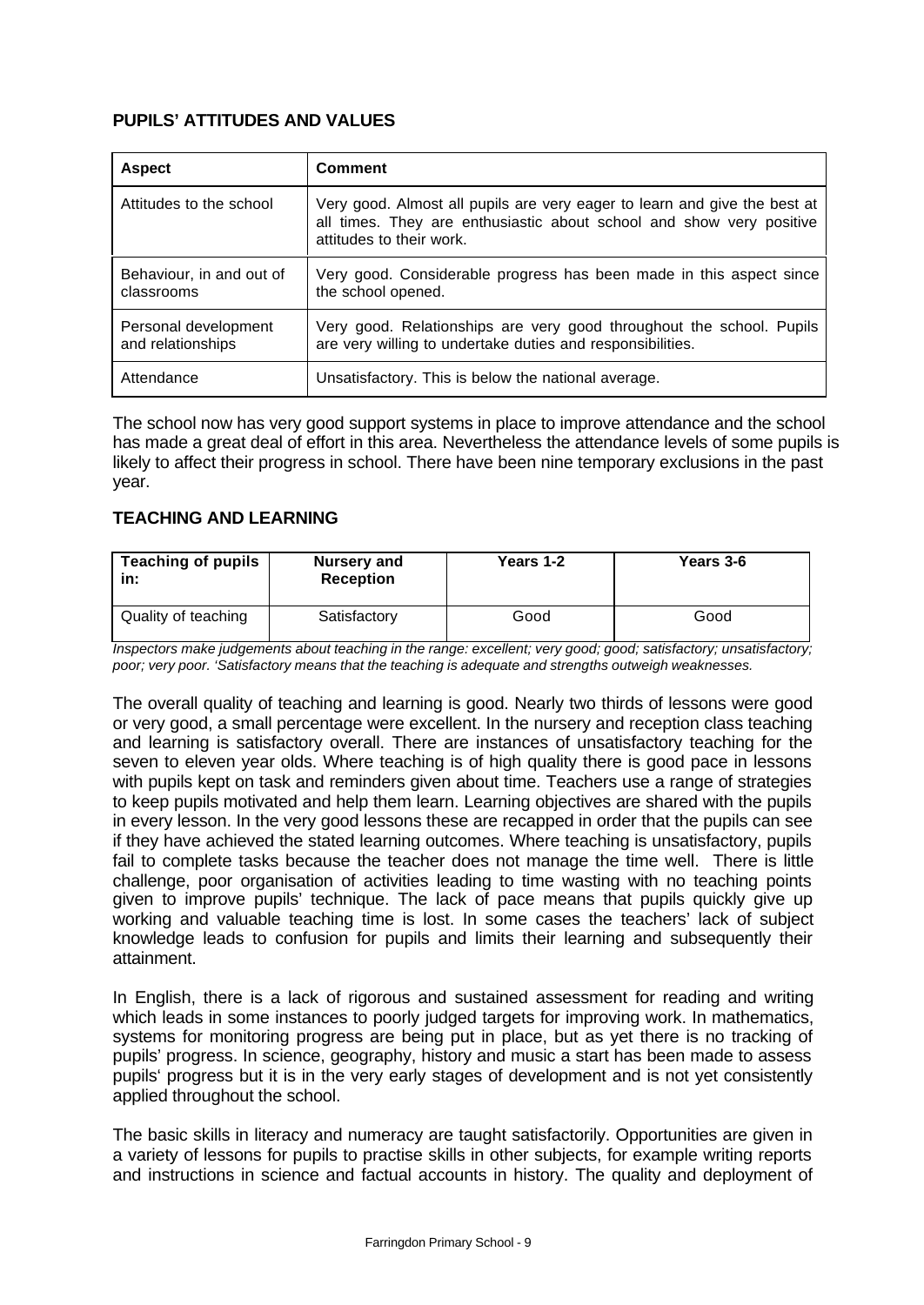support staff is good and this contributes to the progress made by the less able pupils. There is a new policy for marking but this is being inconsistently applied across the school. Homework is provided in a variety of ways including spelling, reading and mathematics. Overall, teachers work effectively with pupils with special educational needs using a wide range of strategies as well as good skills to ensure that all pupils are participating and learning. This applies equally to the small number of pupils with English as an additional language who are making good and often very good progress both in lessons and across the school.

| <b>Aspect</b>                                                                                        | <b>Comment</b>                                                                                                                                                                                                                                                             |
|------------------------------------------------------------------------------------------------------|----------------------------------------------------------------------------------------------------------------------------------------------------------------------------------------------------------------------------------------------------------------------------|
| The quality and range of<br>the curriculum                                                           | Good. The schools' curriculum is broad and balanced and teachers'<br>provide many opportunities to make pupils' learning experiences rich<br>and purposeful.                                                                                                               |
| Provision for pupils with<br>special educational needs                                               | Satisfactory. Well planned arrangements for withdrawal and support<br>ensure pupils make good progress in the literacy and numeracy skills<br>they need in order to access and succeed in the mainstream<br>curriculum. Parents and pupils need to be more involved.       |
| Provision for pupils with<br>English as an additional<br>language                                    | Good. The small number of pupils identified as requiring additional<br>support receive specialised tutor sessions and they are included in all<br>lessons.                                                                                                                 |
| Provision for pupils'<br>personal, including<br>spiritual, moral, social<br>and cultural development | Very good. Provision for pupils' spiritual, social and moral development<br>is very good. The school has worked hard to establish a code of<br>conduct that is implemented by all staff and understood fully by all<br>pupils. Provision for cultural development is good. |
| How well the school<br>cares for its pupils                                                          | Very well. The school provides a calm, welcoming and secure<br>environment for its pupils and works well with all outside agencies.<br>Procedures for child protection are very good.                                                                                      |

### **OTHER ASPECTS OF THE SCHOOL**

The school encourages parents to be more involved in their children's education but this meets with only limited success.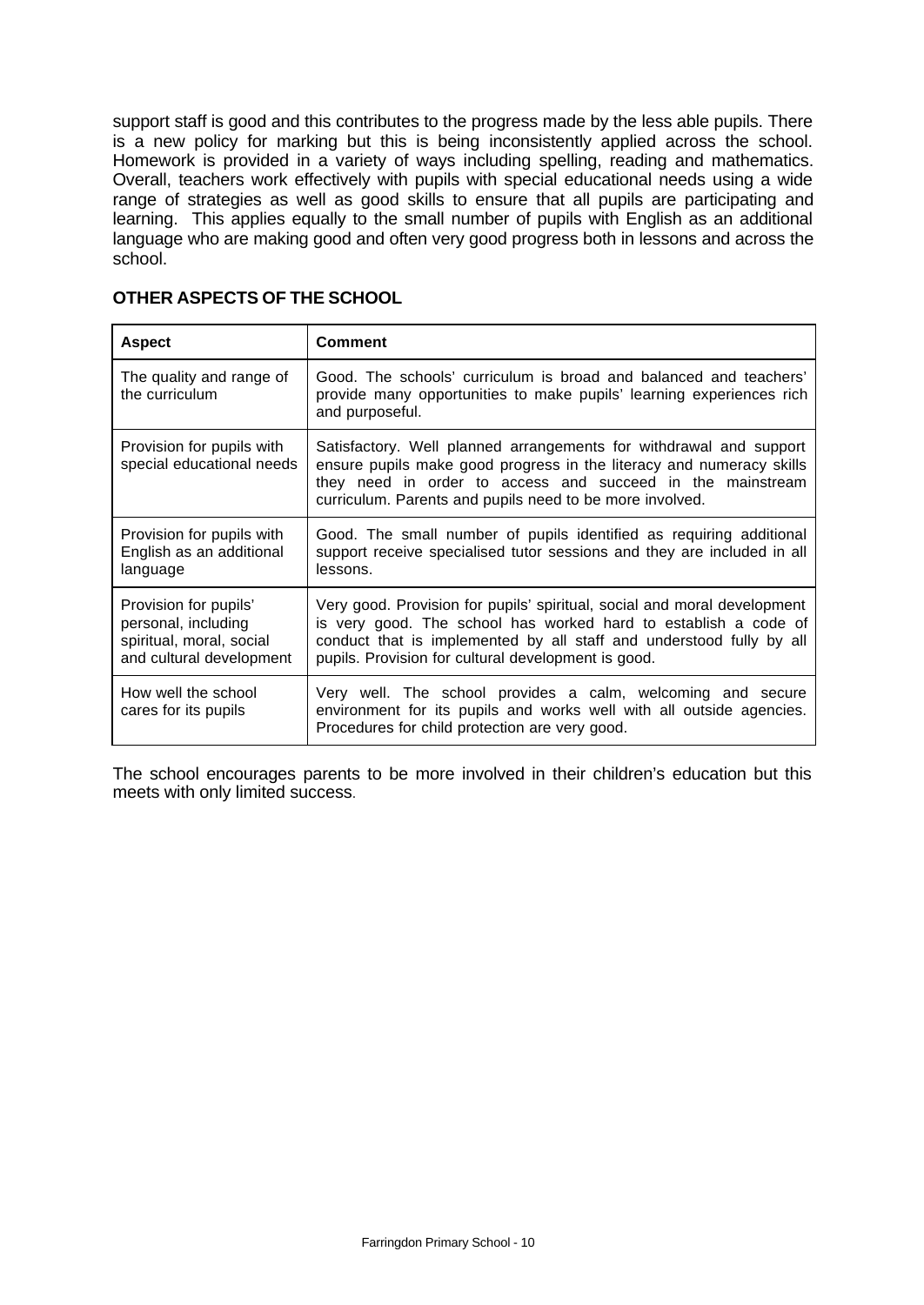## **HOW WELL THE SCHOOL IS LED AND MANAGED**

| <b>Aspect</b>                                                             | Comment                                                                                                                                                                                                                                                              |
|---------------------------------------------------------------------------|----------------------------------------------------------------------------------------------------------------------------------------------------------------------------------------------------------------------------------------------------------------------|
| Leadership and<br>management by the<br>headteacher and other<br>key staff | Satisfactory. The headteacher and senior management team have<br>worked hard to bring about many improvements and develop a will and<br>shared commitment to succeed and improve educational standards.<br>Subject leaders are developing but still require support. |
| How well the governors<br>fulfil their responsibilities                   | Unsatisfactory. The chair is very supportive of the school and works<br>closely with the head teacher. The governing body now needs to<br>ensure that they are more involved in the strategic direction of the<br>school.                                            |
| The school's evaluation<br>of its performance                             | Satisfactory. The headteacher and senior management are aware of<br>the school's performance but not all subject co-ordinators are clear as<br>to the direction they need to go.                                                                                     |
| The strategic use of<br>resources                                         | Good. Resources are used well and the school building is adequate to<br>teach the curriculum. Teaching staff are appropriately deployed. The<br>school has ensured that class sizes are small which has ensured that<br>behaviour and attitudes have improved.       |

All money is spent wisely and the school applies satisfactorily the principles of getting best value for its pupils.

## **PARENTS' AND CARERS' VIEWS OF THE SCHOOL**

| What pleases parents most |                                                                            | What parents would like to see improved        |
|---------------------------|----------------------------------------------------------------------------|------------------------------------------------|
|                           | Their children like the school.                                            | The amount of homework given to the<br>pupils. |
| ٠                         | Their children make good progress.                                         | The range of activities provided outside of    |
|                           | The teaching is good.                                                      | lessons.                                       |
|                           | They are well informed about their child's<br>progress.                    |                                                |
| ٠                         | The school has high expectations of the<br>pupils.                         |                                                |
|                           | They are comfortable approaching the<br>school with questions or problems. |                                                |

Inspectors support the parents' positive views of the school but could not find any evidence to support the concern expressed by a minority of parents regarding the amount of homework given and the range of activities provided outside school.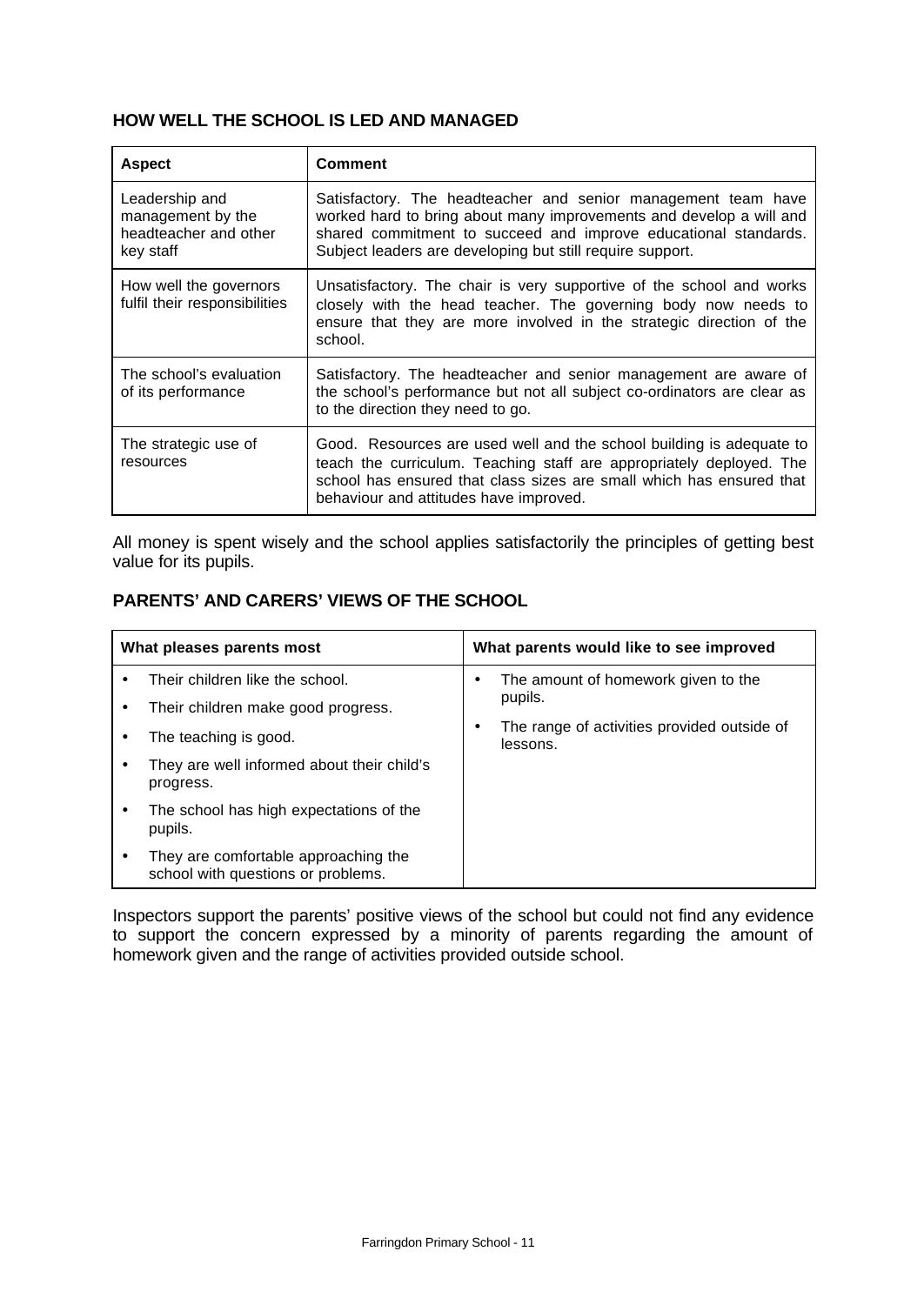# **PART B: COMMENTARY**

### **HOW HIGH ARE STANDARDS?**

1. In 2002 test results, standards are low at the end of both Year 2 and Year 6. Evidence of pupils' attainment during inspection week however indicate that standards are improving due to better behaviour management and also an improvement in the quality of teaching throughout the school. Attainment on entry to the nursery is variable but for some children it is very low; overall it is below average. Attainment on entry to reception is still below the national average but almost two thirds of children are broadly on track to reach the required standard by the end of the reception class in mathematical and creative development and in aspects of their knowledge and understanding of the world. 2002 results for Year 2 indicate that boys are attaining less well than girls in reading and writing but by the end of Year 6 the difference is less marked.

2. The targets set for the former junior school for 2002 were used by the primary school as a basis for analysis of how well the school is performing now. The school failed to meet the targets for 11 year olds in both English and mathematics by 13% and 21% respectively suggesting less progress with mathematics than English since 1998 when the targets were originally set. Given attainment levels in 1998 the mathematics target should easily have been reached but the English target was more challenging as an 11 % improvement at level 4 was required. The main reason for the poor mathematics results in 2002 is due to the performance of girls. To date the school has not set targets for the end of Year 2 or for science at the end of Year 6.

3. Inspection evidence indicates that standards are rising in a number of areas due to the improvements made to the quality of teaching and behaviour of the pupils and the school should be on track to attain higher standards this summer. There still remains however some unsatisfactory teaching in Key Stage 2. The school has rightly identified writing as the issue in English. In mathematics, investigational skills are under-developed and in science a focus on experimental and investigative science is helping to raise pupils' attainment in this area. The school has analysed the data at whole school level for end of Year 6 tests but not at the end of Year 2. The senior management team is monitoring the quality of teaching but as yet subject co-ordinators have had limited opportunities to monitor the quality of teaching and learning and standards achieved. Some analysis at individual pupil level is beginning to happen. Plans to moderate pupils' work should help the school to monitor progress and see that policies are being followed.

4. By the end of Year 2 and Year 6, standards in literacy, mathematics, science, design and technology, history, geography are broadly in line with that expected for pupils' ages. In information communication technology, pupils' attainment is in line with that expected for seven year olds but above that expected for eleven year olds. In art and design pupils attainment is above average throughout the school. In physical education standards are broadly in line with that expected but below average throughout the school in gymnastics. Standards in religious education are above for seven year olds and in line with the expectations of the Locally Agreed Syllabus for eleven year olds. Progress for eleven year olds has not been good enough since, based on previous attainment at the end of Year 2, pupils' progress in mathematics and science has been well below expectations and in English below.

5. Work in pupils' books is variable across the school with many examples of unfinished work and poorly marked work, which does not inform the pupils of what they need to do next to get better. In Years 5 and 6 individual pupil targets are now being set which give the pupils a clear idea of what they need to do to improve but this is not yet systematically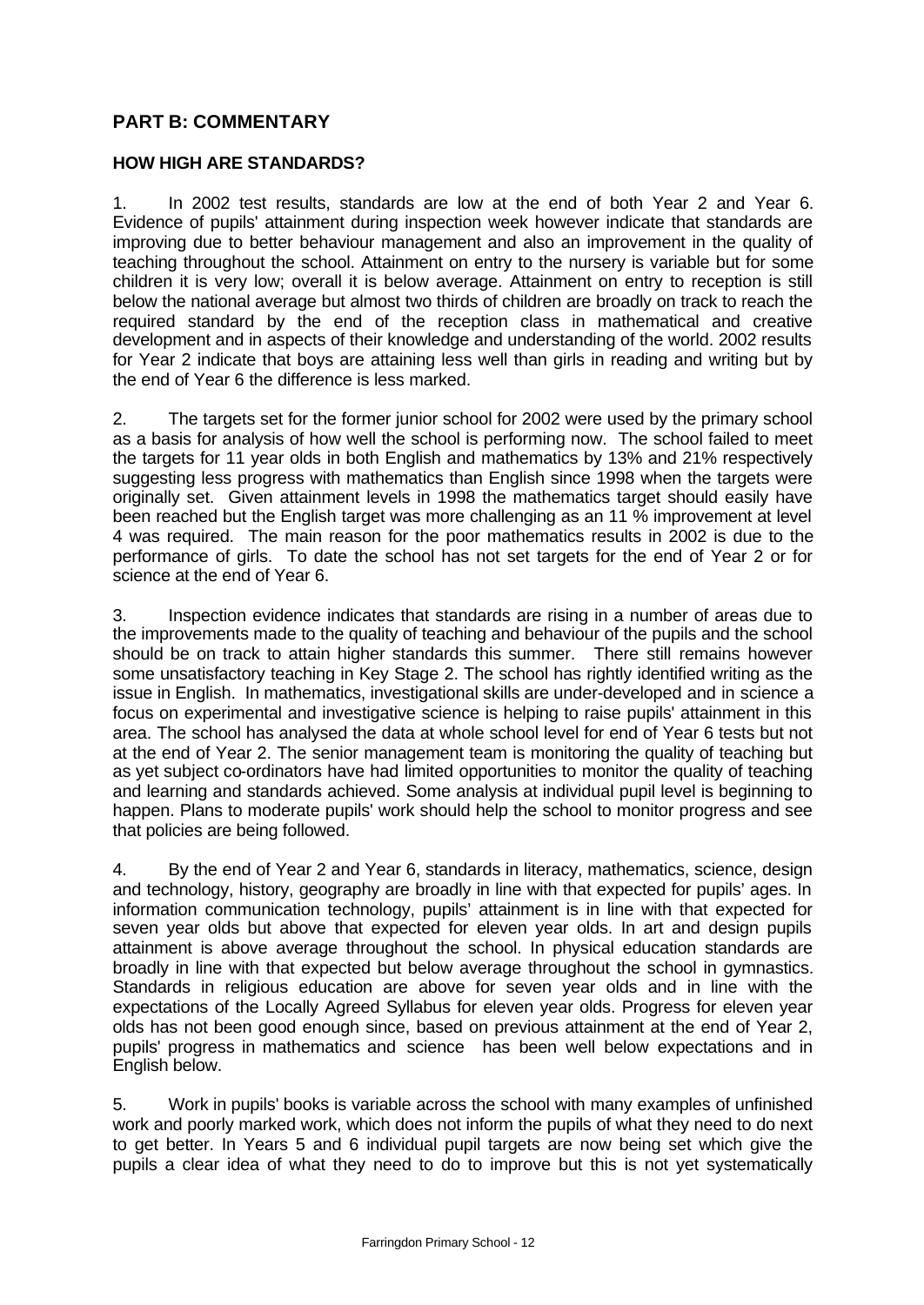applied across the school. Progress is evident from pupils' work when the work of different year groups is compared. There is consistency between year groups but in the majority of books there is no difference in the level of work being covered by pupils of different abilities. The only difference is the amount and quality of recording in their books. Higher attaining pupils are not identified and so their progress is not tracked and they are insufficiently challenged. Lower ability and special educational needs pupils, are well provided for and make good progress, as do pupils with English as an additional language.

6. Overall pupils with special educational needs and English as an additional language make good progress. In lessons teachers use a wide range of strategies to ensure progress for example well-differentiated work, as well as the skilful management of the way pupils are grouped and work together. Well-planned arrangements for withdrawal and support ensure pupils make good progress in the literacy and numeracy skills they need in order to access and succeed in the mainstream curriculum. The current Individual Education Plan process is at an early stage of development and does not yet provide the information or evidence to accurately measure pupils' progress in relation to specific individual needs or specialist additional provision.

7. Current standards of attainment across the school, supported by improvements in the quality of teaching and learning and standards of behaviour in particular, should ensure that standards attained by 7 and 11 year olds this year in statutory assessments will rise, especially in mathematics. In many instances overall standards are held down because there is too little analysis of pupils' attainment in order to plan work that is linked to their needs; this is particularly true of potentially higher attainers many of whom could cope with harder work.

## **Pupils' attitudes, values and personal development**

8. Pupils have a very positive attitude to their learning and this is encouraged and developed by the ethos underpinning the management of the school. Their enthusiasm for school, their very good behaviour and very good personal relationships are a major strength of the school. These strengths underpin the development and progress of all pupils. It is a credit to the leadership of the head teacher and to the pupils that this very positive atmosphere has been created in the eighteen months since the school opened after an amalgamation.

9. Behaviour across the school, in the classrooms, moving about the school and in the playgrounds is very good. In lessons observed behaviour was rarely unsatisfactory and this was when teaching strategies were inappropriate. There were no incidences of oppressive behaviour seen during the inspection and no evidence that any took place; discussion with pupils confirmed that there was no oppressive behaviour. The school helps and encourages pupils to accept responsibility for their own actions. Good procedures are in place to reintegrate excluded pupils.

10. The very good relationships between pupils and the adults and amongst the pupils themselves are a great strength of the school. A comment made by one parent that "The school treats everyone as an individual and this means no-one is left behind" illustrates how the relationships and school's ethos permeates, for good, across all the relationships in the school. The pupils are very willing to undertake duties and responsibilities and this is very much encouraged. There is a school council that meets every week with members elected by every class. The meeting attended was chaired by a very confident and mature Year 6 pupil deftly guided by a perceptive mentor. The council has recently established a healthy eating Tuck Shop. The school council is an excellent example of responsible citizenship.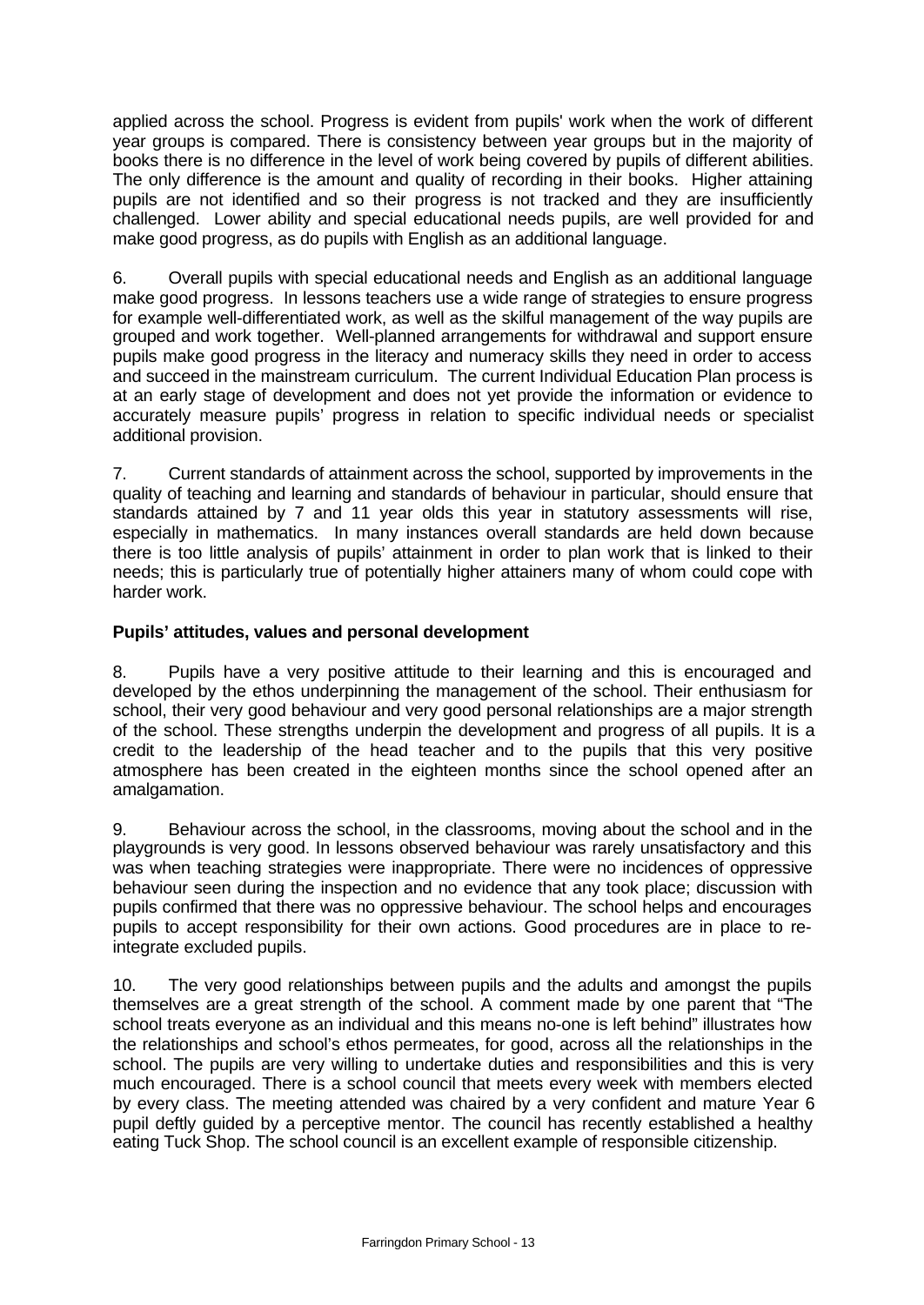11. Pupils have a very positive attitude to learning and like to come to school; 98% of parent's answers to the questionnaire confirmed this view. In lessons pupils listen carefully to the teachers and are keen to answer questions. When working individually and in groups they work hard, maintain their concentration and help each other. Pupils with special educational needs and those for whom English is an additional language are integrated well into the life of the school and join in all class activities and visits.

12. Attendance at 93% is unsatisfactory as it is below the national average. However there has been an improvement in this school year. Late arrival is a little on the high side. The majority of registration procedures observed were carried out correctly however in two occasions at the start of the afternoon session the register was not called.

# **HOW WELL ARE PUPILS TAUGHT?**

13. The overall quality of teaching and learning is good. Nearly two thirds of lessons were good or very good, a small percentage were excellent. In nursery and reception, teaching and learning were satisfactory overall. For the five to seven year olds, all teaching was satisfactory and better with teaching in Year 1 being especially strong with lessons ranging from good to excellent. For the seven to eleven year olds, two thirds of the lessons were good or very good. Some unsatisfactory teaching is in evidence within this age range.

14. Where teaching is of high quality there is good pace in lessons with pupils kept on task and reminders given about time. Teachers use a range of strategies to keep pupils motivated and help them learn. Learning objectives are shared with the pupils in every lesson. In the very good lessons these are recapped in order that the pupils can see if they have achieved the stated learning outcomes. Good demonstrations from the teacher and pupils is used to engage, motivate and extend learning. For example in an ICT lesson pupils demonstrated their knowledge of how to select and copy a shape and other pupils followed this example. In the best lessons teachers use good questioning skills, encouraging paired talk and helping pupils to think before responding.

15. Where teaching is unsatisfactory, pupils fail to complete tasks because the teacher does not manage the time well. Unsatisfactory teaching has little challenge, poor organisation of activities leading to time wasting with no teaching points given to improve pupils' technique. The lack of pace means that pupils come off task easily and valuable teaching time is lost. In some cases the teachers' lack of subject knowledge leads to confusion for pupils and limits their learning and subsequently their attainment. There has been improvement in the pupils' behaviour since the amalgamation and, through staff development and changes in personnel, an improvement in the quality of teaching.

16. The basic skills in literacy and numeracy are taught satisfactorily. Opportunities are given in a variety of lessons for pupils to practice skills in other subjects, for example writing reports and instructions in science and factual accounts in history. In science teachers plan for investigations and have a range of resources available to allow pupils to make choice. The teaching is good in the majority of lessons. Teaching in religious education is very good and in ICT it is particularly good in Years 3 - 6. The school has ensured that there are good quality resources to support learning in these areas. In all subjects teachers plan appropriately for lower achieving groups and those with special needs. However planning does not always include the needs of more able pupils.

17. Teachers manage pupils' behaviour very well and this results in very good behaviour in lessons, good levels of concentration and an enthusiasm for learning. Pupils with behavioural difficulties are carefully managed and there are good examples of where support staff are deployed within lessons to ensure that they stay on task and make good progress.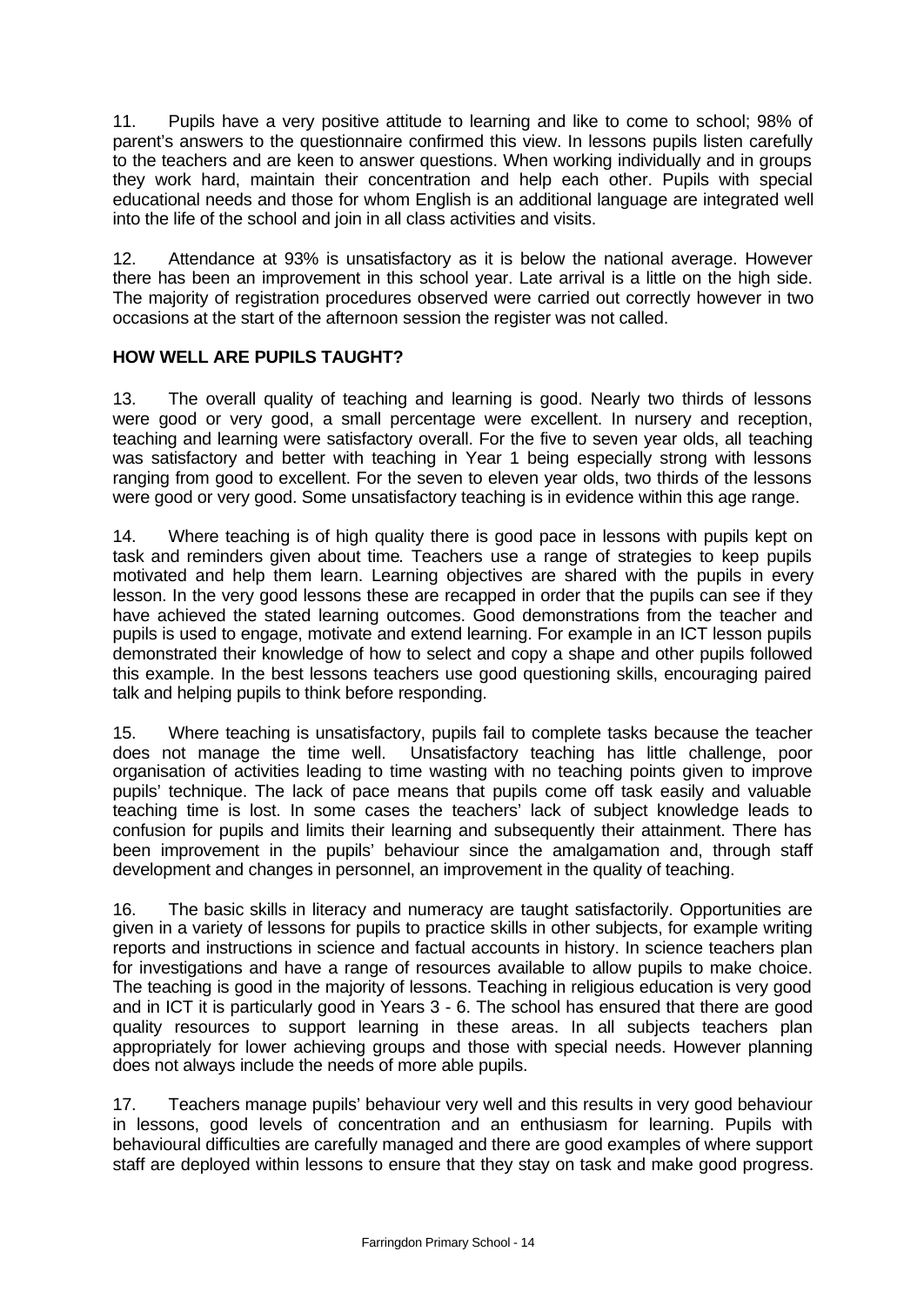Some non-compliant behaviour from older pupils is also well managed by staff adopting very calm approaches. There are very good relationships between teachers and pupils and this is strength of the school. Teachers encourage thinking and pupils are not fearful of making mistakes as their self-esteem is preserved by the teacher's responses. There is a constructive working atmosphere in the majority of classes with colourful displays in literacy and numeracy, science and a variety of other curriculum areas aiding pupils learning. Classrooms are generally well organised with a good mix of pupil and teacher work.

18. The quality and deployment of support staff is good and this contributes to the progress made by the less able pupils. For example in design technology they help pupils to research musical instruments and aid their understanding of technological language. The majority of support staff time is spent outside of the classroom. The limited number of support staff however hampers the progress of the more able in literacy and numeracy as the class teacher needs to focus in on the less able to keep them fully on task.

19. In English, there is a lack of rigorous and sustained assessment for reading and writing which leads in some instances to poorly judged targets for improving work. In mathematics, systems for monitoring progress are being put in place, but as yet there is no tracking of pupils' progress. In science, geography, history and music a start has been made to assess pupils' progress but it is in the very early stages of development. There is a new policy for marking but this is being inconsistently applied across the school. Comments in some classes are not helpful in furthering pupils understanding of how they have to improve or how they have achieved against targets.

20. The quality of the teaching in the Foundation Stage is satisfactory and children make satisfactory progress in their learning. There are very good resources in the nursery and this helps to engage the children in their learning. There is a good level of support to the children in both settings when activities are well managed and this helps to keep children on task. There are good relationships established with adults and children. A good balance is established in the nursery between adult led and child initiated learning. In the reception class weaknesses in the organisation of activities means that children participating in a structured activity which requires concentrated effort such as learning phonics are requested to go to another activity, such as pancake making. This causes disruption as children are excited and inattentive on return and learning is lost. Daily activities that will develop basic skills are not at present sufficiently prioritised.

21. Homework is provided in a variety of ways including spelling, reading and mathematics. Although satisfactory there is some inconsistency between year groups. Currently the impact of the recently established Individual Education Plan process on teachers' planning and delivery is limited. However, overall, teachers work effectively with pupils with special educational needs demonstrating a wide range of strategies as well as good skills to promote inclusion, participation and learning. This applies equally to the small number of pupils with English as an additional language who are making good and often very good progress both in lessons and across the school.

### **HOW GOOD ARE THE CURRICULAR AND OTHER OPPORTUNITIES OFFERED TO PUPILS?**

22. The schools' curriculum is broad and balanced and is satisfactorily meeting the needs of the pupils. Appropriate emphasis has been given to supporting teaching of the national strategies for literacy and numeracy with links to other curriculum areas.

23. The school makes very good provision for extra curricular activities. There is a range of clubs available to pupils from both key stages, within and after the school day. There is strong emphasis on music and physical education provision with good use made of outside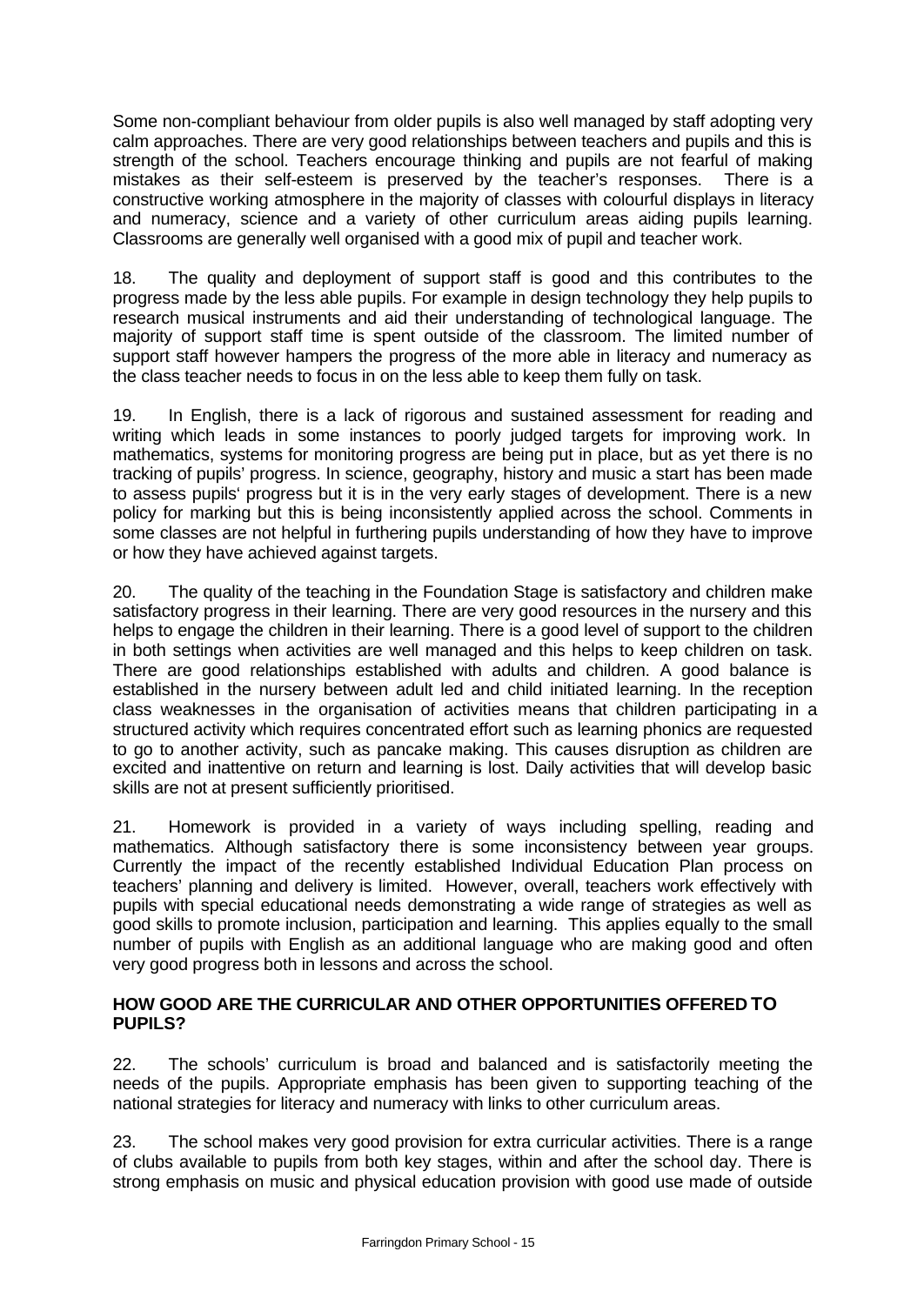providers such as the outreach worker from the local Sports College and Sunderland Football Club. Within the school the school site supervisor coaches and trains the football team. Sunderland Football Club Study Support is used to extend the opportunity for targeted Year 6 pupils to further learning in literacy, mathematics and ICT. There is also a range of opportunities offered to support pupils in literacy and mathematics' skills such as summer schools, an Easter school, breakfast clubs and quiz clubs. Pupils in Year 6 also have the opportunity to visit Derwent Hill Outward Bound Centre which provides physical, health and social challenges for the pupils, making a significant contribution to their personal and social development.

24. The school makes very good provision for pupils' personal, health and social education. The use of the 'Family Nurturing Scheme' is planned for throughout the school and results in a consistency of approach in all settings. 'Circle time', in which pupils talk about issues that are important to them or are worrying them is a good feature of this scheme and pupils are encouraged to talk and listen to one another well. In a session for pupils in Year 1 pupils talked about one thing they had done over the weekend. They had a well-established routine of holding the bear when they spoke, passing him around with great care. All the pupils looked at each other and listened attentively to each contribution. One child elected not to speak on the first round but did so on the second and was clearly supported by the atmosphere of trust. The teacher valued all the pupils' contributions and this helps the pupils to speak with confidence. There is a very good school council, which, meets on a weekly basis and is chaired by a Year 6 pupil and is well mentored by a member of staff. There is a clear format for meetings with minutes taken, actions decided and acted upon. An example of this being the instigation of a healthy tuck shop and also water provision for the pupils. This is a very good example of citizenship in action and reflects the school's vision statement. The sex education programme is supported by the school nurse and is delivered effectively.

25. Curriculum links with other schools are good. This is currently being strengthened by Single Regeneration Funding activities common to the area. Older pupils visit the local secondary school prior to transfer on several occasions to ease their move to the next stage of their education.

26. There are good links with the wider community. Visitors to assembly help to engage pupils in the weekly theme providing interesting and enjoyable activities that pupils are required to think about and react to. The visitors from a local bakery help to support learning within the design technology curriculum. Groups within the school have visited museums, Bede's World, Beamish, Roman Forts, and the local newspaper offices within the last year. These visits support the geography and history curriculum well and engage the pupils in collecting mathematical data and using literacy and ICT skills.

27. The quality of the provision in the nursery and reception class is satisfactory overall, but needs to include daily activities throughout the two years that are directly linked to developing basic skills in reading and writing. Good links have been made with external funding streams and as the school is in a 'Sure Start' area, the parents benefit from a weekly lending system of resources that encourages the development of early communication skills.

28. Overall the provision for Special Educational Needs is currently satisfactory with further developments planned. In the classroom the recently established Individual Education Plan process is currently limited in its impact and scope to provide strategies and outcomes to meet pupils' specific additional needs. Withdrawal sessions from lessons are well planned and targeted support is focussed on developing the literacy and numeracy skills needed to access and succeed in the mainstream curriculum. This process is effectively managed to provide well structured and focussed sessions with clear objectives and outcomes as well as minimising the disruption to mainstream learning. Both pupils with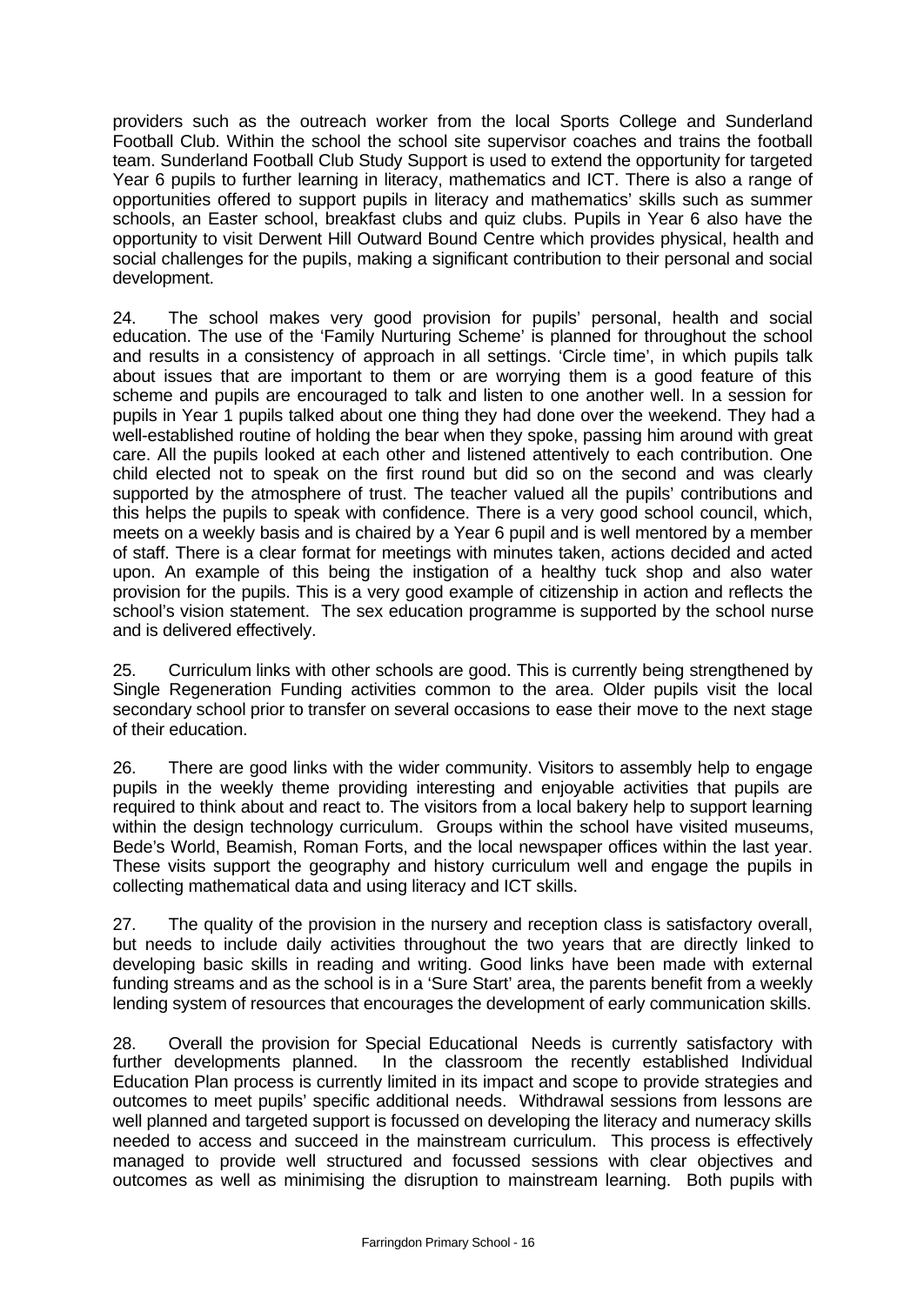special educational needs and English as an additional language clearly benefit from this provision. There is also good, specific provision in Years 5 and 6 for pupils with significant special educational needs through targeted literacy and numeracy lessons. Well-planned and delivered lessons ensure pupils are making good progress against identified targets. This involves thorough and detailed assessment of where improvements need to be made and how well pupils are progressing towards their targets. Pupils are fully involved in this process. However the more able and gifted and talented pupils are not provided with sufficient opportunities to challenge and extend their learning.

29. Provision for pupils' spiritual development is very good. Assemblies and acts of worship are well planned and include a good balance of visitor and school led input. During the week of inspection for example, the theme was 'inclusion' which allowed pupils to explore values linked to caring and tolerance. There are good links established between the main assembly theme and class assemblies and this helps to reinforce the concept of inclusion at the child's level of understanding. During these times there can also be an intensely spiritual experience for the pupils as seen in a class assembly where pupils automatically hugged each other as a sign of caring.

30. The school makes very good provision for pupils' social and moral education. The school has worked very hard to ensure that there is a code of conduct that is understood by pupils and class rules are clear. Pupils are very aware of what is right and wrong and good opportunities are given through the nurturing programme for talking, thinking and listening time. Pupils' social development is promoted by a range of opportunities, for example, taking harvest food to the Salvation Army, taking part in recycling projects and helping a range of charities. There are buddy systems established in order that pupils work and help each other, an example being Year 6 pupils supporting younger pupils in the dining room and as reading partners.

31. The provision for cultural development is good. There is opportunity to explore other cultures through the religious education syllabus and pupils are able to gain an understanding of the diversity and similarity in all cultures, for example, where pupils explore food customs in Islamic and Jewish religions. Pupils have access to visiting theatre companies and art clubs which help to increase their participation in cultural activities. They also take part in a variety of school productions.

# **HOW WELL DOES THE SCHOOL CARE FOR ITS PUPILS?**

32. The school provides very good care and support for the welfare and well being of its pupils through an extremely welcoming and secure environment. These values and attitudes are implicit in the school's ethos and policies and are a great strength of the school.

33. The procedures for child protection are very good and fully understood by all the staff. There is a named member of staff responsible for the systems and for any action needed. The school works closely with outside agencies. Routine standard health and safety checks have been carried out apart from one item that is to be undertaken immediately. Pupils are fully conversant with the correct actions to take and understood fully the reasons for safety procedures such as fire drills.

34. The procedures for monitoring and improving attendance and for monitoring late arrivals are very good. The effectiveness of these policies, can be seen in the improving level of attendance since the school opened in September 2001. The school works very closely with the education social worker and with the team of the "Every School Day Counts " project. This project ensures that parents of children absent from school are telephoned or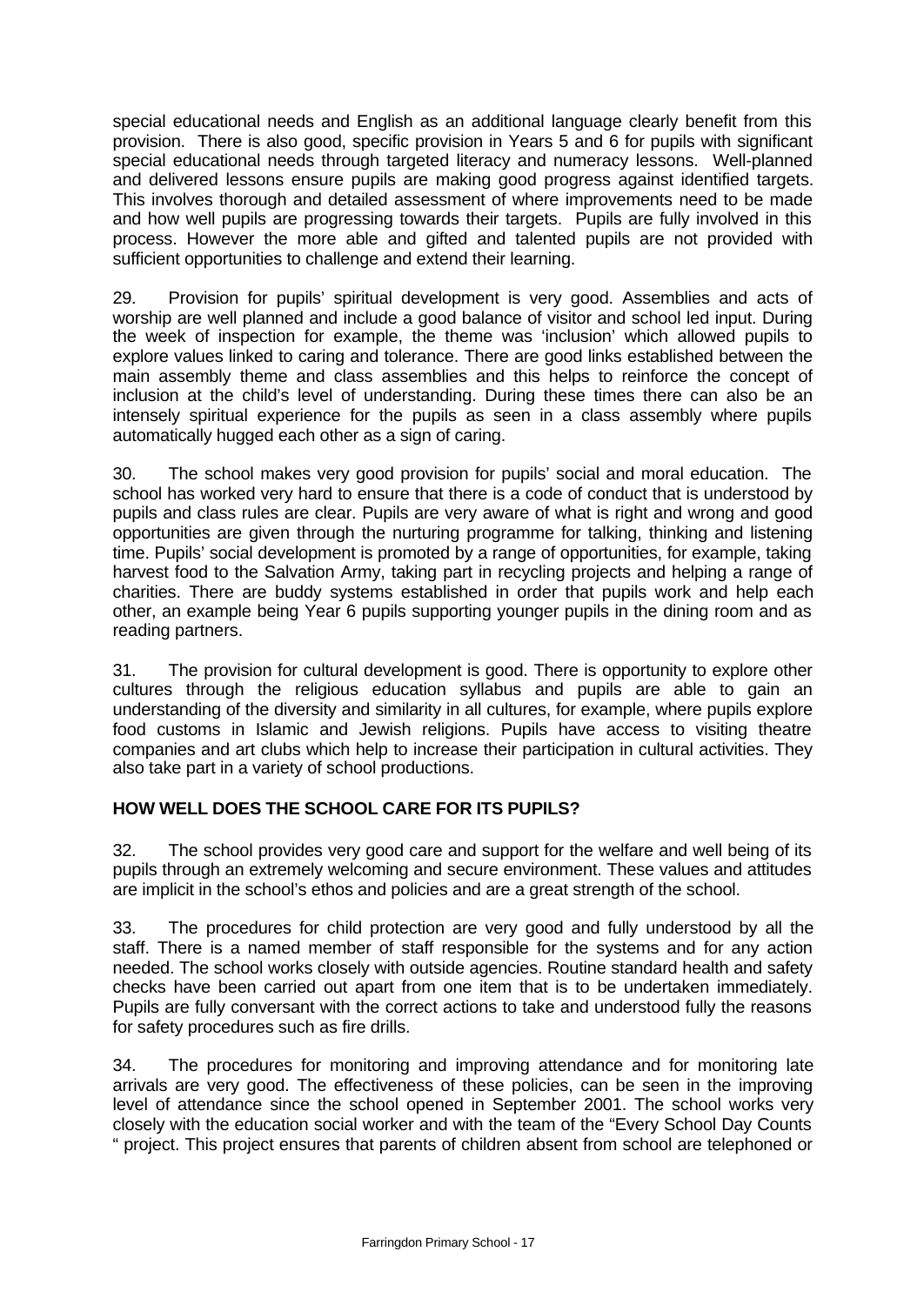visited on the day the pupil is absent. Parents spoke very highly of the procedures in place to promote good attendance.

35. The procedures for monitoring and promoting good behaviour and for eliminating oppressive behaviour are very good. The implementation of the policies is co-ordinated by the head teacher and is consistent across the whole school. The effectiveness of these policies is reflected through the very good behaviour and has allowed everyone to work together to create a pleasant and purposeful working atmosphere where pupils can learn and make progress. Pupils are confident that any bullying is dealt with quickly and properly.

36. Recent training has addressed assessment procedures throughout the school but they are at an early stage of development and are therefore judged to be unsatisfactory. Further work in this aspect ensuring that consistency issues are addressed across the school and also the improvement of the analysis and tracking of individual pupils will positively support the raising of standards. In English there is a lack of rigorous assessment for reading and writing leading to poorly judged targets for improvement and in mathematics there is no tracking of pupils' progress against individual targets. Assessment procedures and practices are satisfactory in the nursery and reception, where children's attainment is measured against the early learning goals identified for this age group. Marking of pupils' work is inconsistently applied and in some classes comments made are not helpful in furthering the pupils' understanding of what they have to do to improve.

37. Since the school's opening an experienced dedicated and committed special educational needs co-ordinator has worked very effectively with a range of external agencies to ensure pupils' needs are identified and appropriate provision made. However, additionally the school has also added pupils to the register who are under attaining particularly in English. With the current limited impact of Individual Education Plans the school should review whether these pupils are receiving different and additional benefits from being on the school's register. The Local Education Authority has provided effective and well used support since the school's opening both to develop procedures and to provide specialist support for individual pupils. There are good effective links with local schools to ensure well supported and smooth progression for pupils with special educational needs into secondary education. For the small number of pupils with statements the provision made by the school meets the requirements outlined in statements. The annual review process is well managed with detailed and thorough information being provided on pupils' progress. The provision for the very few pupils who need extra support and have English as an additional language is good.

38. The school has a very stable school roll, for example 87% of the pupils in Year 5 started in the infants school that is now part of this primary school and thus the teachers know the pupils very well. This knowledge is helpful in supporting the personal development of pupils.

### **HOW WELL DOES THE SCHOOL WORK IN PARTNERSHIP WITH PARENTS?**

39. The parents have a very positive view of the school. The vast majority of parents met during the inspection were very pleased with the school. Two comments made by parents illustrate their positive views and these are "Whenever I visit the school I feel very welcome, not like I am causing disruption" and " This is definitely a community school". The school reaches out to the parents in many ways but there is reluctance by the parents to become too involved.

40. There are satisfactory links with parents with the school having an open door policy, thus it is very easy for parents to meet and talk to the teachers and the head teacher any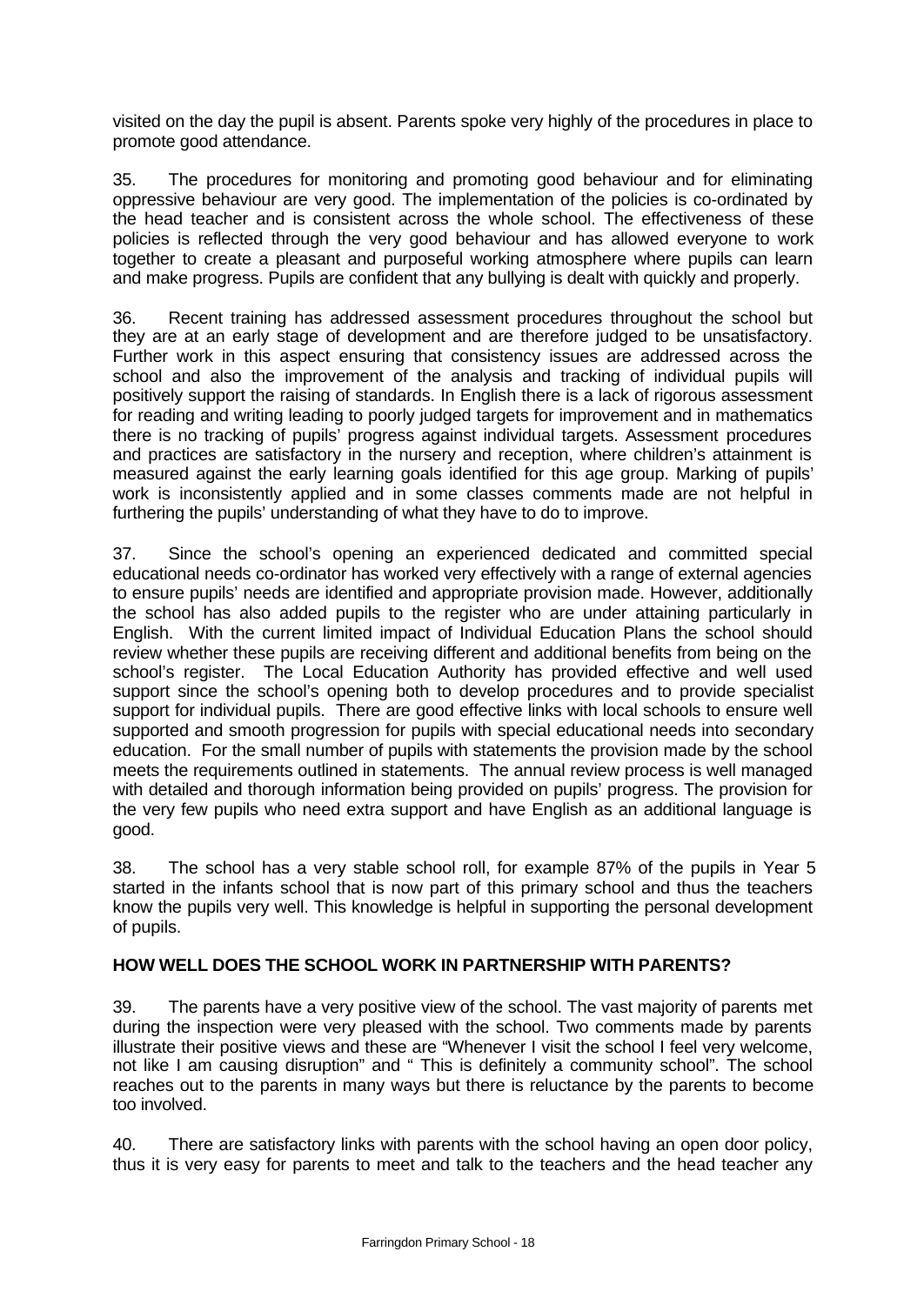school day. The parents fully support school concerts, plays and the Christmas service in the parish church. Parents are invited to class assemblies, which are held each week, and there is good support and appreciation of the work of the school. The school has recently started a newsletter, produced by a learning support assistant, and it is planned to produce two issues per term. The school is taking part in the Arts.Inc: project that is aiming to foster family learning opportunities through the creative arts. Parents work with the school in helping to produce costumes for the school concerts, give support on school trips and help with children's investigative walks around the local area.

41. The school provides sound information for the parents on the progress their children are making. Parents are pleased with the information they receive and agree that teachers are approachable. There are three formal meetings each school year at which the attendance is very good and parents feel that they are given adequate time by the teachers to discuss their child's progress. However in discussing the attainment of the pupils the school does not suggest targets for improvements. The annual reports to parents are rather descriptive and give no indication of levels achieved or of targets for future development; however the comments on personal development are perceptive and more concise. The parents of pupils with individual education plans are asked to sign the plans at the parents' evening but are not as yet included in the drawing up of these plans.

42. Overall the links with parents are satisfactory in the nursery and reception class. The notice board for nursery parents gives a good range of information regarding their child's early education and childcare support. It also informs parents of the topics and work that the children will be covering in the next few weeks. During the week of inspection three parents volunteered to come and work in the nursery. The information provided to reception parents is limited in comparison outlining briefly the work that the children will be involved in, for example, asking parents to discuss the number of their front door and send the child's address into school. During the inspection week there were no parent helpers in the reception class. There is a positive approach of welcoming parents into school but this could be developed further to build upon the work of external agencies, for example the Sure Start local programme projects.

43. The parents make a sound but limited contribution to the pupils' learning at home and at school. The school tries hard to encourage parents to be more involved, but currently there are no parents helping in school in lessons apart from the nursery.

### **HOW WELL IS THE SCHOOL LED AND MANAGED?**

44. Overall the leadership and management of the school are satisfactory. Since September the headteacher and senior management team have been effective in uniting the two school teams, creating a positive ethos for learning in which the care for pupils is a priority, as well as developing a strong will to improve from all parties. The drive, energy and commitment from the headteacher in particular has been outstanding and she is well supported by the deputy head in all aspects of her management. However, the management team needs to be extended in its membership in order to rigorously address the raising of standards particularly in English, mathematics and science throughout the school. The school as a whole has a strong commitment to positive relationships and equality of opportunity for all. The nurturing programme, which introduced personal, social, and health education, circle time, assertive discipline and citizenship have all contributed to the significant improvements that are acknowledged by the staff, governors, parents and pupils of the school. Through appropriate action upon amalgamation, Farringdon Primary can now be considered to be an improving school underpinned by a clear united determination to further improve.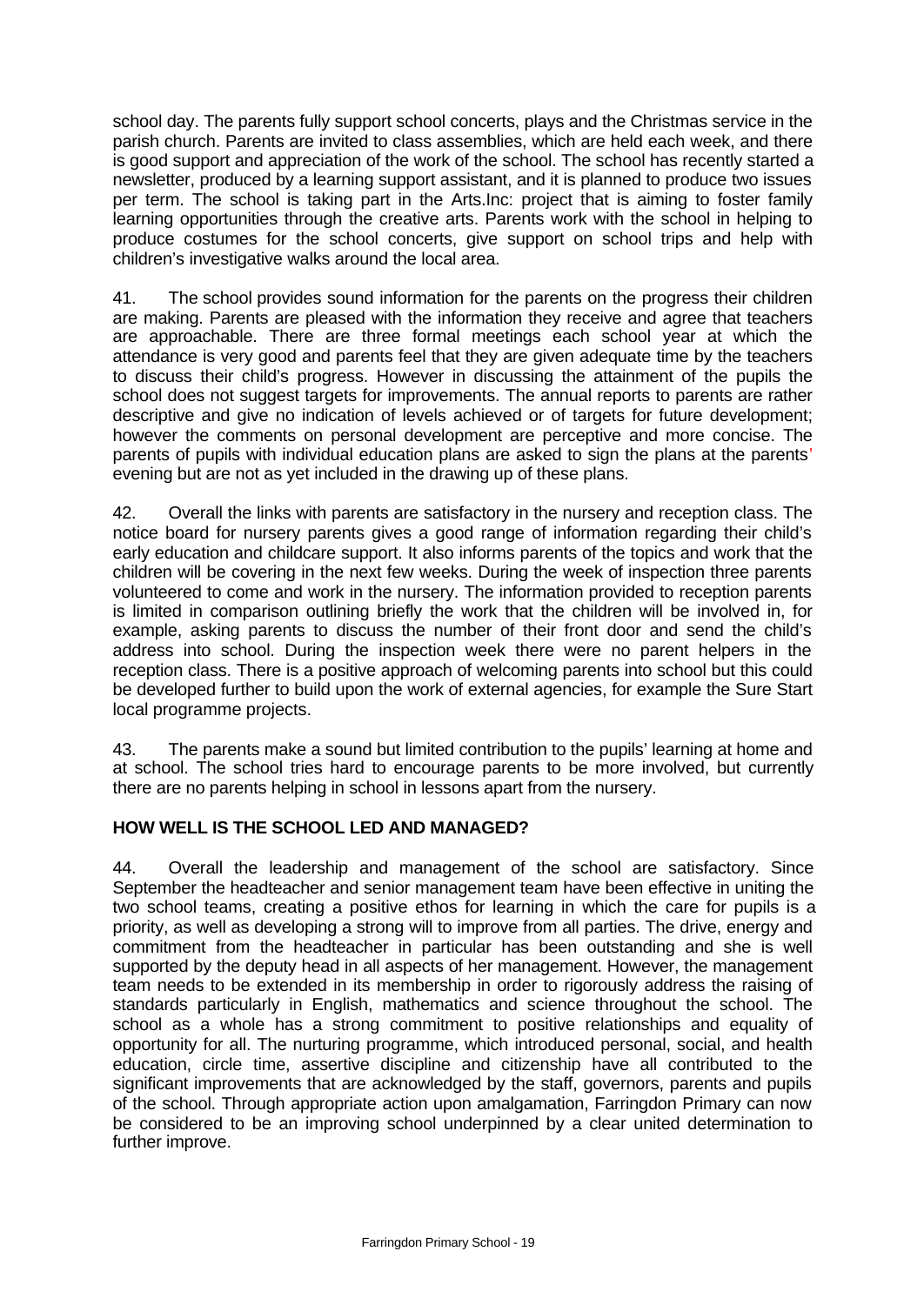45. The governors are justifiably proud of the school's achievements since the amalgamation in September 2001 acknowledging the short space of time within which a positive ethos has been established. They show an informal knowledge of the strengths and weaknesses of the teaching, but overall need to play a more active part in the strategic direction of the school and the formulation of the School Improvement Plan. Governor links to curriculum areas and health and safety need to be developed and the curriculum committee membership needs to include representatives from the governing body. Overall, there needs to be improvement in the governors' role in fulfilling their statutory responsibilities which is at present judged to be unsatisfactory

46. Classroom monitoring and evaluation has taken place and management are very aware of the strengths and weaknesses in the quality of teaching across the key stages. There is no clear, well-focussed monitoring and evaluation programme in place which is understood by all parties. Management are keen to develop further the pupil tracking procedures throughout the school in order that all teachers are more accountable for the progress of their pupils. The school acknowledges that assessment procedures are in a very early stage of development. Performance management procedures are in place.

47. The monitoring role of curriculum co-ordinators is under developed. The school has prioritised literacy and numeracy and the co-ordinators have been supported well by the LEA since the amalgamation. The co-ordination of mathematics and religious education is good. Science and PE have made a good start but are not always directly focused upon the strengths and weaknesses in the teaching of their subjects or the standards achieved particularly at the end of both Year 2 and 6. All subject co-ordinators need to be clear about their future priorities.

48. The aims of the school, its values and policies are implemented well and the headteacher has made considerable progress in establishing an ethos for learning within the school. Pupils are now enthusiastic about school, have very good attitudes to learning and have developed very good relationships with adults and each other. The headteacher has been particularly effective in this area through gaining the respect of all pupils and through the appropriate care and support she gives to all pupils and all staff. The management of the school are aware that it takes longer for improvements to affect the National Curriculum tests, nevertheless the school is committed to achieving higher results and standards throughout the school.

49. The school is appropriately staffed with the correct number of qualified teachers. There are good induction procedures in place to support new staff and also good support is given to newly qualified members of staff by the deputy head. However at present there are a small number of support staff working closely with the class teachers who make a valuable contribution to pupils' learning but there are insufficient staff to enable the needs of all pupils to be fully met. The accommodation is well used and recently a learning library has been developed as well as a computer suite. The library is to be timetabled for use throughout the school.

50. The school has worked hard to develop a whole school approach to special educational needs involving all staff. This is still at an initial phase of establishment. The school uses designated funding appropriately and priorities for development are clearly outlined in the School Improvement Plan. There is designated time for the co-ordinators' role which, in an establishment phase, is largely concerned with procedures. A further development identified by the co-ordinator is more active support and assessment in classrooms. The school has not developed systems to identify the more able and gifted and talented pupils in order that they are challenged and developed appropriately in line with their abilities. The school has organised extra sessions, for example, Springboard, booster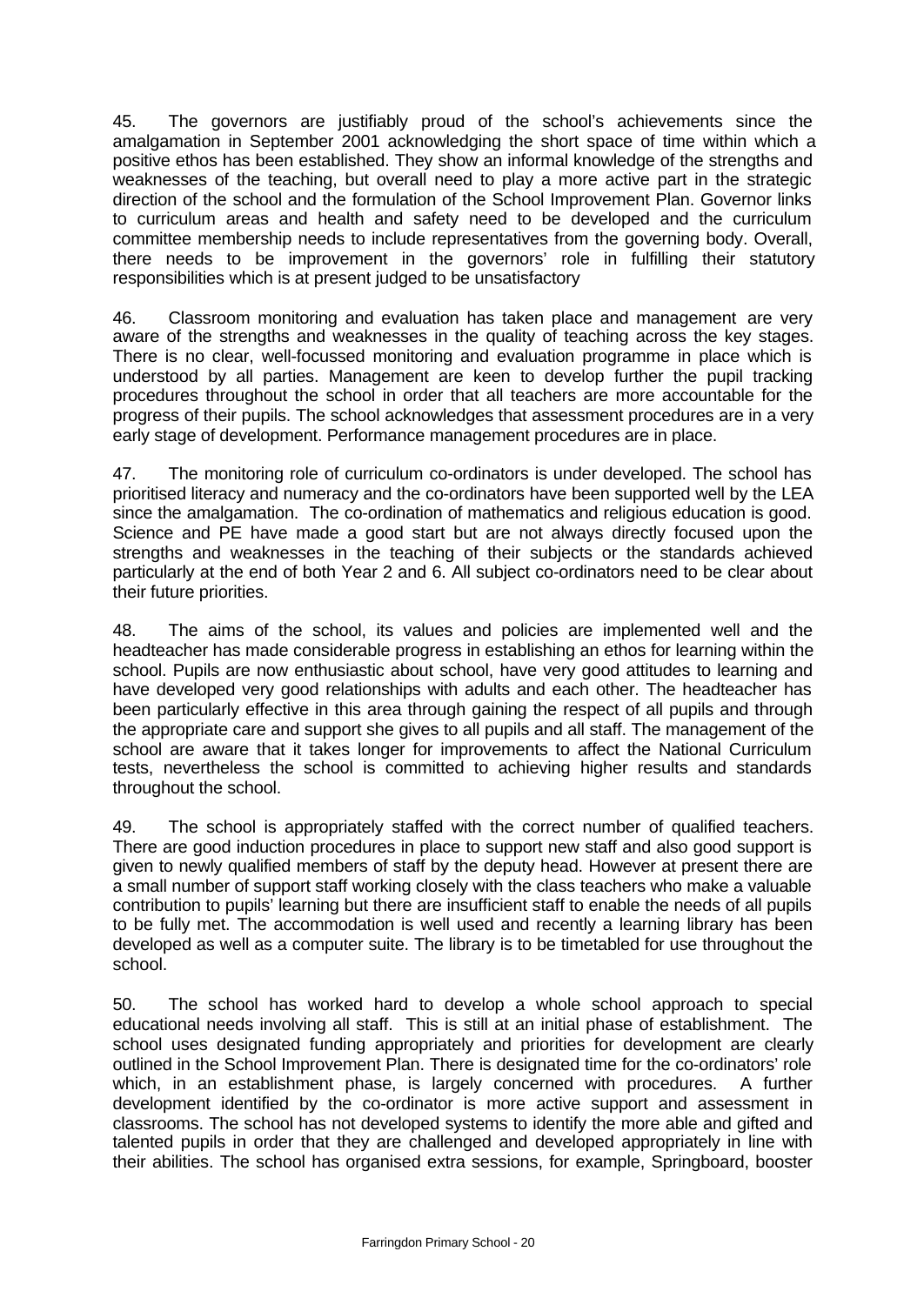classes and a breakfast club which provides mathematical activities to boost pupils' attainment and these are judged to be effective.

51. Careful financial planning of the headteacher and the chair of governors supports educational developments effectively. For example, the decision was made to keep the teacher pupil ratio small in order to help improve the behaviour of the pupils and also educational standards. The quality of financial control and school administration by the school secretary and the headteacher is of a good quality. The school makes effective use of new technology in the administration of the school and provides the school with very efficient systems of budgetary and financial control. The budget is monitored and variances checked regularly to prevent overspends and reports are made to the head teacher fortnightly and to the governors on a regular basis. The procurement system is very effective with costings regularly cross-checked and receipt of goods and payments properly and securely monitored. The school is very aware of the need to get the best value for all pupils and in this they have been successful.

52. Overall the school is now in a strong position to maintain all the improvements made to date since amalgamation and by reviewing the structure, roles and responsibilities of the senior management team there is the potential to build upon the present situation to rigorously pursue raising educational standards.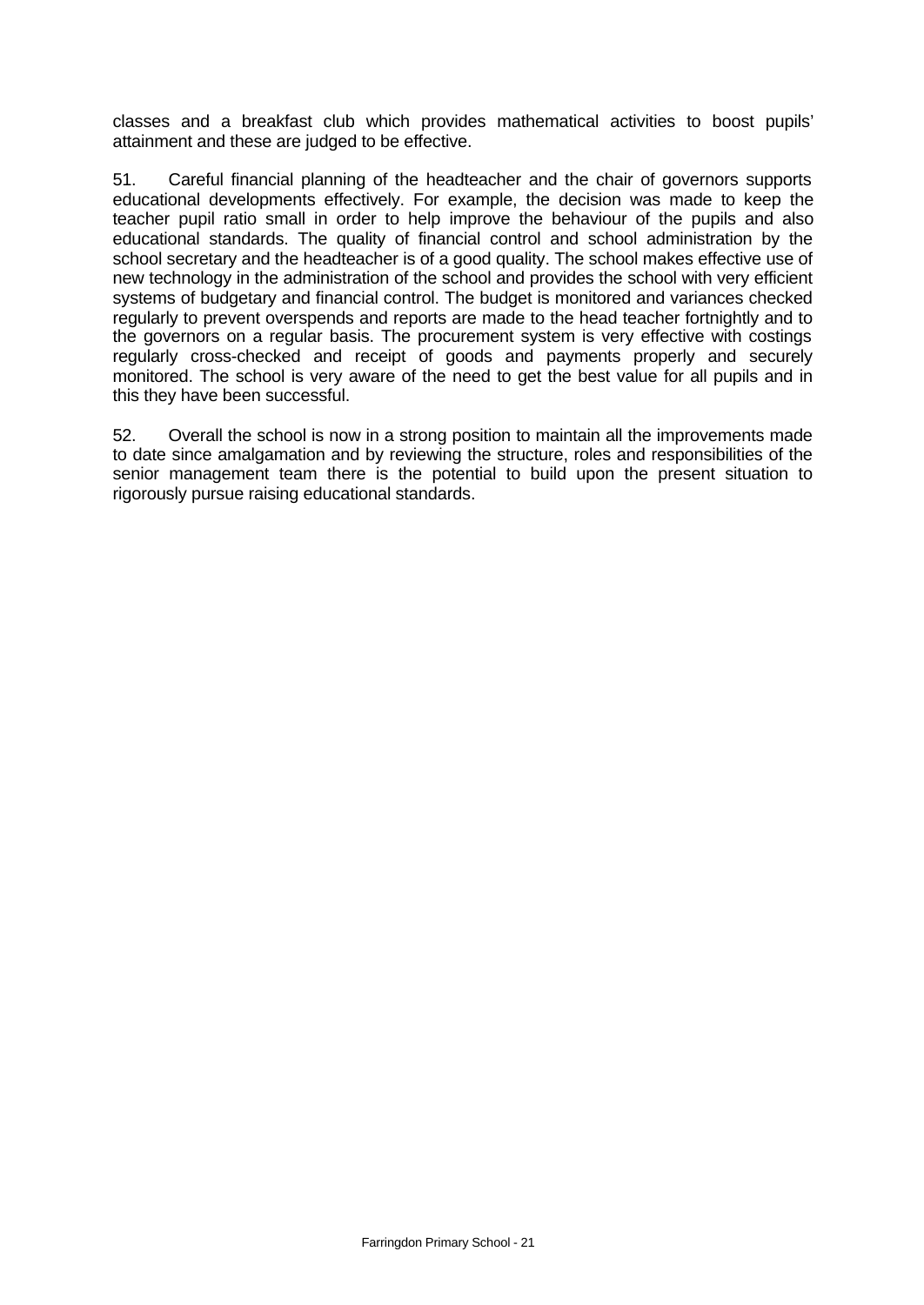# **WHAT SHOULD THE SCHOOL DO TO IMPROVE FURTHER?**

To improve the quality of education provided the head teacher, staff and governing body should:

- 1. Continue to raise attainment in English throughout the school by:
	- Developing a more rigorous and sustained assessment for reading and writing against National Curriculum levels of attainment;
	- Developing the use made of end of key stage assessments to identify areas for future improvements;
	- Prioritising the development of spelling throughout the school. (These are identified in paragraphs 36,80,85,87)
- 2. Continue to raise attainment in mathematics throughout the school by:
	- Improving the pace of curriculum coverage;
	- Monitoring the consistency of practice throughout the school;
	- Differentiating the work and challenge given to meet the wide range of abilities. (These are identified in paragraphs 91,93,95)
- 3. Continue to raise attainment in science throughout the school by:
	- Differentiating work in order that tasks set are appropriate to abilities;
	- Setting targets for the end of KS1 and KS2
	- Completing the scheme of work. (These are identified in paragraphs 98,100,101)
- 4. Improve the following management strategies:
	- devise a rigorous monitoring and evaluation strategy which is sharply focussed on improving the quality of teaching issues;
	- Further develop the roles of curriculum co-ordinators;
	- Further develop and establish the assessment and pupil tracking procedures across the curriculum;
	- Ensure that the governing body effectively fulfils their statutory duties. (These are identified in paragraphs 44,45,46,47)
- 5. Devise a strategy of support for the more able and gifted and talented pupils in the school.

(This is identified in paragraphs 7,16,28,50,85,89)

In addition to the above issues, the following more minor weaknesses should be considered for inclusion in the action plan:

- Continue to prioritise the present procedures to improve attendance; (This are identified in paragraph 34)
- Further development of the IEP process to promote the involvement of pupils and parents as well as identifying the range and outcomes of specific specialist support; (This is identified in paragraph 41)
- Review the SEN register to identify whether pupils at School Action for under-attainment in literacy are receiving additional benefits from being on the register. (This is identified in paragraph 37)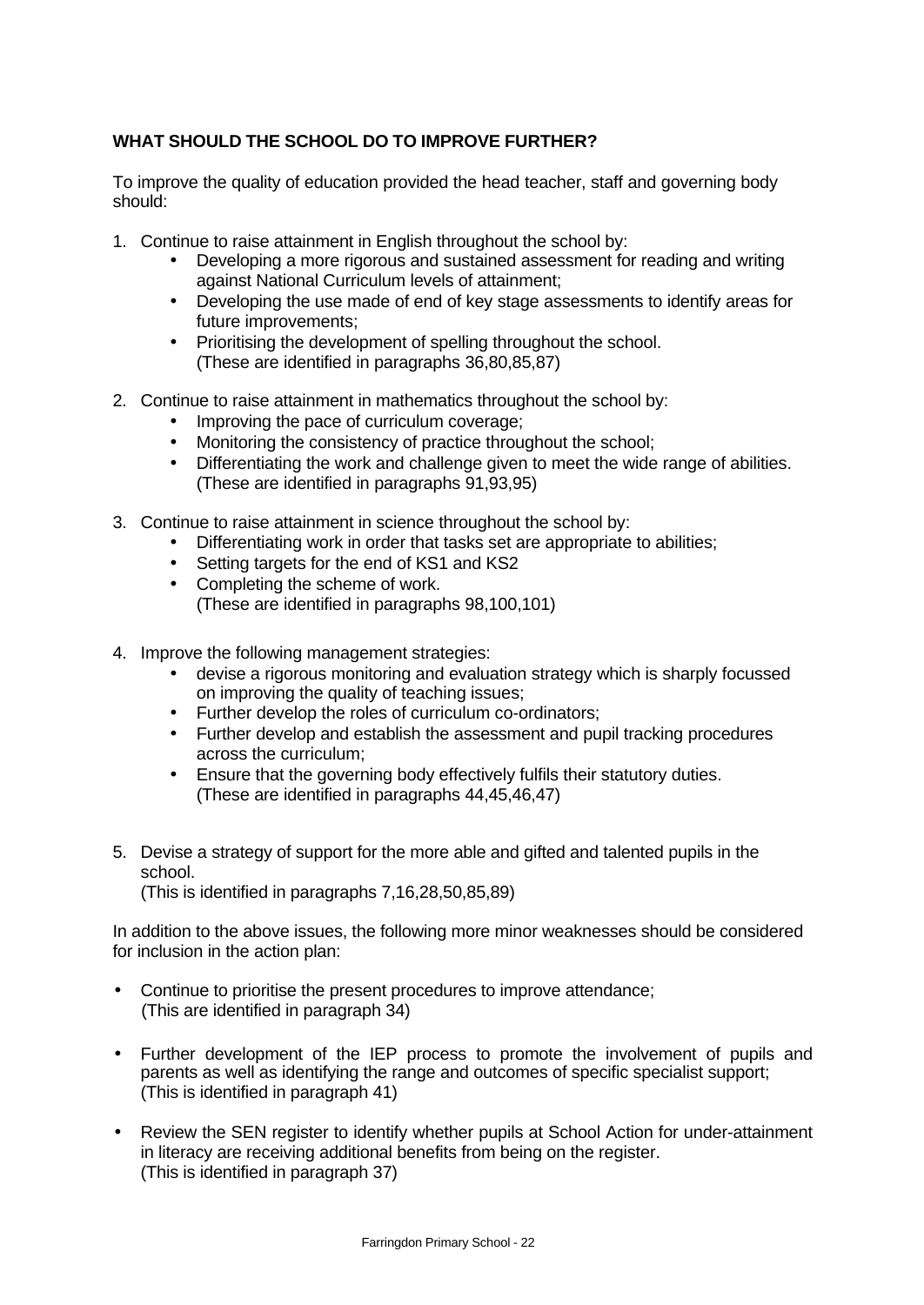# **PART C: SCHOOL DATA AND INDICATORS**

### *Summary of the sources of evidence for the inspection*

Number of lessons observed 85

Number of discussions with staff, governors, other adults and pupils 30

### *Summary of teaching observed during the inspection*

| Excellent | Very good | Good | Satisfactory | Unsatisfactory | Poor | Very Poor |
|-----------|-----------|------|--------------|----------------|------|-----------|
|           |           | 42   | 28           |                |      |           |

*The table gives the percentage of teaching observed in each of the seven categories used to make judgements about lessons.*

### *Information about the school's pupils*

| Pupils on the school's roll                                           | Nursery                  | $YR - Y6$ |
|-----------------------------------------------------------------------|--------------------------|-----------|
| Number of pupils on the school's roll                                 | 17                       | 399       |
| Number of full-time pupils known to be eligible for free school meals | <b>Not</b><br>applicable | 117       |

*FTE means full-time equivalent.*

| Special educational needs                                           | Nurserv | $YR - Y6$ |
|---------------------------------------------------------------------|---------|-----------|
| Number of pupils with statements of special educational needs       |         | 6         |
| Number of pupils on the school's special educational needs register |         | 104       |

| English as an additional language                       | No of pupils |
|---------------------------------------------------------|--------------|
| Number of pupils with English as an additional language |              |

| Pupil mobility in the last school year                                       | No of pupils |
|------------------------------------------------------------------------------|--------------|
| Pupils who joined the school other than at the usual time of first admission | 27           |
| Pupils who left the school other than at the usual time of leaving           | 18           |

### *Attendance*

|                           | %    |
|---------------------------|------|
| School data               | 91.9 |
| National comparative data | 94.4 |

### **Authorised absence Unauthorised absence**

|                           | %    |                           | %   |
|---------------------------|------|---------------------------|-----|
| School data               | 91.9 | School data               | 0.0 |
| National comparative data | 94.4 | National comparative data | 0.5 |

*Both tables give the percentage of half days (sessions) missed through absence for the latest complete reporting year.*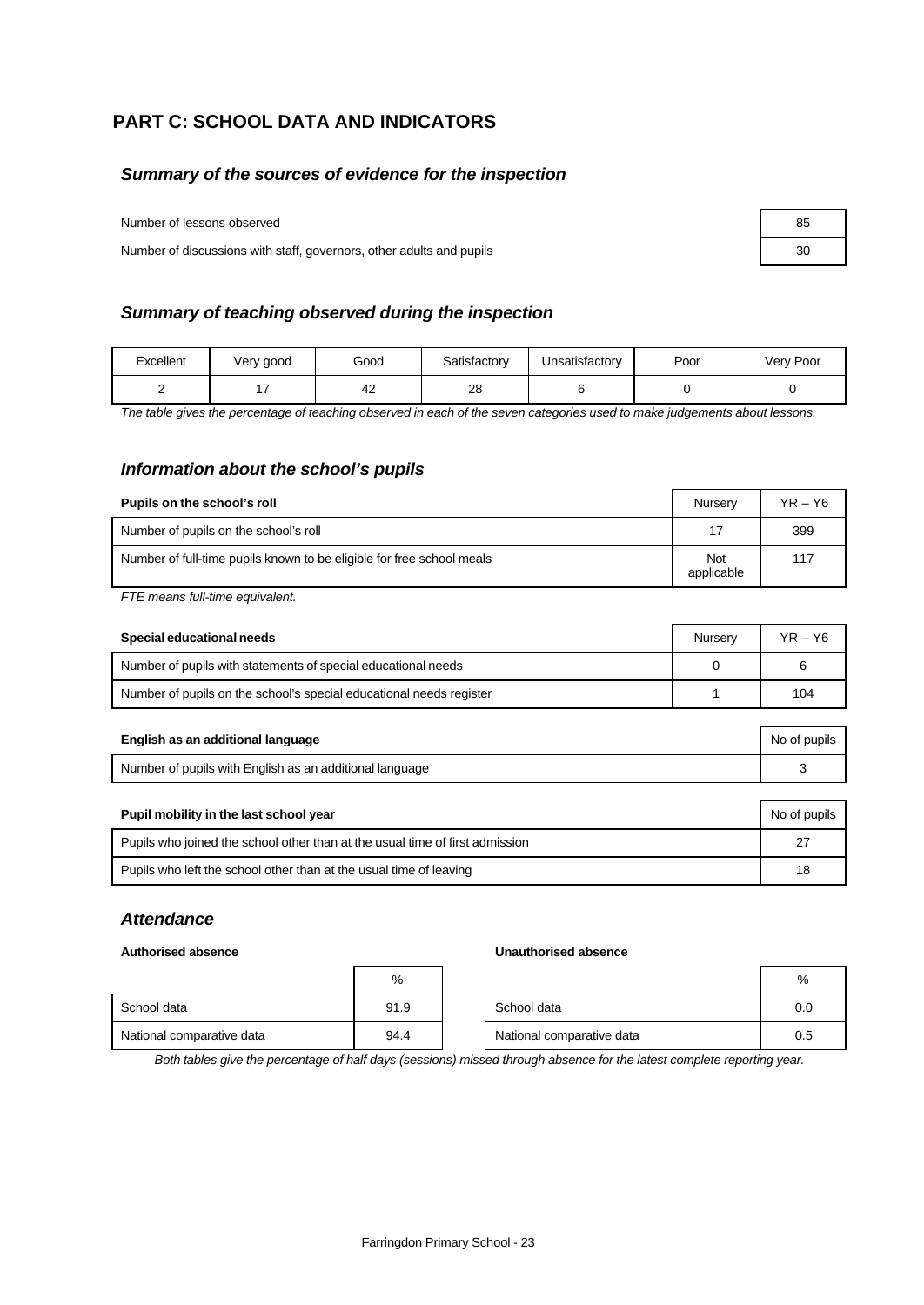|                                                                                        |             |          | Year               | <b>Boys</b>    | Girls              | Total              |  |    |
|----------------------------------------------------------------------------------------|-------------|----------|--------------------|----------------|--------------------|--------------------|--|----|
| Number of registered pupils in final year of Key Stage 1 for the latest reporting year |             | 2002     | 22                 | 25             | 47                 |                    |  |    |
|                                                                                        |             |          |                    |                |                    |                    |  |    |
| <b>National Curriculum Test/Task Results</b><br>Reading                                |             |          | Writing            |                | <b>Mathematics</b> |                    |  |    |
|                                                                                        | <b>Boys</b> | 14       |                    | 16             |                    | 17                 |  |    |
| Numbers of pupils at NC level<br>2 and above                                           | Girls       | 19       |                    | 20             |                    |                    |  | 22 |
|                                                                                        | Total       | 33       |                    | 36             |                    | 39                 |  |    |
| Percentage of pupils                                                                   | School      | 70 (n/a) | 77 (n/a)<br>86(86) |                |                    | 83(n/a)            |  |    |
| at NC level 2or above                                                                  | National    | 84 (84)  |                    |                | 90(91)             |                    |  |    |
|                                                                                        |             |          |                    |                |                    |                    |  |    |
| <b>Teachers' Assessments</b>                                                           |             | Reading  |                    | <b>Writing</b> |                    | <b>Mathematics</b> |  |    |
|                                                                                        | Boys        | 15       |                    | 17             |                    | 20                 |  |    |
| Numbers of pupils at NC level<br>2 and above                                           | Girls       | 20       | 22<br>25           |                |                    |                    |  |    |
|                                                                                        | Total       | 35       | 39<br>45           |                |                    |                    |  |    |
| Percentage of pupils                                                                   | School      | 74(n/a)  | 83(n/a)            |                |                    | 96(n/a)            |  |    |
| at NC level 2 or above                                                                 | National    | 85(85)   |                    | 89(89)         | 89(89)             |                    |  |    |

# *Attainment at the end of Key Stage 1 (Year 2)*

*Percentages in brackets refer to the year before the latest reporting year.*

# *Attainment at the end of Key Stage 2 (Year 6)*

|                                                                                        | Year | Bovs | Girls | Total |
|----------------------------------------------------------------------------------------|------|------|-------|-------|
| Number of registered pupils in final year of Key Stage 2 for the latest reporting year | 2002 | 38   | 38    | 76    |

| <b>National Curriculum Test/Task Results</b> |             | English | <b>Mathematics</b> | <b>Science</b> |
|----------------------------------------------|-------------|---------|--------------------|----------------|
|                                              | <b>Boys</b> | 22      | 19                 | 28             |
| Numbers of pupils at NC level<br>4 and above | Girls       | 26      | 20                 | 25             |
|                                              | Total       | 48      | 39                 | 53             |
| Percentage of pupils                         | School      | 62(n/a) | 51(n/a)            | 69(n/a)        |
| at NC level 4 or above                       | National    | 75(75)  | 73(71)             | 86(87)         |

| <b>Teachers' Assessments</b>                 |             | English | <b>Mathematics</b> | <b>Science</b> |
|----------------------------------------------|-------------|---------|--------------------|----------------|
|                                              | <b>Boys</b> | N/a     | N/a                | N/a            |
| Numbers of pupils at NC level<br>4 and above | Girls       | N/a     | N/a                | N/a            |
|                                              | Total       | N/a     | N/a                | N/a            |
| Percentage of pupils                         | School      | N/a     | N/a                | N/a            |
| at NC level 4 or above                       | National    | 73(72)  | 74(74)             | 82(82)         |

*Percentages in brackets refer to the year before the latest reporting year.*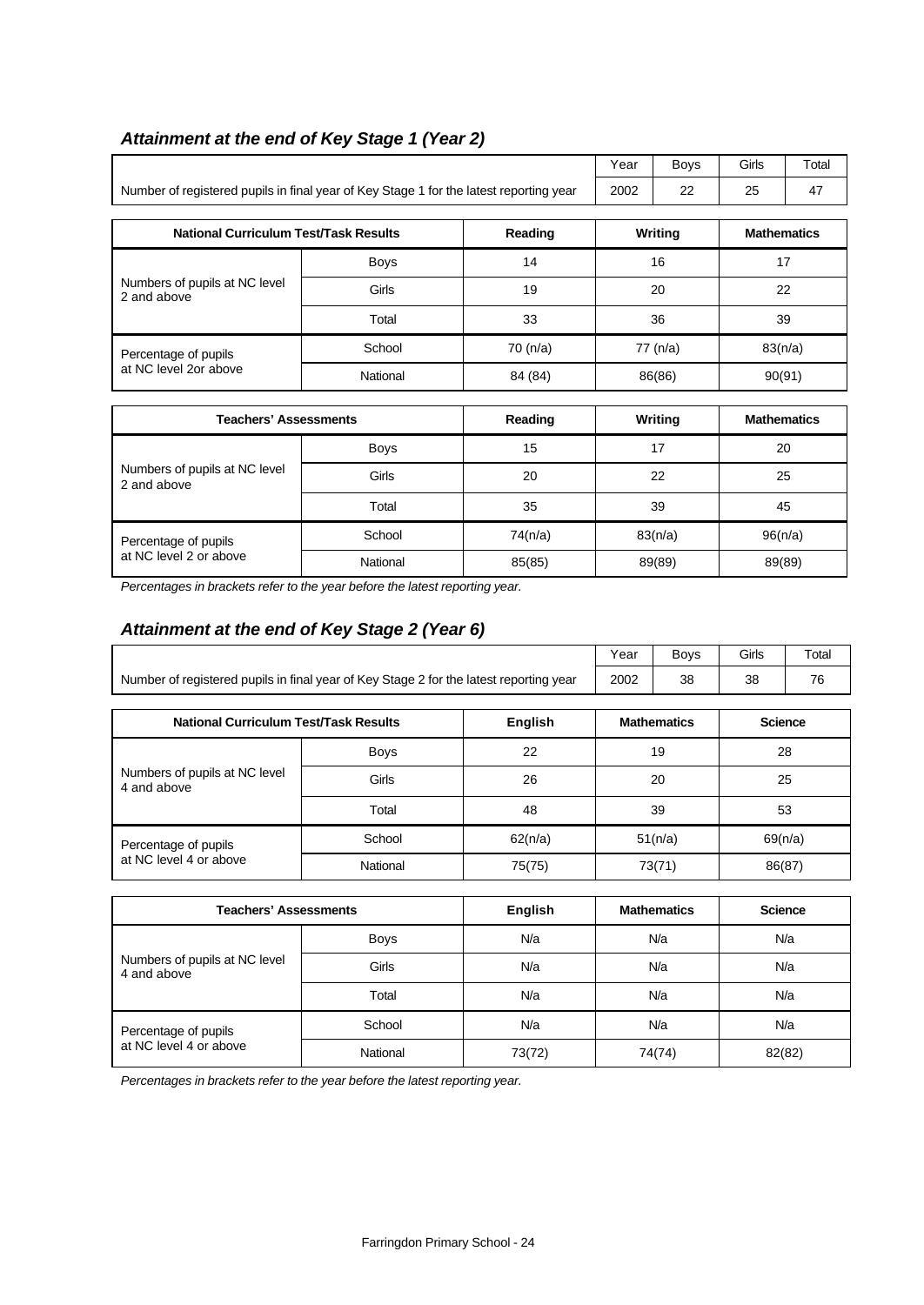## *Ethnic background of pupils Exclusions in the last school year*

| <b>Categories used in the Annual School Census</b>  | No of pupils<br>on roll | Number of<br>fixed period<br>exclusions | Number of<br>permanent<br>exclusions |
|-----------------------------------------------------|-------------------------|-----------------------------------------|--------------------------------------|
| White - British                                     | 395                     |                                         | 9                                    |
| White - Irish                                       |                         |                                         |                                      |
| White – any other White background                  |                         |                                         |                                      |
| Mixed - White and Black Caribbean                   |                         |                                         |                                      |
| Mixed - White and Black African                     |                         |                                         |                                      |
| Mixed - White and Asian                             |                         |                                         |                                      |
| Mixed - any other mixed background                  |                         |                                         |                                      |
| Asian or Asian British - Indian                     |                         |                                         |                                      |
| Asian or Asian British - Pakistani                  |                         |                                         |                                      |
| Asian or Asian British - Bangladeshi                |                         |                                         |                                      |
| Asian or Asian British - any other Asian background | 2                       |                                         |                                      |
| Black or Black British - Caribbean                  | 1                       |                                         |                                      |
| Black or Black British - African                    | 1                       |                                         |                                      |
| Black or Black British - any other Black background |                         |                                         |                                      |
| Chinese                                             |                         |                                         |                                      |
| Any other ethnic group                              |                         |                                         |                                      |
| No ethnic group recorded                            |                         |                                         |                                      |

*The table gives the number of exclusions, which may be different from the number of pupils excluded.*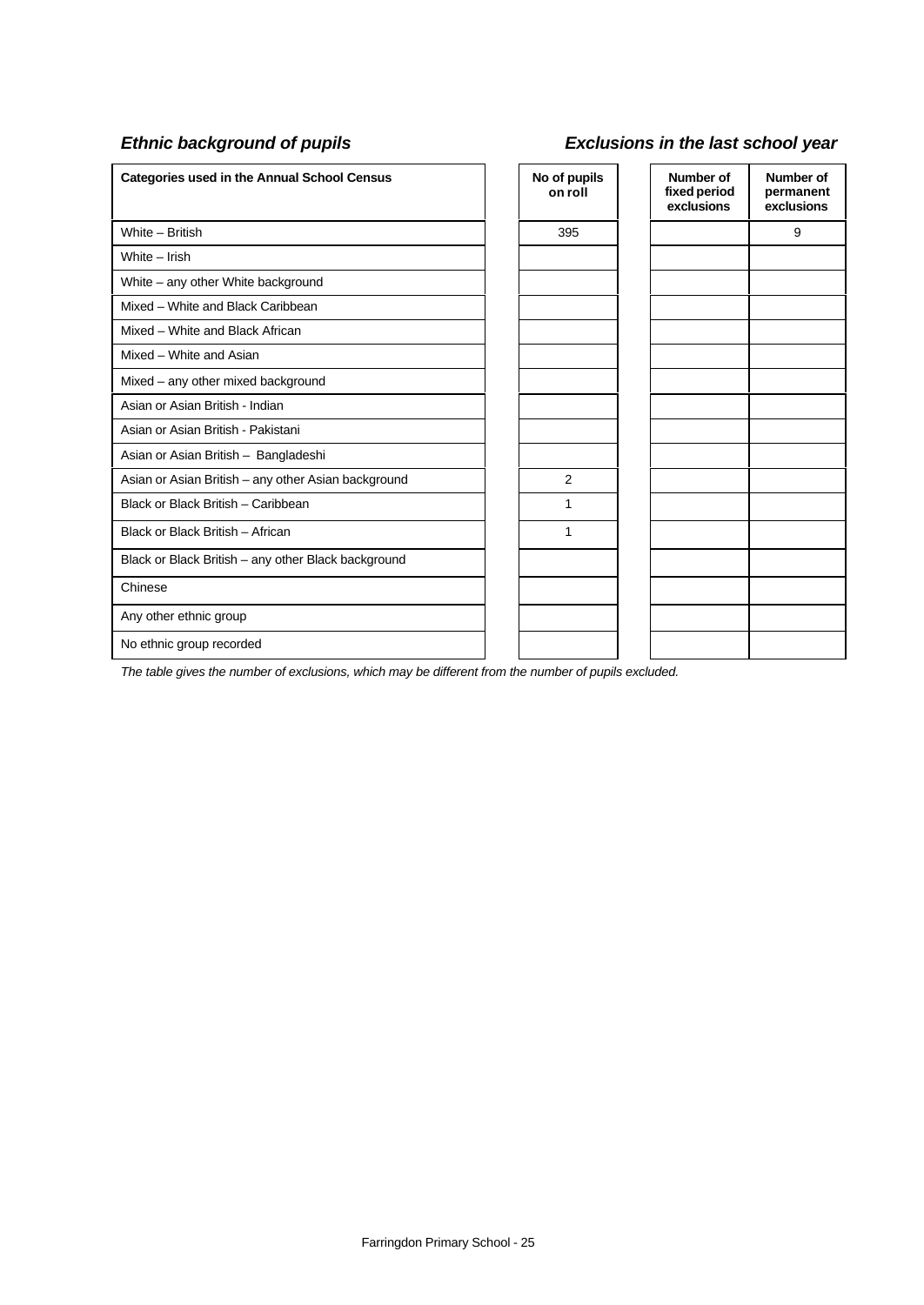## *Teachers and classes Financial information*

### **Qualified teachers and classes: YR – Y6**

| Total number of qualified teachers (FTE) | 19 | Financial year | 2002 |
|------------------------------------------|----|----------------|------|
| Number of pupils per qualified teacher   |    |                |      |
| Average class size                       | 26 |                |      |

### Education support staff: YR - Y6

| Total number of education support staff |     |
|-----------------------------------------|-----|
| Total aggregate hours worked per week   | 195 |

### **Qualified teachers and support staff: Nursery**

| Total number of qualified teachers (FTE) |    |
|------------------------------------------|----|
| Number of pupils per qualified teacher   | 26 |
|                                          |    |
| Total number of education support staff  |    |
| Total aggregate hours worked per week    | 35 |
|                                          |    |
| Number of pupils per FTE adult           | 13 |
| FTF means full-time equivalent           |    |

 *FTE means full-time equivalent*

## *Recruitment of teachers*

| Total number of qualified teachers (FTE) | 19 | Financial year | 2002-03 |
|------------------------------------------|----|----------------|---------|
| Number of pupils per qualified teacher   |    |                |         |
| Average class size                       | 26 |                |         |
|                                          |    |                |         |

|                                         |     |  | Total income                               | 911.261 |
|-----------------------------------------|-----|--|--------------------------------------------|---------|
| Education support staff: YR - Y6        |     |  | Total expenditure                          | 912059  |
| Total number of education support staff | 6   |  | Expenditure per pupil                      | 1961    |
| Total aggregate hours worked per week   | 195 |  | Balance brought forward from previous year | N/a     |
|                                         |     |  | Balance carried forward to next year       | $-798$  |

| Number of teachers who left the school during the last two years                                               |  |
|----------------------------------------------------------------------------------------------------------------|--|
| Number of teachers appointed to the school during the last two years                                           |  |
|                                                                                                                |  |
| Total number of vacant teaching posts (FTE)                                                                    |  |
| Number of vacancies filled by teachers on temporary contract of a term or more (FTE)                           |  |
| Number of unfilled vacancies or vacancies filled by teachers on temporary contract of less than one term (FTE) |  |

*FTE means full-time equivalent.*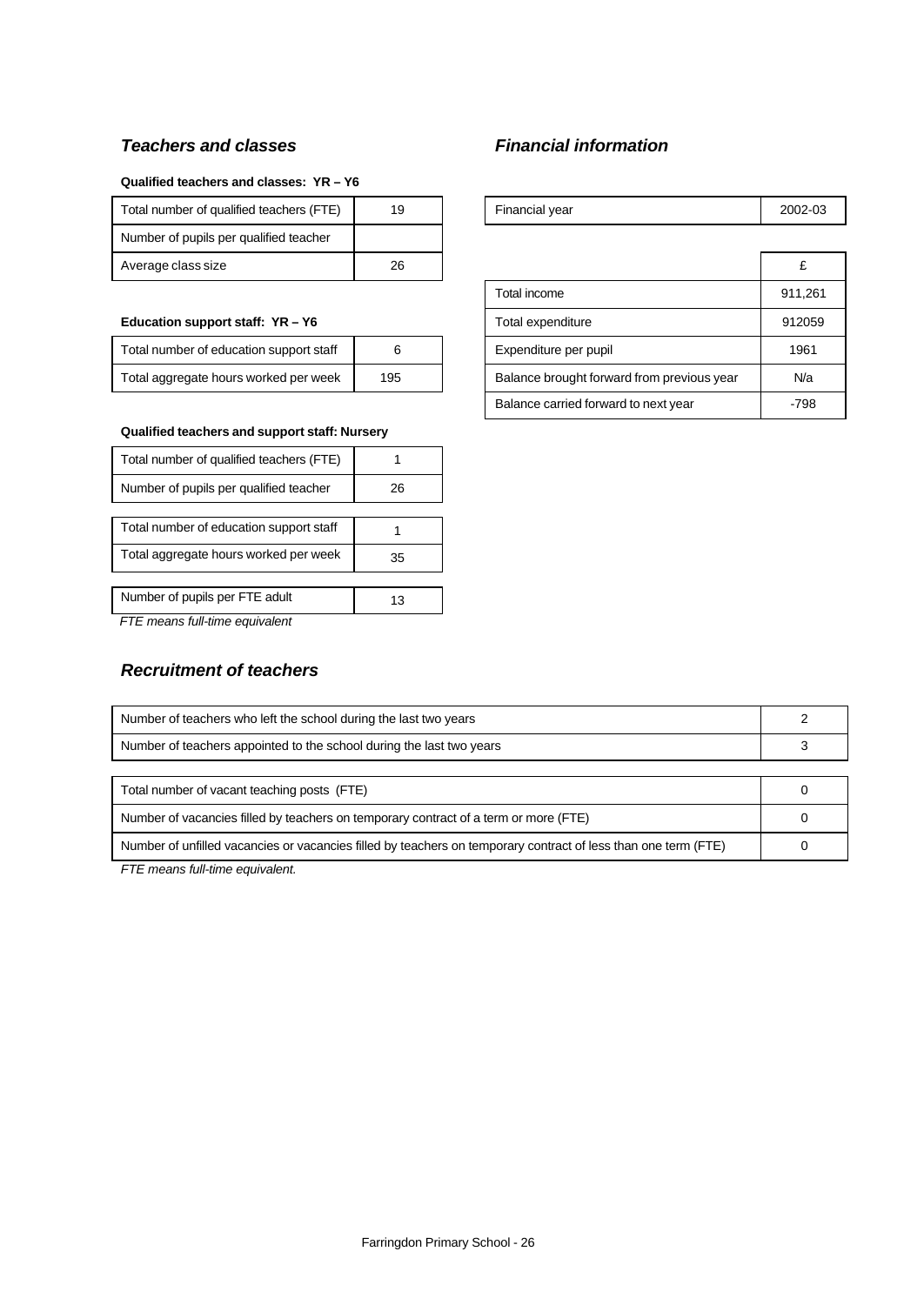### *Results of the survey of parents and carers*

### **Questionnaire return rate**

Number of questionnaires sent out | 445

Number of questionnaires returned | 203

### **Percentage of responses in each category**

|                                                                                       | Strongly<br>agree | Tend to<br>agree | Tend to<br>disagree | Strongly<br>disagree | Don't<br>know |
|---------------------------------------------------------------------------------------|-------------------|------------------|---------------------|----------------------|---------------|
| My child likes school.                                                                | 151               | 47               | 4                   | $\mathbf{1}$         | $\Omega$      |
| My child is making good progress in school.                                           | 156               | 40               | 3                   | 2                    | 1             |
| Behaviour in the school is good.                                                      | 127               | 65               | $\overline{4}$      | 3                    | 1             |
| My child gets the right amount of work to do at<br>home.                              | 92                | 79               | 22                  | 4                    | 5             |
| The teaching is good.                                                                 | 162               | 40               | $\Omega$            | $\Omega$             | 1             |
| I am kept well informed about how my child is<br>getting on.                          | 163               | 36               | 4                   | $\Omega$             | 0             |
| I would feel comfortable about approaching the<br>school with questions or a problem. | 161               | 41               | 1                   | $\Omega$             | $\mathbf 0$   |
| The school expects my child to work hard and<br>achieve his or her best.              | 162               | 40               | $\Omega$            | $\Omega$             | $\Omega$      |
| The school works closely with parents.                                                | 127               | 66               | 6                   | $\Omega$             | 3             |
| The school is well led and managed.                                                   | 135               | 57               | 6                   | $\Omega$             | 2             |
| The school is helping my child become mature<br>and responsible.                      | 152               | 47               | 1                   | $\mathbf{1}$         | $\mathbf{1}$  |
| The school provides an interesting range of<br>activities outside lessons.            | 119               | 59               | 12                  | 1                    | 11            |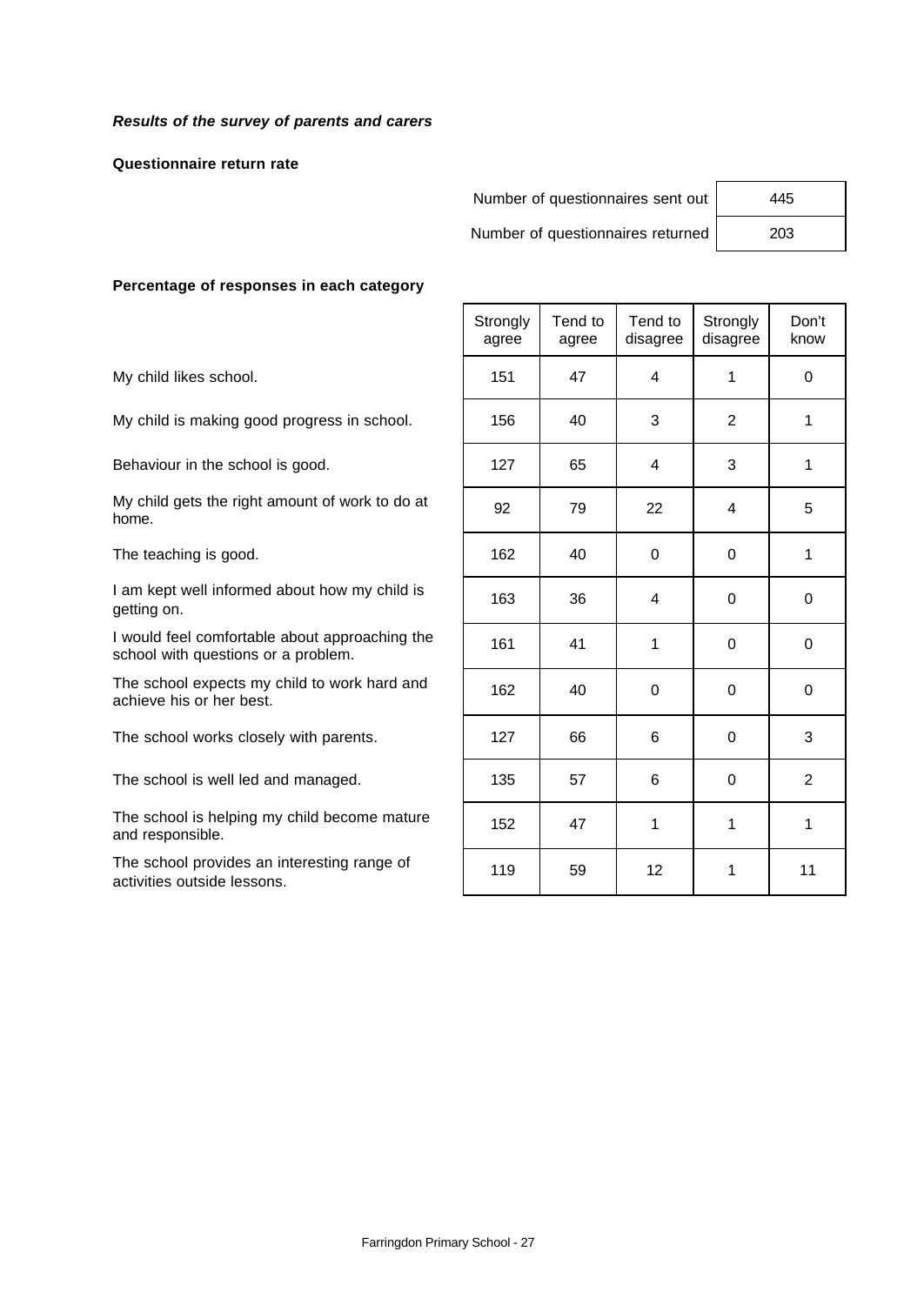# **PART D: THE STANDARDS AND QUALITY OF TEACHING IN AREAS OF THE CURRICULUM**

## **AREAS OF LEARNING FOR CHILDREN IN THE FOUNDATION STAGE**

53. Overall the provision for children in the nursery and reception class is satisfactory. The school has undergone a significant amount of change in this area recently as the nursery building was completed a few weeks prior to inspection and the reception class has moved from working in three areas in the school to two areas in a different part of the building. An evaluation of the impact of the present organisation of the nursery and reception classes upon the attainment of the children has not been undertaken.

54. Children start in the nursery soon after their third birthday and there are intakes in September and January. Children transfer to the reception class in the year in which they are five.

55. The quality of teaching in both the nursery and reception class is satisfactory overall but planning across the two years is not underpinned sufficiently by a sound early years philosophy. For example, planning does not include daily opportunities to develop early reading and writing skills that are systematically developed in the nursery and reception class to ensure that a solid foundation is established upon which future learning can be built.

56. When children begin nursery their attainment is variable but overall it is below average, particularly in language development. The majority of children are broadly achieving in line to attain the early learning goals by the end of the reception class. However if the weaknesses in the present organisation of reception class and planning remain, this may lead to some of these children underachieving due to the non-consolidation of basic skills. Children with special educational needs are well supported in activities by the nursery nurse who appropriately repeats questions in order to facilitate the inclusion of the children in the activities.

### **Personal, social and emotional development**

57. The children make satisfactory progress in personal, social and emotional development but the planning around topics means that this aspect is not given sufficient emphasis given the age of the children and the low attainment on entry. In reception class for example the organisation of groups is not well planned, generally leaving children to work out the make up of the grouping which results in some individuals wasting time in activities that are not well matched to their ability.

58. A clear code of behaviour is very apparent in the nursery and reception classes and the children are developing a good understanding of what is right and wrong and how they can work harmoniously together. Children are very responsive to tidying up after an activity, they behave well in and around the school and their relationships with adults and with each other are very good.

59. Planning does not yet address the progression throughout the nursery and reception class of the below average entry skills in social and personal skills of a third of the children.

### **Communication, Language and Literacy**

60. Good opportunities are provided for children to communicate thoughts, ideas and feelings and to build up relationships with a number of adults and each other. In the nursery some children's speech is indistinct and often immature and every opportunity is taken to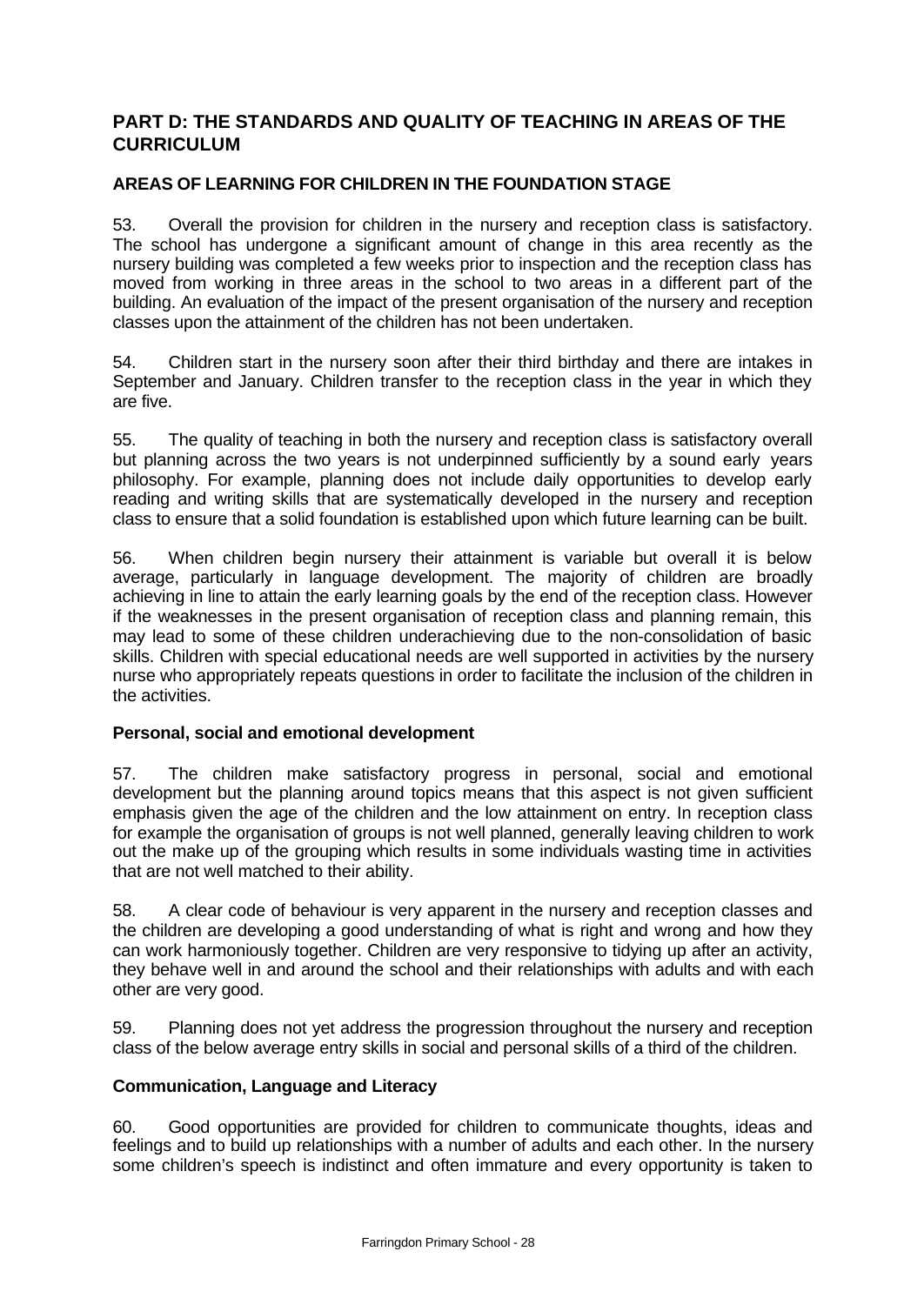enhance and extend speaking and listening skills through well-planned activities. The nursery nurses in both classes play an important part in supporting children in this area of development. A walk in the 'forest' encouraged, inspired and motivated the children to talk about the '3 little pigs' and the children helped each other to relate the incidents of the story. The enthusiasm of some individuals to articulate events was a delight to observe.

61. In both the nursery and reception class, children handle books with care, show an understanding of how books are organised and show an appropriate development in organising and sequencing feelings and events. Phonics teaching in reception is good and children made real progress in reading skills. Activity work however is often disrupted by the changing of groups which results in a lack of pupils' concentration.

62. Just under two thirds of the children are broadly in line to reach the required standard by the time they move onto Year 1 but the school does not give sufficient attention to daily activities being built into the working day to practise early reading and also early writing skills. For example the children are not involved in the daily reading of the their names and appropriate daily writing activities to support all children recognising and forming well shaped letters.

### **Mathematical development**

63. Mathematics is taught well and children of all abilities are making appropriate progress, enabling about two thirds to reach the required standard in this area of learning by the end of reception class. There is a good practical focus to activities, which are carefully planned to increase levels of knowledge and understanding.

64. In the nursery, games and activities are used to help the children match, sort into sets and recognise numbers. The children can say and use number names and many can count reliably up to 10 everyday objects. Mathematical language is extended in all activities and the children are able to talk about shapes or arrangements. They also can recognise shapes in everyday objects. Opportunities are provided for the children to learn about capacity in sand and water play.

65. In the reception class an activity linked to Postman Pat and counting the parcels in his postbag enabled all children to fully participate in counting up to 10 objects by saying one number name for each item and showed increased confidence with numbers in spotting errors. Many children were able to determine the next number on in a practical activity and show a good knowledge of matching shapes by recognising similarities and orientation in different designs. There are however missed opportunities to involve the children in daily counting activities, for example how many children have packed lunch.

### **Knowledge and understanding of the world**

66. Teaching in this area is good, enabling the children to make good progress in the activities set but there is no planning of the progression of skills in order that all children will achieve the required standard in this area of learning by the end of reception class. At present two thirds of the children's attainment is in line with that expected for their age.

67. The topics and resources chosen in both nursery and reception motivate and challenge the children well and are further enhanced through local visits. Activities are based on first hand experiences that encourage exploration, problem solving and prediction. For example, the reception class took a walk in the local community, which allowed the children to closely examine the buildings that surround their school and helped them to work on a large scale in mapping. Making greater use of the photographs taken on this walk will enable the children to re-visit their learning and learn from each other.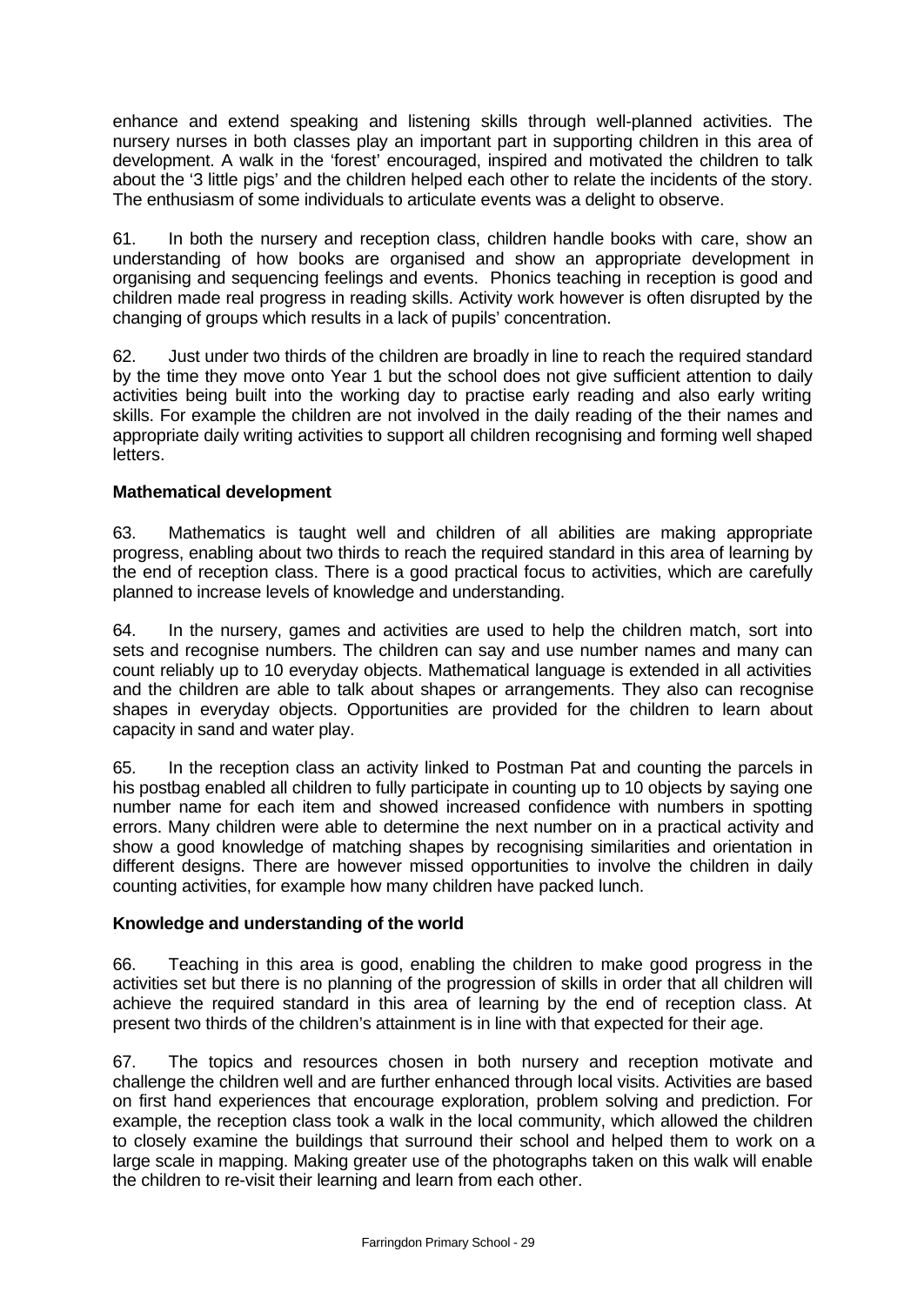68. Children in the reception class show interest in why things happen and how things work. Resources including bulbs and batteries stimulated their curiousity and some were able to articulate how to make the bulb light by making the appropriate connections with the batteries. Those children who are less articulate expressed their interest through facial expression and movement but clearly understood the main concepts. One child took the task further and secured a bulb in the doll's house as it did not have any lights.

69. In both the nursery and reception class the children use computers well to support their learning. They can perform simple functions demonstrating good hand – eye coordination using the mouse. Children have continuous access to the computer in the nursery and it is always in use. The children can select a shape, decide on colour preference in a paint programme and perform simple functions. Some pupils in reception class are able to name the different parts of the computer and they are beginning to use a programmable robot to support learning by seeing how far they can make it go. Generally in the nursery all children show an interest in using information technology and many choose this as an activity when given free choice. The children are on track to reach the required standard in this area of learning by the time they reach Year 1.

## **Physical development**

70. The outdoor area adjoining the nursery classroom is resourced with good quality equipment that allows children to move individually and as part of a group. This is a newly developed aspect that will have a positive impact upon the progress made in this area of development. At present almost half the children will reach the required standard by the end of reception class.

71. In reception class an outdoor activity supported the children in developing a clear understanding of words such as 'follow', 'lead' and 'copy'. Physical movements such as hopping, and skipping were demonstrated by the teacher and the children copied these well. Good health and safety tips were given by the teacher to ensure the children concentrated well when walking backwards. When given the opportunity the children confidently took the lead demonstrating their actions both verbally and non verbally.

72. Although the skills of co-ordination are still quite low the children display good levels of effort and concentration in this area.

73. Planning does not however include daily challenging opportunities for the children to climb and balance. The school is well aware of the need to improve this area of provision and extend further the outdoor area into a learning environment.

74. Throughout the activities in the nursery and reception, the children use a wide range of materials and equipment with a slow but increasing control and confidence. However, about half the children's skills in pencil holding and scissor control is under-developed as progression in these skills is not planned on a regular basis in order that all children reach the required standard by the end of reception class. The activities provided do enhance children's skills but overall there is insufficient planning to progress these skills systematically over the full two years.

### **Creative development**

75. By the end of the reception class the majority of children are in line to reach the required standard in this area of learning due to the wide range of activities that are provided for children to respond to by using their different senses. Sufficient time is given for children to explore, develop and finish their ideas and a wide range of resources are available for this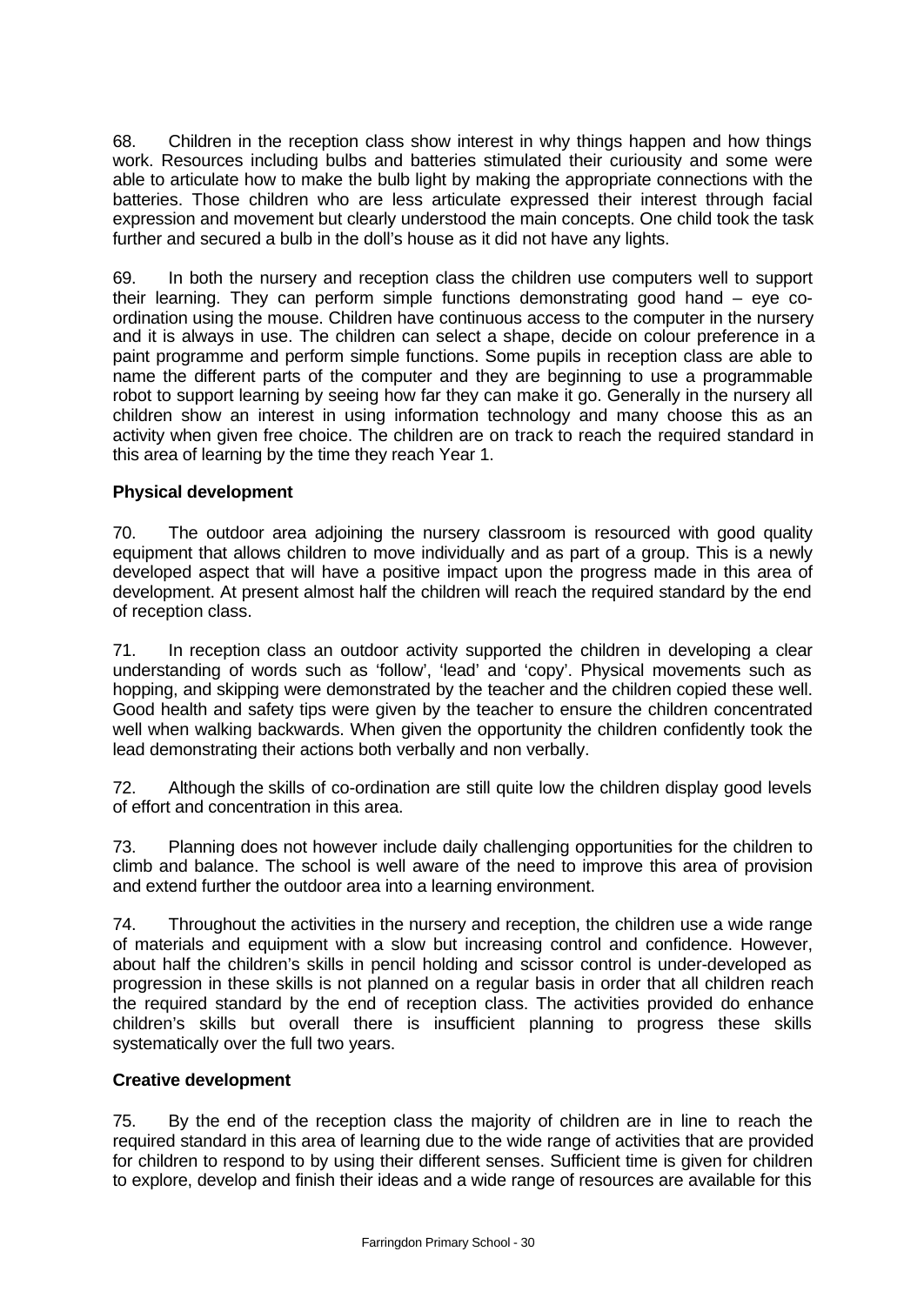aspect. The staff also use every opportunity to capture the children's interest and imagination to work creatively through art, music and role play which encourages and allows the children to make choices and decisions about their learning.

76. In nursery the children's interest level was very high in the role-play of 'Sleeping Beauty'. The resources provided were appropriate and of a high quality, which stimulated, interested and motivated the children to be involved and fully participate in the activities on offer. The castle, a four poster bed and clothes for a prince and princess provide an excellent basis for children to communicate their ideas and feelings, make connections, innovate and solve problems. The children respond by grasping readily the freedom to develop their own ideas, by taking risks and experienced the unexpected in playing alongside and fitting in with the imagination of others. The nursery nurse sensitively supported the process and developed the children's language and vocabulary by explaining carefully the difference between 'steering wheel' and 'spinning wheel'.

77. In reception class the teacher modelled well the creation and design of wrapping paper first by showing the children a good variety of high quality wrapping paper which included a good variety of shapes and colours. After discussing the detail of the paper the teacher then showed the children how to use the printing shapes and encouraged the quality of the finished product by providing the children with a very creative variety of pre-mixed colours. The children eagerly attempted the activity in the confidence that they knew exactly what was expected of them in every aspect of the task. They also enjoyed the freedom to make their own design. The children in both classes join in readily and happily with singing games and action songs.

78. The parents' noticeboard in nursery gives good detailed and relevant information for parents of young children. Leaflets are displayed regarding the Foundation Stage, nursery education and also childcare services. Information is displayed on the work covered in nursery, for example, 'We are learning about houses and homes' and questions are highlighted to stimulate discussion and also information regarding the fairy stories that the children will be listening to. Information for reception class parents is limited in comparison. Parents are encouraged to help their child copy their door number and send the number and address into school for further work.

79. Good links are made with an external agency in identifying the need for other forms of pre-school provision and also with the local Sure Start programme in developing a weekly lending service of packs to specifically improve communication, language and literacy skills to parents.

### **ENGLISH**

80. Test scores in 2002 in English were well below that of other schools nationally in Year 2 and 6 and well below when compared with similar schools at the end of Year 2. By the end of Year 6 when compared with similar schools the school is below average. Inspection findings indicate that the overall provision for English was judged to be improving due to the recent focus of training and the monitoring of the quality of teaching and standards are broadly in line with those expected nationally at Key Stage 1 and 2. The school has identified key areas for development this academic year in pupils' speaking and listening, handwriting and structure of pupils' written work. The school has also identified spelling as an area requiring further improvement, which was corroborated by inspection evidence. There is a real determination to tackle underachievement and this is demonstrated by recent improvements. All groups of pupils make satisfactory progress. Pupils with special educational needs and those with English as an additional language,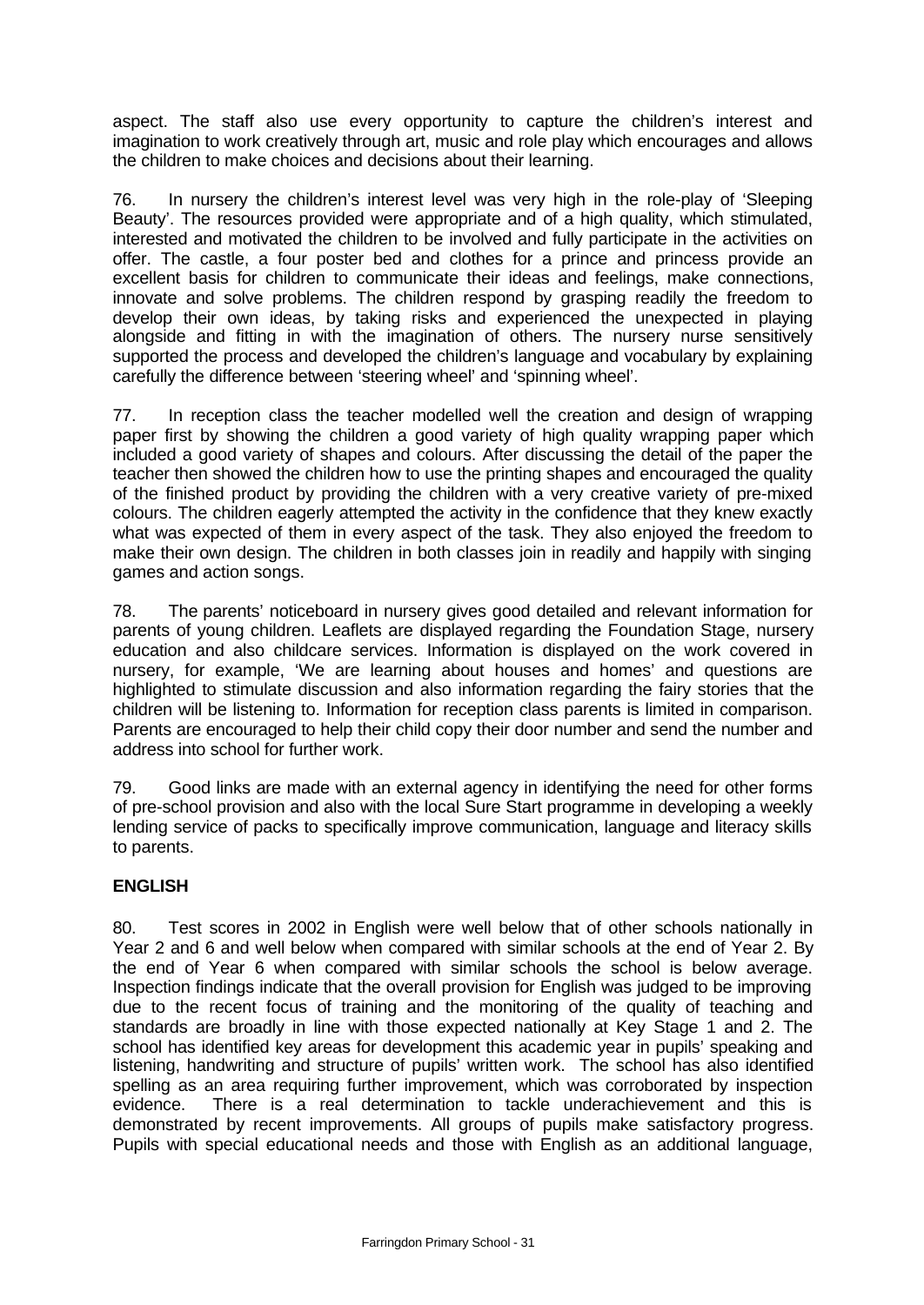make good progress but the more able pupils are not challenged sufficiently. There are no significant variations in the achievement of boys and girls.

81. By the age of seven pupils have made good progress in speaking and listening, taking into account the low levels of attainment when entering school. By the age of eleven progress in speaking and listening is generally satisfactory. Examples of good progress were to be found in Year 5 and 6 due to very good focused teaching. For example, the recent development of "paired talk" was being consistently applied across the school and was particularly effective in enabling all pupils to make contributions to lessons. This enabled the teacher to assess pupil understanding and clarify misconceptions.

82. By the age of seven, pupils' progress in reading is satisfactory. Higher attaining children have secure independent reading strategies, which enable them to read accurately with a sense of meaning. They are able to empathise with characters, confidently articulate opinions and understanding of the text. Lower attaining pupils are interested in their reading and enjoy listening to and talking about stories. However, they struggle to apply their phonic knowledge, evident when trying to blend sounds to read unknown words. Pupils rely too heavily on initial letter sounds, picture cues and reassurance from the teacher. By the age of eleven, confidence and independent reading skills are satisfactory to good. Higher attaining pupils are able to summarize what they read, articulate personal responses and discuss stories by favourite authors. One child described JK Rowling as "Great. You can picture the scenes really well. She makes you want to read on". Lower attaining groups are able to use a range of reading strategies in order to read accurately, although in some cases this is not secure. Comprehension skills lag well behind their ability to decode, as a result hampering their reading development. Pupils have a range of texts from which to choose when taking books home but are insufficiently challenged to extend their reading repertoire in school, due to the emphasis on one particular reading scheme. Recent purchases of resources are starting to address this problem.

83. By the age of seven, pupils are making satisfactory progress in writing. Pupils' writing is hampered by limited experience and variable basic skills when entering Year 1. Teachers have been working to raise standards through improved two-weekly planning and setting class targets. Pupils' confidence is low but improving. They are not yet able to sustain writing of any length and detail. Poor segmentation skills mean that spelling is often inaccurate by the time pupils reach the end of Year 2. Consequently, the emphasis in Years 3 and 4 is spent addressing the needs of less able writers. Coupled with limited assessment procedures means that more able pupils are not challenged. By the age of eleven, pupils' progress in writing is satisfactory due to increased levels of very good teaching in Years 5 and 6 that enables pupils to significantly improve their written work. Handwriting has improved greatly this year. A whole-school emphasis on the teaching of handwriting has improved the standard of handwriting throughout the school. It is easy to see the difference in the quality of work at the beginning of the academic year to that produced now.

84. Overall the quality of teaching is good. Sometimes standards are patchy and this is illustrated in the variable standards of attainment particularly for pupils aged seven to nine. Where the teaching is good, all teachers make objectives clear and link lessons to previous learning. There are good links between whole class teaching, independent activities and discussion time at the end of each lesson. Where teaching is very good there is a brisk but calm pace to lessons. Good use of prompts and resources supported pupils learning. Teachers made explicit references to reading strategies such as phonic, graphic and contextual cues. In writing, pupils are encouraged to orally rehearse sentences prior to writing. The strategic use of 'what I'm looking for', prompts, connectives' and 'powerful verb' cards enables all pupils to make progress during independent activities. A high expectation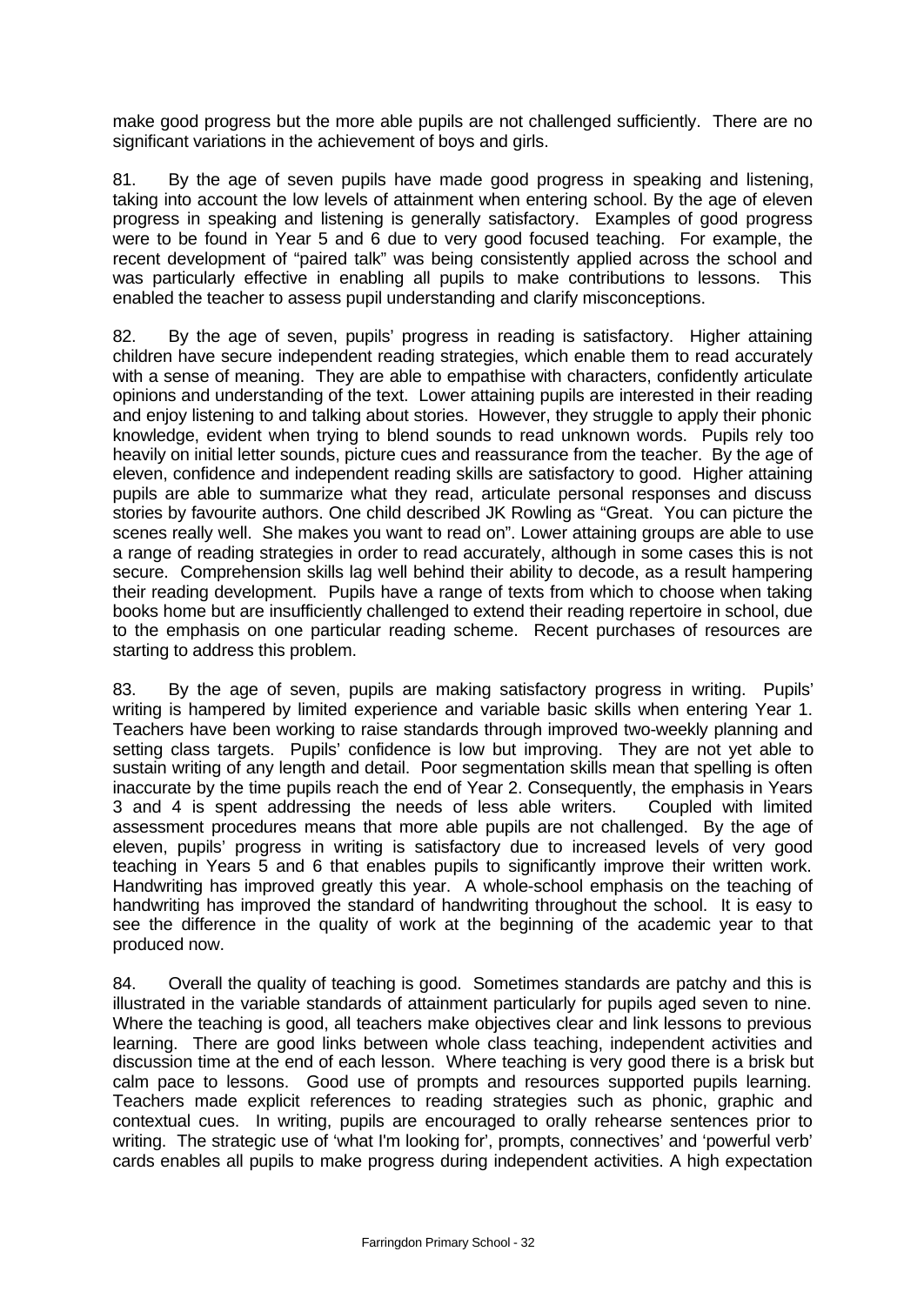of work and behaviour fosters very good relationships, positive attitudes to learning, mature responses and improving standards.

85. Throughout the school there is a lack of rigorous and sustained assessment for reading and writing, leading to poorly judged targets for improving the work of individual pupils. This lowers expectations particularly of the more able pupils and makes differentiation between groups indistinct. In pupils' work pupil errors are not sufficiently resolved by teacher marking.

86. Throughout the school support staff are well deployed in English and Literacy Hours. They share teacher planning and make good contributions to support pupils with special educational needs. Support staff targeted at intervention programs, expect pupils to work hard and achieve best standards. Early indications through analysis of work for current Year 5 using progress checks show that skills level is improving. One pupil stated "my writing sounds like a book it didn't used to. My handwriting was horrible now it's lovely. I can use words like 'wretched'. It's easy when you know what to write."

87. The school has made good use of the local authority literacy consultant to support recent improvements but the co-ordinators have not yet gained a strategic view of their subject in order to maintain recent improvements. Monitoring and evaluation of lessons has supported staff to raise standards but this is not done on regular basis. Insufficient use made of end of key stage assessments to identify areas for future improvement. Resources are good. Recent improvements to library provision coupled with staff training will support future developments in the raising of standards in English.

## **MATHEMATICS**

88. Test scores in mathematics are well below that of other schools nationally and when compared with similar schools at the end of Year 6. Inspection findings indicate that standards in mathematics are similar to those expected nationally at Key Stage 1 and 2. This is an improvement on the pupils' results attained in the 2002 tests. Present findings are above the 2002 test results because of the school's improvements in the teaching of mathematics. The main factor has been the support provided by the numeracy consultant who has provided training and support with priorities identified for the school to address. The Local Education Authority has also provided support on improving the teaching and learning. The school has organised initiatives such as additional classes for pupils needing an extra boost to reach average standards in Year 3 and 6 and these are helping to raise attainment. In Key Stage 1 there is an effective breakfast club for Year 2 pupils taken by two support staff, which provides mathematical games and activities to boost those pupils identified as below average. Pupils make good progress in these sessions, benefiting from the smaller classes and it is expected that they will contribute to improvements in standards at the end of the year.

89. There are still many aspects of the subject to address. There are few examples of planning which provide for the range of ability in the lessons. Pupils' work shows very little differentiation of tasks in lessons. Objectives are planned for age appropriateness but some strands of the mathematics curriculum are under-represented. There is little use of using and applying mathematics. Problem solving often refers to word problems and there are few examples of measures, shape and space in the written work. Subtraction and division methods of calculation, especially for pupils aged seven to eleven, are not developed consistently. Homework is not contributory, especially at the end of Key Stage 2, in enabling pupils to practise at home and teachers using error diagnosis to feed back into lessons. More able pupils under-achieve but pupils with special educational needs, English as an additional language and lower achievers are supported well through school arrangements for targeted groups and individuals to receive extra support.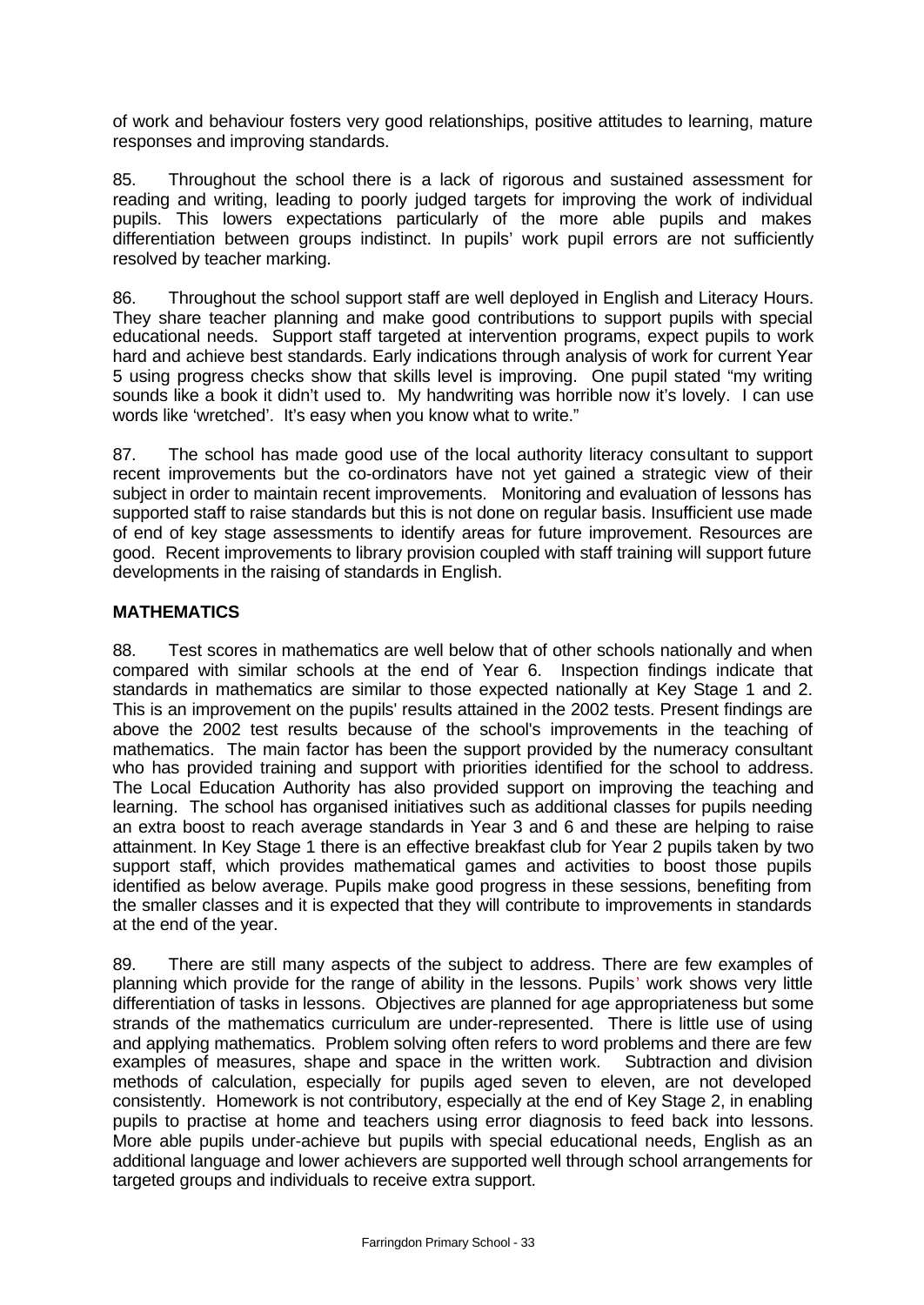90. By the end of Year 2, pupils can count up in tens to 390 and addition facts to 10, but there are few opportunities for opening up the questions to see who can count up in larger or different numbers or add numbers up to and beyond 10. Pupils are able to make a frequency table of data collected from votes for the most popular treats. Some pupils are able to interpret information from a bar graph with a vertical axis labelled in fives. By the end of Year 6, pupils are able to make long multiplication calculations using a variety of methods. There is not always consistency in the methods being used to support pupils' understanding. Standard methods are sometimes used before the use of grid or partitioning methods. Pupils are secure in using a protractor to measure angles to the nearest degree and can use this skill to calculate the sum of the angles in a triangle.

91. The quality of teaching is good overall although lessons range from being very good to unsatisfactory. Teaching in Years 1 and 2 is mostly good. Where the teaching is good, a poster of a bus and a spider chart is used effectively to teach addition facts. Lessons have good pace, there are plenty of interactions and the tasks are differentiated for a range of abilities. The more able make up number facts up to 15 and the less able, up to 6. Teaching for the seven to eleven year olds varies from very good to unsatisfactory. Where the teaching is very good, there is a brisk pace and change of activities to develop the pupils' skills in calculating angles in triangles. Pupils' understanding is monitored through questioning, methods of measuring and calculating are well modelled giving individual and group support throughout. Plenaries use example questions from the end of test papers and all the pupils are able to answer the questions confidently. Where the teaching is unsatisfactory, the progress in pupils' learning is slow because methods and explanations being used do not support their understanding. The use of adding zeros when multiplying may be a short cut when making a calculation but it does not build from the understanding of multiplying by ten and ten again for multiplying by one hundred. The booster groups are very effective and should contribute significantly to improvements in the standards.

92. Teachers are using the National Numeracy Strategy methods with increasing confidence. Teachers begin lessons sharing the objectives with the pupils. There is constant questioning of pupils to involve them in contributing to the explanations and calculations. The teachers try to make lessons interesting, for example, one Key Stage 1 class chants 'come on out'. Another Key Stage 2 class has a 'Countdown' to see if pupils can make up the target number using various operations. The teachers provide very effective visual demonstrations through the use of overhead projectors when using protractors for measuring angles. Teachers refer to flashcards of vocabulary names and terms to reinforce the pupils' learning. The plenary is often used to good effect picking up on errors from the pupil's work and getting other pupils to contribute ideas. However the plenaries in some lessons do not assess what learning has taken place or take the knowledge and understanding further.

93. Leadership of the subject is good. The mathematics coordinator has worked well with the LEA numeracy consultant through a careful analysis of tests to identify priorities for improvement. The medium term plans have been modified to address areas for development. The agreed focus for consultant support is appropriate for raising standards in Years 5 and 6, and address the priorities in problem solving and measures, shape and space. Systems for monitoring pupils' progress are being put in place but, as yet, there is no tracking of pupils' progress against individual targets to improve the value-added effect for pupils. The present Year 6 have taken the Year 6 tests in December and the results have been analysed to redefine support and target particular areas of mathematics and groups of pupils.

94. Teachers have responded to the support well. Short term plans are being evaluated, especially in Key Stage 1. Records of individual assessments are evaluating progress of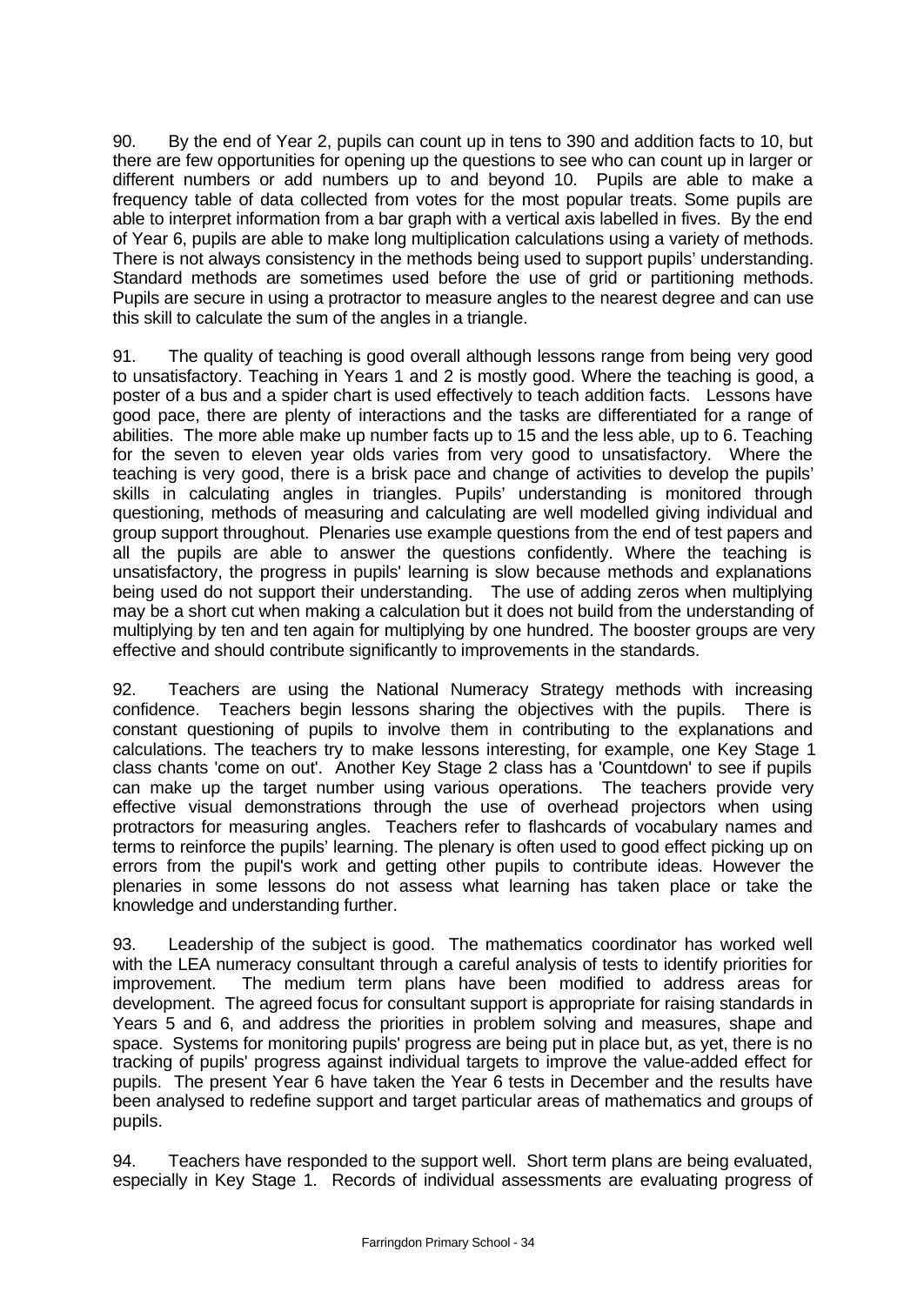pupils' skills and knowledge in each of the mathematical strands. The half-termly assessments developed in Key Stage 2 use previous test questions which are good for preparing the pupils for the tests but there are also ordinary practice questions being used which are styled to expect a standard written answer and limit the different ways of making calculations which are available.

95. Improvement in mathematics has been late in coming but the foundations are in place. If the pace of curriculum coverage is improved, more consistency of practice provided and greater attention and challenge given to meeting the range of ability, the school should meet the targets in mathematics that they have set for themselves.

### **SCIENCE**

96. Standards in science show that Year 2 pupils are performing in line with other schools nationally. Performance in life processes and living things and materials and their characteristics are particular strengths at level 2. Attainment in experimental and investigative science is below national expectations. At the end of Year 6 test scores show that attainment is well below that of other schools nationally and schools with a similar amount of free school meals. The performance of boys and girls is very similar. Present findings indicate that standards throughout the school are in line with expectations overall but there are very few pupils attaining above average. Pupils' work shows that pupils of differing abilities are completing the same work. There is good coverage of all aspects of the science curriculum and an emphasis on experimental and investigative science in the school's improvement plan is evident in practice across the school. Pupils exploring different light sources in Year 1 can suggest a wide range of light sources and they explore how objects in a dark box cannot be seen until a light is shone into the box. Pupils in Year 2 can use a table to record observations of how materials such as bread and eggs change when they are heated.

97. Pupils in Year 3 predict and then test different materials to see which are magnetic and form a generalised statement that 'some metals are magnetic' on the basis of their investigation. They confidently experiment with the various magnets and explore their properties of attraction and repulsion using the correct vocabulary. Classroom displays show that investigations have been conducted such as 'Which paper will soak up the most water?' In Year 6, pupils investigate how they can obtain clear water from dirty water and plan in pairs to decide how to separate a mixture of sand and gravel in water. The idea of filtration is understood by some pupils at the start of the lesson but by the majority by the end of the lesson. Work in pupils' books shows that there is coverage of the science curriculum apart from Year 4 where there is very little recording.

98. By the end of Year 6, pupils can describe the processes of evaporation and condensation. They talk about the earth, moon and sun and the impact of the angle of the earth's axis on the weather and seasons. They can talk about the need to control variables to make a test fair. Lower ability pupils record by filling in the missing words on a worksheet, higher attaining pupils copy out the passage in their books which does not challenge their learning sufficiently. This method of recording however does not enhance pupils' scientific knowledge or provide a strategy for recording investigations. Too much of the teacher's marking is focused on the quality of presentation rather than on the scientific content. Some very good use is made of the computer to record tables of data and block graphs.

99. Teaching ranges from good to unsatisfactory. Where the teaching is good, planning is good, with clear learning objectives, which are shared with the pupils and evaluated at the end of lessons. Pupils are introduced to scientific vocabulary with careful attention to spelling and the definition of each word, supporting literacy skills. Teachers encourage pupils to make predictions and to offer reasons for their ideas. Pupils are respected and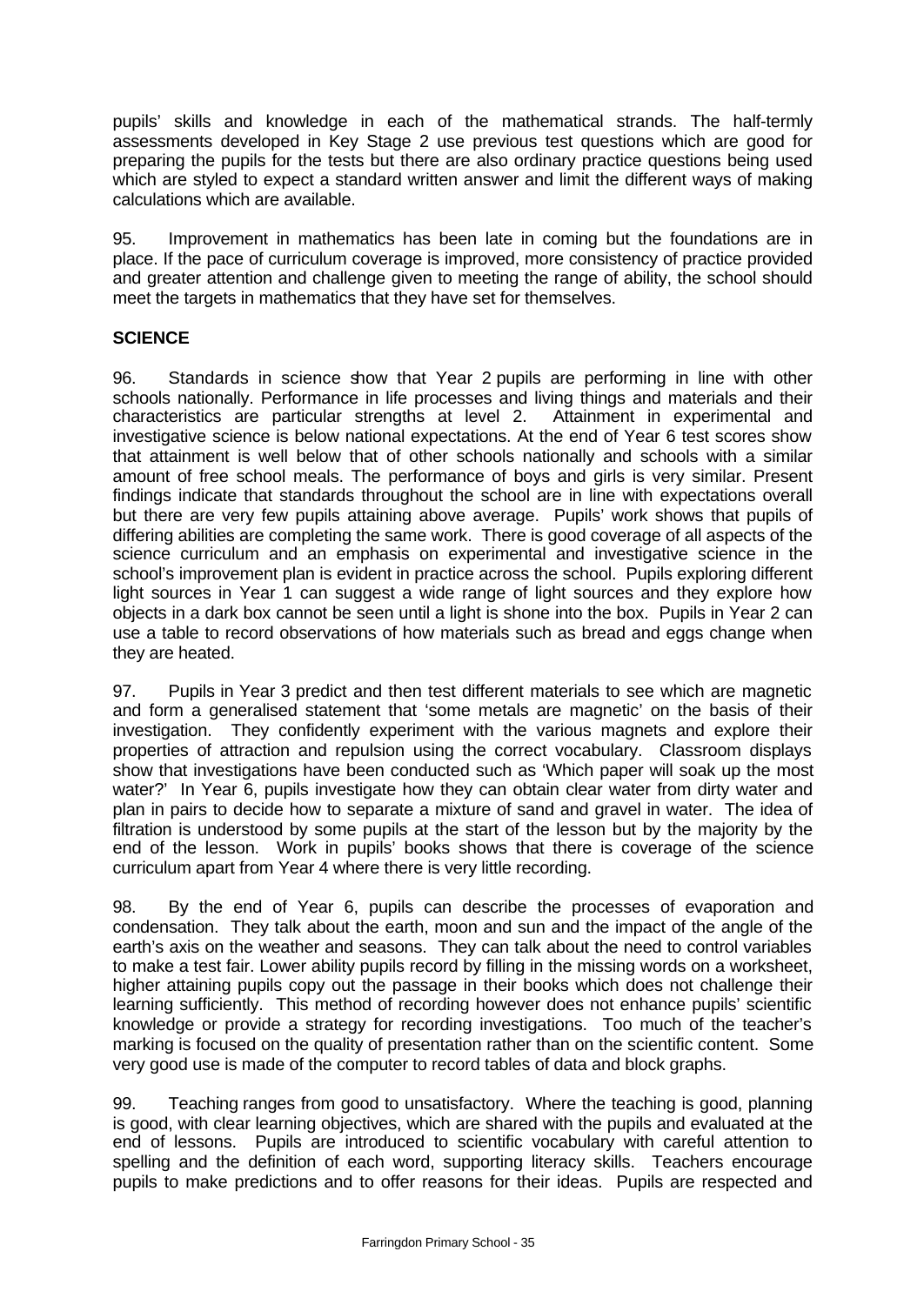their ideas are valued. Lessons are well organised and teachers capture pupils' interest with challenging problems or good use of resources, for example when pupils test the effect of squashing, bending, twisting and stretching on different materials. Relationships in classrooms are very good and pupils' responses are good. They work well together, share resources and ideas and successfully plan investigations. Where teaching is unsatisfactory, teachers' subject knowledge is not secure. For example prior to pupils working on separating a mixture the teacher reminds them of dissolving sugar in water from the previous week. Pupils could have been confused about the difference between a mixture and a solution. Further professional development or provision of supportive teacher resources could help prevent the introduction of possible misconceptions to pupils.

100. The school is using a national scheme supported by a commercial scheme for pupils aged seven to eleven. There are plans to bring the two schemes together to form a comprehensive scheme for the whole school. An annual plan ensures a balance between life processes and living things, materials and their properties and physical processes. At present the priority is to develop experimental and investigative science and this is to be supported by a recently purchased resource to help assessment of this area. The subject co-ordinator is knowledgeable and she is involved in professional development to enhance her skills. She uses external agencies wisely to help her achieve her goals and is reorganising the resources to match the scheme of work. Most of the resources are centralised with a few regularly used resources, such as magnifying glasses, kept in classrooms.

101. Data analysis is developing. Optional tests were recently used with Year 6 pupils to identify weaknesses in their current knowledge and understanding. Dissolving and solutions was identified as one weakness and this has been acted on already. No targets are set for attainment at the end of each key stage and parents are not informed about the work pupils are to cover over a term. No individual pupil records are maintained for science other than annual reports, though teachers record achievement at the end of each unit of work for the whole class. Teachers do not have an individual record of what pupils know, understand and can do to inform their planning. An audit supported the formation of the science action plan and an audit of teachers' subject knowledge has been completed. Monitoring and evaluation are under-developed. To date the co-ordinator has only been able to observe teaching in Years 3 and 4.

# **ART AND DESIGN**

102. Overall the attainment of pupils is good throughout the school. The quality of the art work makes a significant contribution to the school environment. Teaching varies from good to unsatisfactory.

103. Planning for the subject is good and designed to develop pupils' skills over time. By the end of Year 2, pupils' paintings and drawings reflect the range of techniques being developed and the opportunity for pupils to use their own creativity and imagination. Local photographs of buildings have been the source of sketches and prints to show the differences in shapes and patterns. Pupils use such terms as repeating, horizontal and random for describing the patterns. By the end of Year 6, pupils are able to make still life drawings from three-dimensional objects arranged to make visually stimulating compositions. The forms are supported by vocabulary such as transparent, soft, light, shade, focus and tone.

104. Lessons have clear introductions and the sharing of the intentions of the lesson. In a lesson about working together to design a sculpture for a specific place the teacher provided the pupils with pictures of sculptures built in other schools. Good questioning is used to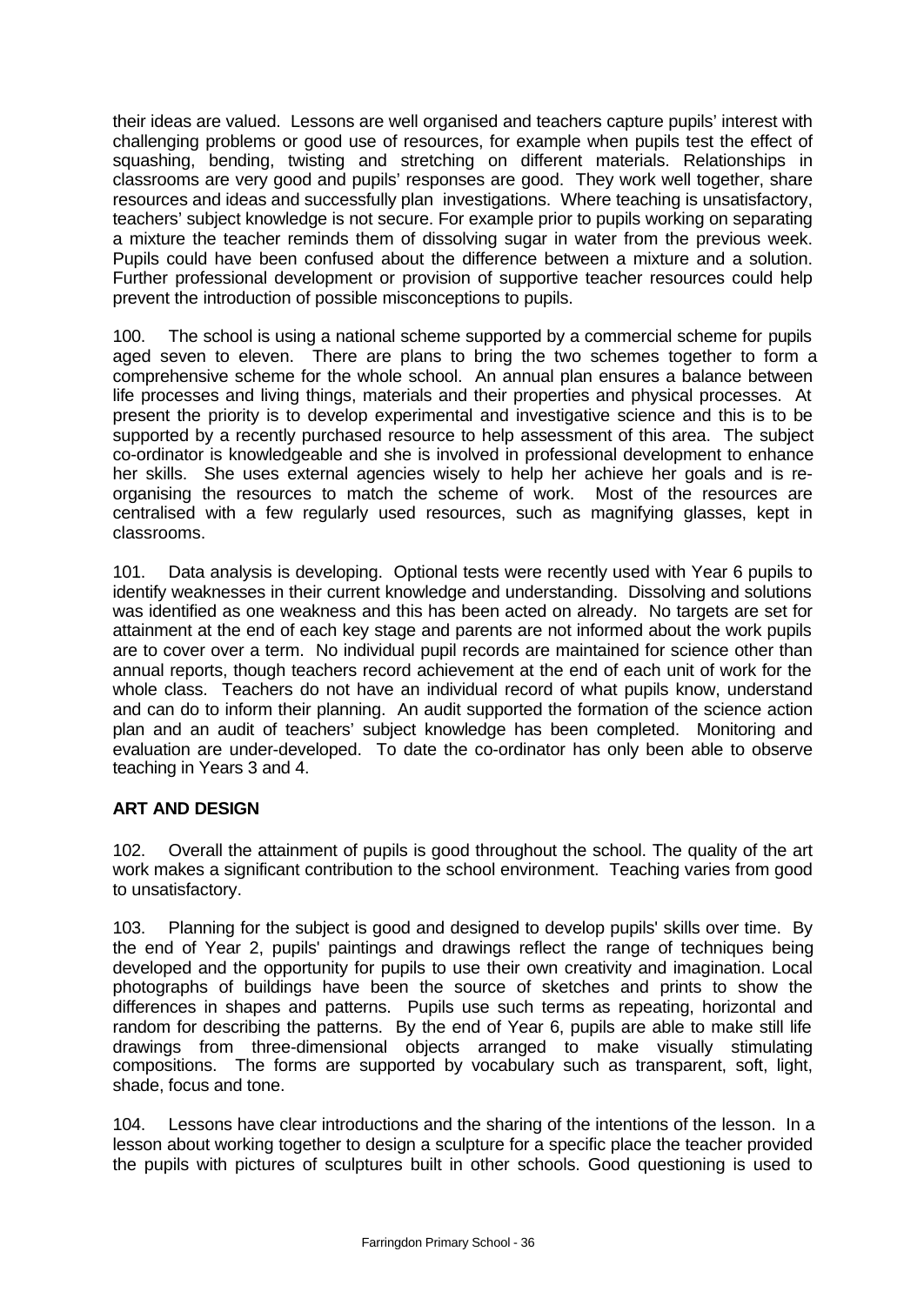promote discussion of what pupils think of the sculptures. One child said 'It's like art and makes it interesting'. The design of the sculpture was significantly limited to develop creativity and imagination, by using 2D shapes to draw around. Pupils of eleven years of age show they are able to reproduce the approaches of different artists in drawing a landscape. The pupils competently use pastels and chalk and develop sophisticated techniques to get the effects they desire.

105. At present, the subject responsibility is covered by the headteacher and deputy headteacher. A coordinator has yet to be appointed. The school curriculum follows the nationally approved scheme and the balance of coverage is predominantly drawing and the new sketchbooks are supporting this. However, there are relatively few examples of the range of materials and processes to be expected in creations such as textiles, digital media, sculptures and print making. The school has clear views as to how the teaching of art should be developed in the school. An artist has been in the school taking pupils for pottery making. The school has set up with the local arts project leader, who is based at the school, some exciting workshops in digital photography for pupils.

# **DESIGN AND TECHNOLOGY**

106. Standards by the age of 7 and 11 are in line with national expectations and pupils' progress is satisfactory throughout the school. Pupils who have special educational needs and those for whom English is an additional language make similar progress to their peers. Boys and girls have equality of access to resources and opportunities.

107. By the end of Year 2 progress made is satisfactory and attainment is in line with that expected. Pupils make annotated designs of playground equipment and construction from a range of materials. In Year 2 pupils make good labelled diagrams and investigate the variety of ways to make joins, staples, glue and stitching. Stitching is chosen as the preferred method and a cloth hand puppet is then produced. A pupil was enthused to make a puppet at home and this was valued within the class.

108. The quality of teaching is satisfactory overall with some very good teaching in upper Key Stage 2.The pupils often work in pairs or groups collaborating on design and production of proposals and models. In the lower half of the key stage they evaluate their success saying which elements worked or did not work. An example of this is seen on a display of photograph frames with evaluations of which stand was the most appropriate. Pupils use the internet to help them research a fairground project and Junior Cad to help make random designs. Pupils are able to make design proposals, disassemble, investigate gather ideas and plan and there is some evaluation of completed products. Pupils and teachers are enthusiastic about the subject and pupils make progress over time.

109. The curriculum meets the statutory requirements. There is a policy in place and the scheme of work follows QCA recommendations. Teachers use Grid Club lessons and DATA Primary pack as additional resources. There are sufficient resources to deliver the curriculum although some of these need updating. Parallel classes plan to manage the same activity and share resources. The co-ordinator is new and has sound subject knowledge and the subject is led satisfactorily. There is some scrutiny of teachers' planning and pupils' work to help evaluate coverage and progress for pupils. Some pupils' work is stored in design technology files but this is not common throughout the school. Assessment points are recorded on the appropriate sheets but comments are mainly anecdotal and there is no levelled or moderated work to help teachers or pupils to make judgements against.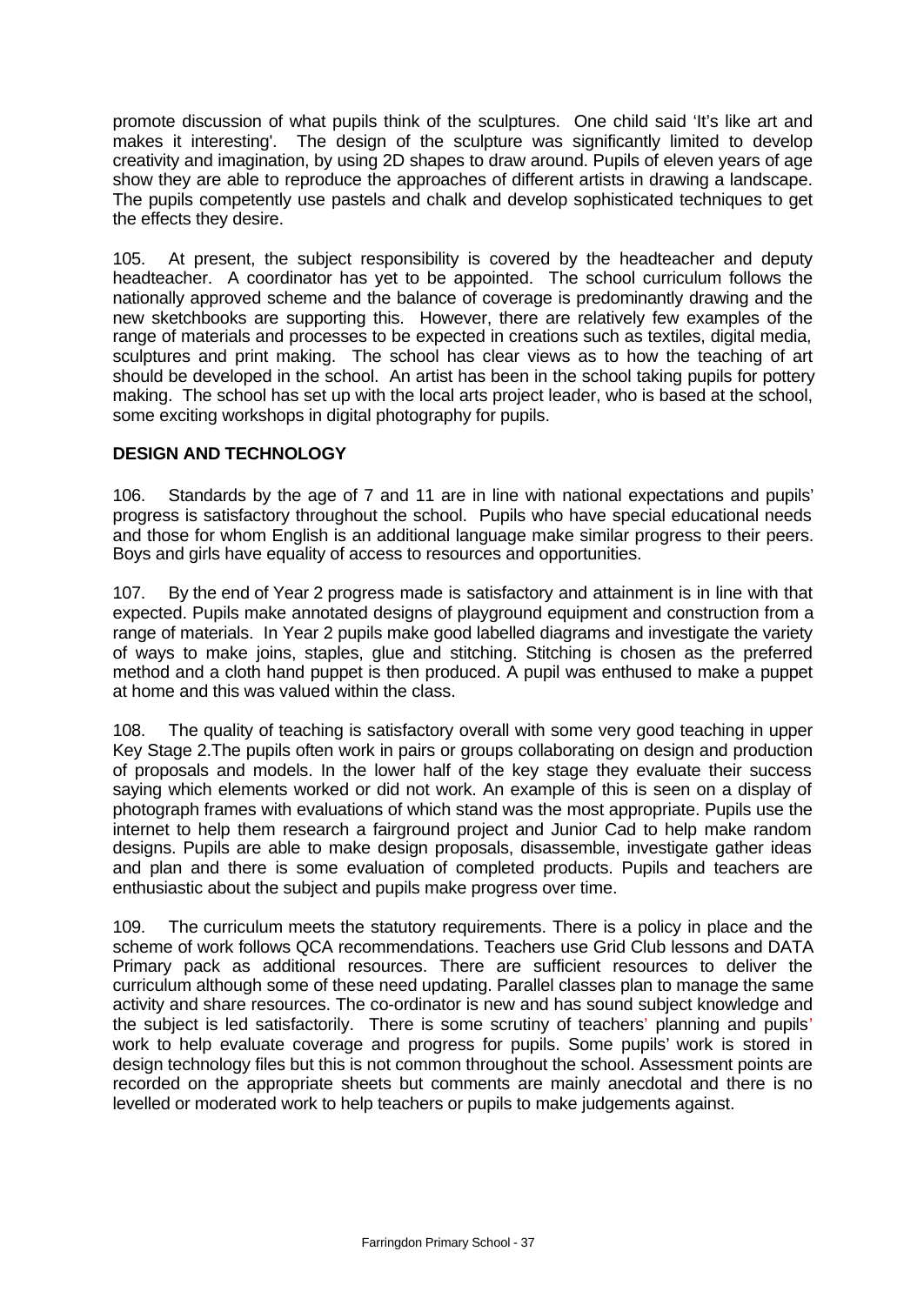## **GEOGRAPHY**

110. Attainment in geography at the ages seven and eleven is broadly in line with national expectations. Between the ages of five and seven pupils make comparisons between contrasting landscapes 'An Island Home' with the immediate locality. They are able to identify human and physical features and use appropriate vocabulary when labelling maps for example, 'grass', 'mountain', 'shops'. There is evidence of pupils responding to geographical questions such as ' What would you like to do on the Island of Struay?' The writing outcomes from all pupils include comments such as "I would like to live on Struay because I could watch the sheep get dirty in the boggy lock" which demonstrates their developing knowledge and understanding of places.

111. Between the ages of seven and eleven examples of progress are evident from pupils work books, although there are inconsistencies in terms of quality between year groups. Pupils are encouraged to make observations between the weather in Britain and other areas around the world and use appropriate symbols and label maps. Outside agencies such as 'Walkwise' are asked to lead safety walks in the environment, examine passing traffic near the school and this leads to a development of pupils' knowledge and understanding of the people who work in the area. In Year 4 pupils are encouraged to locate key information in order to draw up a list of similarities and differences between localities. In Year 5, pupils are encouraged to contrast physical and human features with a local study of Weardale. Through a mixture of labelling, drawing, writing, teacher questions, pupils demonstrate satisfactory knowledge and understanding of place. Good links are made to literacy when pupils were asked to write and argument for and against the development of a countryside environment. By the end of Year 6, the attainment of pupils reflects a satisfactory knowledge and understanding of place, environment, physical and human features.

112. Where the teaching is good, teachers locate a good range of resources and provide a clear focus to the lesson. Effective explanations of reading strategies enabled pupils to locate information. However higher attaining pupils are insufficiently challenged.

113. The school uses a National curriculum scheme of work for geography as the basis for curriculum planning and has adapted these to take the local context into account. The school policy is up to date. The co-ordinator has not had the opportunity to monitor teaching and learning and although opportunities for assessment are built into the scheme they are underdeveloped. As a result the co-ordinator has no overview of standards or quality of teaching in their subject area. Resources are adequate.

### **HISTORY**

114. Attainment in history is in line with that expected for pupils at the end of Year 2 and Year 6. In the work seen progression within history tends to demonstrate pupils' factual knowledge rather than their ability to interpret historical sources of evidence. There were also some inconsistencies between year groups in the quality of progression within a unit and pupils' presentational skills.

115. Pupils build up their sense of chronology satisfactorily. By the end of Year 2 pupils compare 'old' and 'new' toys to gain an understanding of past and present. Teachers use street walks to develop children's knowledge and understanding of how things change and stay the same. In a Year 2 study of Florence Nightingale and Guy Fawkes, pupils understand satisfactorily the differences in how people dressed then compared to now. They have opportunities and demonstrate their knowledge and understanding of famous people when retelling stories about the past. In Year 6, pupils have a satisfactory understanding and knowledge of the periods which they have studied, such as the Celts, Romans, Ancient Egyptians, Ancient Greeks and Victorians. For example many older pupils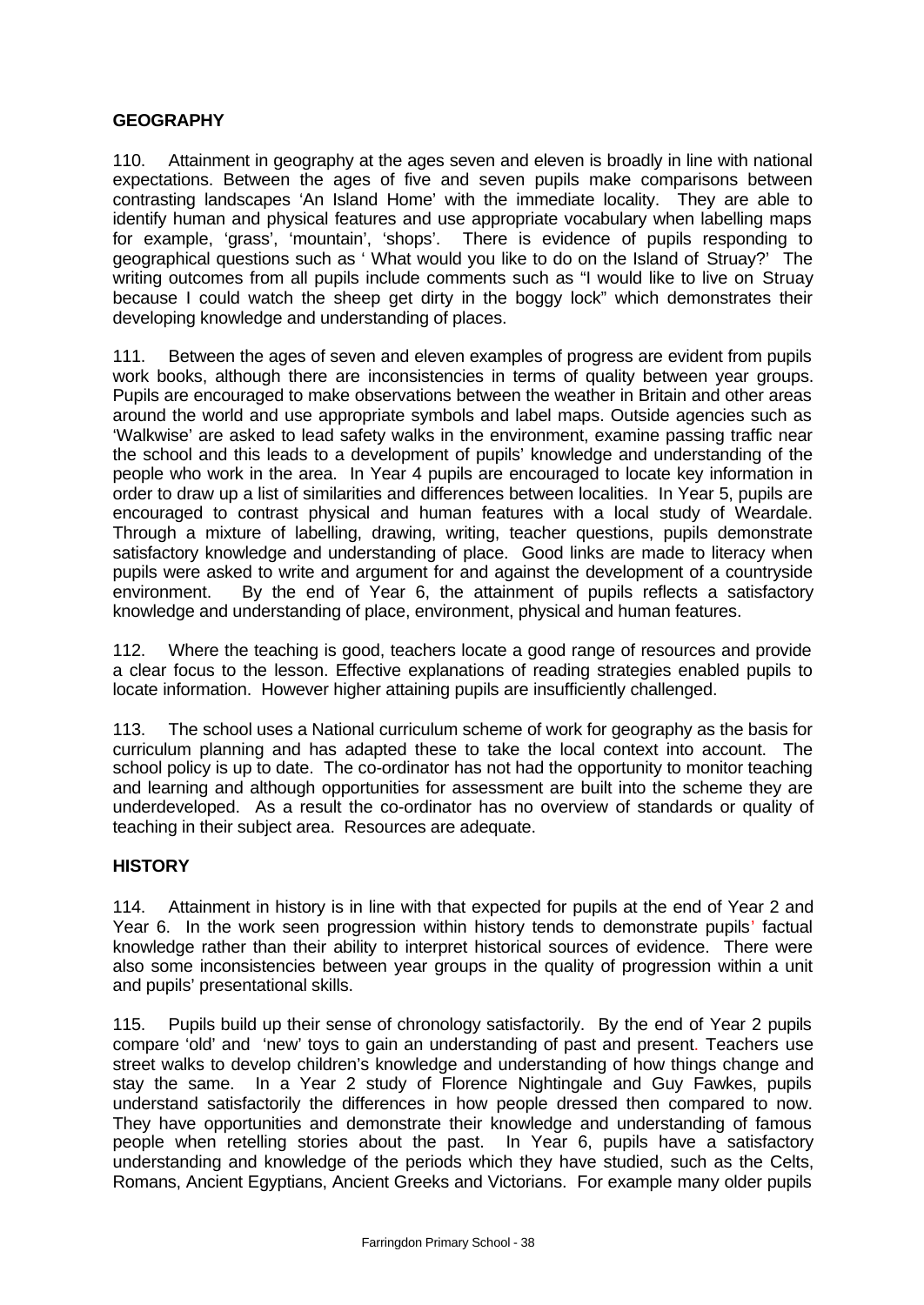can describe reasons for changes in lifestyle over time, evident in their re-telling of everyday life as from the perspective of a Victorian. They draw and label old/new artefacts to show how they have changed. Role-play activities enhance pupils' understanding of the past such as the visit to Beamish museum. Pupils increase their historical knowledge as they study the reasons for the Roman Invasion of Britain. They examine satisfactorily the response of the Celts to their invasion, particularly in relation to Boudicca and are beginning to understand the impact of the occupation. Higher attaining pupils have opportunities to write letters home in role as Roman soldiers, which reinforce the factual learning and relevant vocabulary and builds upon their visit to Arbeia Roman Fort. In Year 5 pupils have studied civilisation in Ancient Greece and explained what Greece was like then and now. Good inference from a range of sources show that pupils have learnt about the contribution the civilisation has made on modern life.

116. In Year 3 work was differentiated and clearly explained and as a result, pupils made good progress including pupils with special educational needs. Activities reinforced understanding of the story of Boudicca and reason for her actions. This helped pupils empathise with life in those times. In Year 6 pupils enjoyed role playing 'Victorian Farmers', 'Factory owners' as they examined the impact of the railways on these different groups of people. The lesson focus was clear and through good teacher questioning lower attaining pupils made good progress.

117. The school uses a National Curriculum scheme of work for history as the basis for curriculum planning and have adapted these to take local context into account. Access to the Sandhill Centre provides the school with books/artefacts related to units of work. A start has been made to assess aspects of history but these are underdeveloped in order to inform any future planning. The co-ordinator supports staff informally, particularly with resources but there have been no opportunities to monitor teaching and learning. As a result the coordinator has no overview of standards. The policy is up to date. Organised visits to museums and historical sites such as Beamish or Arbeia enhance pupils' understanding of the past but this aspect could be developed further. Resources are adequate.

# **INFORMATION AND COMMUNICATION TECHNOLOGY (ICT)**

118. Pupils' attainment in ICT is in line with that expected from pupils at seven and above that expected for 11 year olds. Overall there is good provision for the teaching of ICT. There is a large well-resourced ICT suite and each classroom has the benefit of a computer, which is linked to the Internet. Teaching staff hold a wide range of ICT related qualifications and all have attended and benefited from training. This has helped to raise confidence among teaching staff and has an effect on pupils' standards. There are no significant differences between the standards achieved by boys or girls and all pupils are included within lessons irrespective of their level of ability. Pupils who have special educational needs and those for whom English is an additional language make similar progress as their peers, although those who are more able need a higher level of challenge.

119. There is an ICT policy and the scheme of work is closely linked to national guidance. Teachers can also choose to use this or the Local Education Authority scheme 'Involving the Learner', which translates key objectives into child friendly language. Assessment is linked to planning but there is some variation in the quality of comments. The co-ordinator has started to collect a portfolio of work, which is to be moderated.

120. Classes from Year 1 to Year 6 are timetabled for one formal lesson each week in the suite with a support assistant who is very experienced and highly skilled. She keeps records to monitor coverage of programme of study for all classes. This support is invaluable and a key factor in ensuring that pupils make progress within all lessons. Support given to those who are less able helps to keep them on task. However the size of classes means that not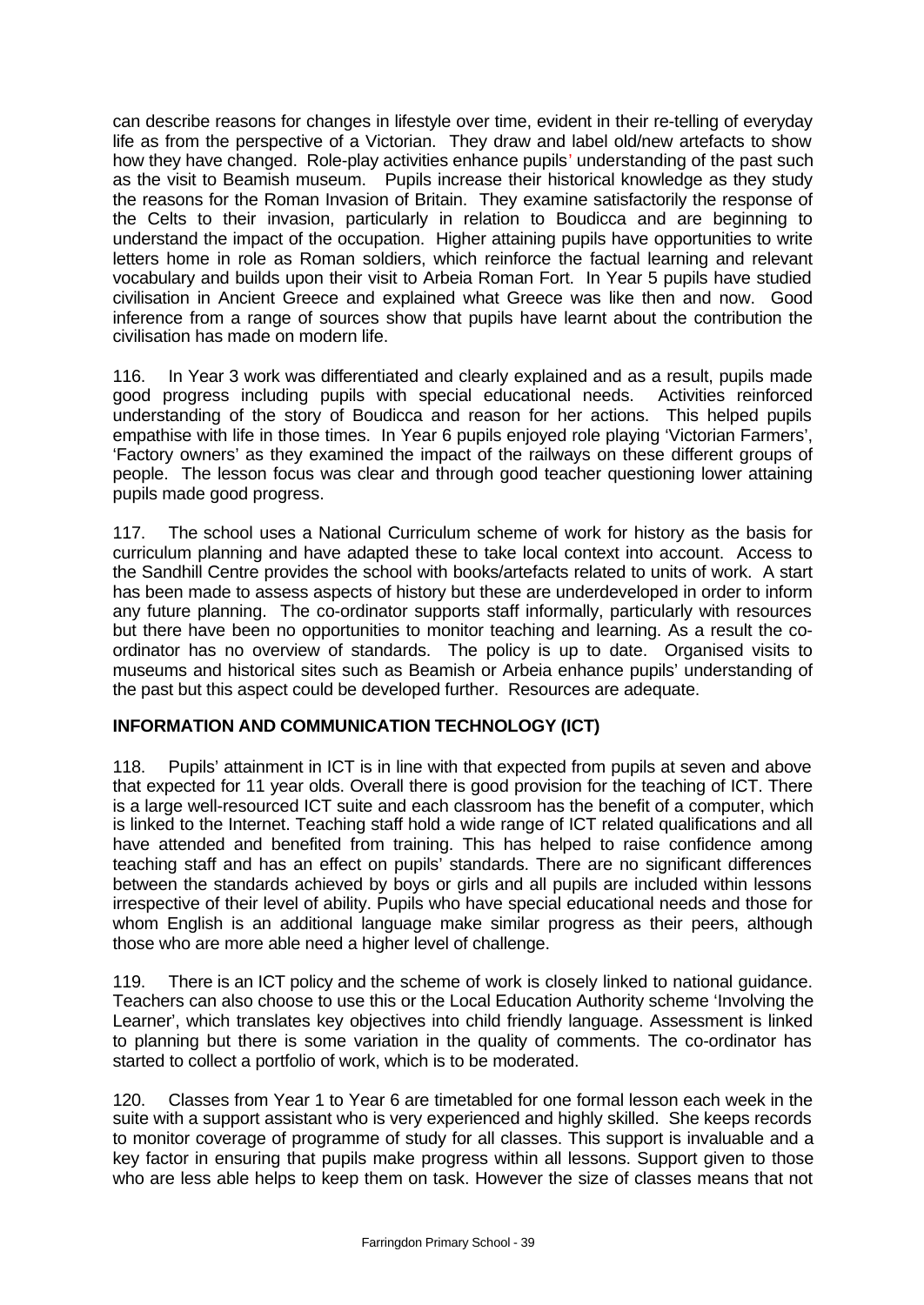all pupils can access a computer for the whole time in the suite. Teachers plan lessons to ensure that there is equality of opportunity and effective partner systems are in operation. Pupils save work to their own discs.

121. The quality of teaching and learning for pupils aged five to seven is satisfactory. Attainment is judged to be in line with national expectations and there is full coverage of the programme of study. Pupils show enthusiasm for the subject and talk about how they use the computer to make pictures and there are some good examples of work that show links with areas of the curriculum, an example of this is data handling in Year 1 used to support the current numeracy lessons.

122. The quality of teaching for seven to eleven year olds is good. Teachers show good subject knowledge. There is very good use of technical vocabulary, which is reinforced during lessons and teachers demonstrate the activities well. Pupils are attentive and apply themselves to tasks. Pupils in Year 5 could move, rotate and resize shapes within a graphic modelling package, they are able to self evaluate and say how they could make things better. Lessons generally proceed with good pace and appropriate reviews of activities are carried out clearing up misconceptions and furthering learning. Pupils in Year 6 were confident in opening up programmes, they could manipulate a protractor on screen with accuracy. They made good links as to how they would have to be careful when using protractors in future mathematics lessons. The work of Year 6 pupils is enhanced by the experience of visiting the Newcastle Evening Chronicle and producing newspapers. Pupils can insert graphics into text producing professional quality products.

123. One area that the school does not cover well is monitoring and sensoring and there are no devices that can be connected to a computer to support this. Pupils are enthusiastic in talking about the use of ICT. Progress is seen in all lessons. Greater use however could be made of computers in the classroom to support learning across the curriculum and the work of the more able pupils.

124. The co-ordinator has only recently been appointed but is already providing good direction for staff. The co – ordinator scrutinises teachers' planning and pupils' work to ensure coverage and progression within the subject. Observation of teaching and learning does not currently take place. There is not a current development plan for the subject however the recent curriculum audit shows that the co-ordinator has a very good understanding of the actions needed within the subject and is to produce a comprehensive plan this year. Future needs include developing the suite for community use, providing a school website and upgrading computers. The general resources for the subject are good and good use is made of the local college to provide technical support.

# **MUSIC**

125. Music attainment is variable throughout the school often depending on the skills and knowledge of individual teachers. There is a specialist teacher who contributes significantly to the standards, which are above those expected. For pupils aged seven to eleven the standards are satisfactory. However the older pupils have not yet developed the skills and knowledge to lead to more imaginative work.

126. Music plays an increasingly significant part in the life of the school. A few teachers have music in the classrooms as pupils enter for registration. Music is used to set the theme and mood for assemblies and some teachers use music to gain pupils' attention. A very well attended choir club enables pupils to perform and sing popular songs. A weekly dance club attended by Year 5 pupils are rehearsing a dance routine to perform at the Sunderland Empire Theatre. Pupils are encouraged to listen to music from a variety of cultures and play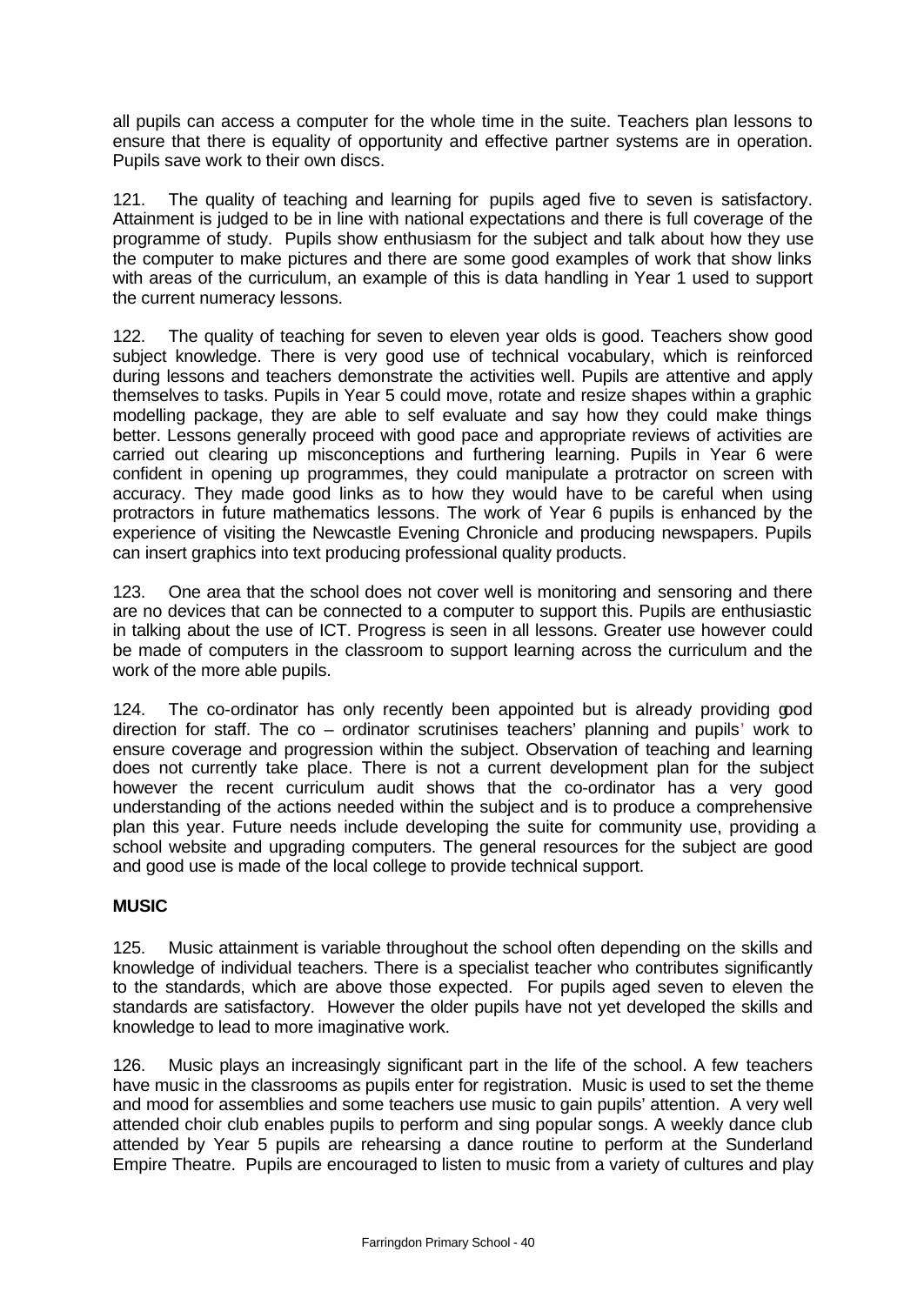instruments from around the world. For, example, a Year 1 class listened to a piece of music using the pan pipes and the teacher demonstrated the length of pipes used to make sounds of different pitch.

127. By the end of Year 2, pupils are able to make simple tuned compositions from their skills in the use of pitch. They are able to conduct their own tunes using simple signs. The pupils are also able to conduct the pitch contained in such songs as 'Row, row the boat ashore' and transfer the skills from their own compositions.

128. By the end of Year 6, pupils are able to play untuned instruments with control and rhythmic accuracy in the presentation of a composition. Some pupils are developing the pentatonic scale to develop their composition. However pupils have not developed notation or experienced other tuned instrument experience and there is little evidence of previous learned skills in composition.

129. The quality of teaching is good overall but the standard of music in the class of the teacher who is a specialist is significantly higher than that observed for seven to eleven year olds. The specialist teacher makes very effective use of pictures and symbols of items, which emit sounds such as a telephone, different animals and a bell. Pupils progress quickly to working with tuned sounds from chime bars and making up their own tunes. These skills are progressing well because they relate to previous work. Teaching in Key Stage 2 works within a limited focus using untuned instruments to develop composition for a 'Journey into Space'. The pupils are well focused on exploring the sounds to develop with the sequences in the story and compositions can be constructed. Tuned instruments are about to be included with the use of the pentatonic scale. A lack of skills in notation and of previous learned skills in composition hinder the development of learning in music.

130. The school offers little opportunity to learn a variety of instruments and therefore restricts the achievements of musically talented pupils. Presently there are lessons in guitar and the possibility of future learning in keyboards. The resources, which are quite plentiful, are not organised to support the teaching of the themes in the curriculum. There has been no monitoring of the subject by the coordinator and there is little evidence of the strengths and weaknesses in the subject. The school has recently begun implementing a new assessment system of the curriculum and these, when collated will provide some evidence of the level of development of skills and understanding in music in the school.

# **PHYSICAL EDUCATION**

131. Standards in lessons seen are variable. By the end of Year 2, standards in gymnastics are below national expectations. Pupils know the difference between a curl and a stretch and are able to plan a simple sequence moving from a roll to a curl, but they are not yet linking actions and pupils' control of their movements is underdeveloped. When working with a partner only a few pupils are able to observe and then discuss their partner's routine. They understand the need to warm up and why they should get changed for P.E.

132. The quality of teaching and learning for five to seven year olds is satisfactory. Teaching for the seven to eleven year olds is good, though it ranges from unsatisfactory to a significant proportion of very good teaching. Teachers clarify the purpose of the lesson and give clear instructions. Where teaching is very good, teachers refer to previous learning and build on the skills already learned. They have very good subject knowledge and use demonstration by pupils to point out particular skills and enhance the performance of others. There is some very good use of paired work where one partner shows a sequence and explains to their partner how to copy it exactly. The teacher circulates pointing out ways of improving what they are doing and then reinforcing new skills with the whole class. The pace in lessons is brisk with a good balance between pupils being active, listening and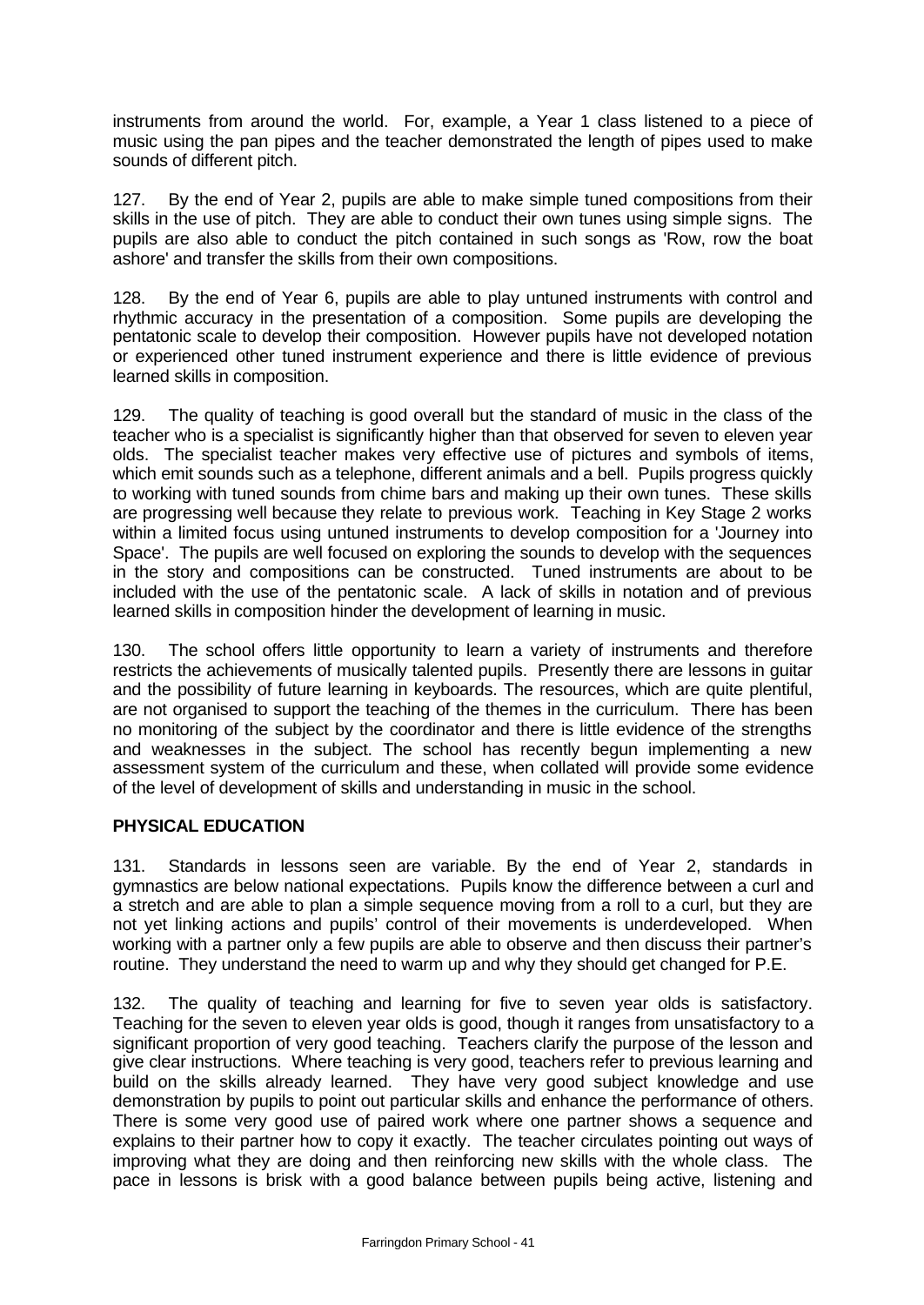demonstrating. Where lessons are less effective too much time is spent with pupils queuing and the effectiveness of pupil demonstration is limited as the teacher does not make explicit the skills that should be observed. Pupils' enthusiasm is evident in the high levels of attendance at the many lunchtime and after school clubs. A group of Year 5 girls proudly demonstrate their dance sequence, which they have been practising in preparation for a performance at the Sunderland Empire Theatre. Pupils are very well behaved and respectful to each other and their teachers.

133. By the end of Year 6, standards are in line with national expectations but in gymnastics they are variable. In Year 5, where only half the class can perform a forward roll competently, standards are below national expectations. A small minority of above average girls are performing at the level expected by the end of the primary school, but no boys are attaining at this level. In other gymnastics lessons standards are in line with national expectations. In Year 3 pupils show a sound awareness of space and can perform a range of jumps and put them into sequence. They can form and hold a balance on a large part of their body and move from one balance to another. They work with a partner observing and then copying their partner's sequence of balances. In Year 6, pupils form and hold a balance on only one small part of their body such as their foot. They can copy their partner and explain how to improve the balance. Standards in games are at least in line with national expectations. During a lunchtime 5-a-side football club, involving pupils from Year 4 to Year 6, pupils demonstrate skilful dribbling and control of the ball. They look for spaces, dodge the defence, change direction and speed and take opportunities to score. The majority of pupils leave the school able to swim.

134. The enthusiastic co-ordinator leads by example but as yet has had little opportunity to monitor teaching and learning in lessons. The school is working towards the Activemark Gold Mark which is helping the school to audit strengths and weaknesses. An outreach worker from the local Specialist Sports College provides feedback on standards throughout the school. Through running many clubs the co-ordinator is able to gauge standards in some aspects of P.E. Termly monitoring of planning allows her to check continuity, progression and coverage of the curriculum and to see that teachers are spending at least 1 hour a week in Key Stage 1 and 1½ hours a week in Key Stage 2 in active P.E., not including changing time. The recently opened Space for Sports and Arts now provides the school with excellent facilities and has increased the opportunity for pupils' to participate in sport. In due course it will also provide additional activities for the local community. Members of Sunderland football club teach pupils on a weekly basis and the site manager coaches the school football team. There is a policy and scheme of work for P.E. The scheme combines a national scheme with a local authority scheme. It is intended that these two schemes will be combined to form one scheme for the school, supported by the Specialist College. Resources are well labelled and easily accessible, but at present there is very little large apparatus following a recent inspection which condemned some of the equipment. Last year a summative class record of pupils' performance in the six areas of P.E. was given to the secondary school. Assessment of P.E. throughout the school is to be developed with the help of the outreach worker over the coming year with particular emphasis on the identification of gifted and talented pupils.

### **RELIGIOUS EDUCATION**

135. The attainment of pupils is good overall and the quality of the religious education makes a significant contribution to the ethos and caring in the school. Pupils make good progress in Key Stage 1 and by the end of Year 2, most pupils understand how different special occasions are celebrated in the Christian, Islamic and Hindu faiths. They know that Jesus is regarded by Christians as the son of God and that Allah is the name given to God in the Islamic faith. In one class a display recognises the caring approaches of different beliefs and focuses on the Hindu faith. They have compiled a book saying why each child is special